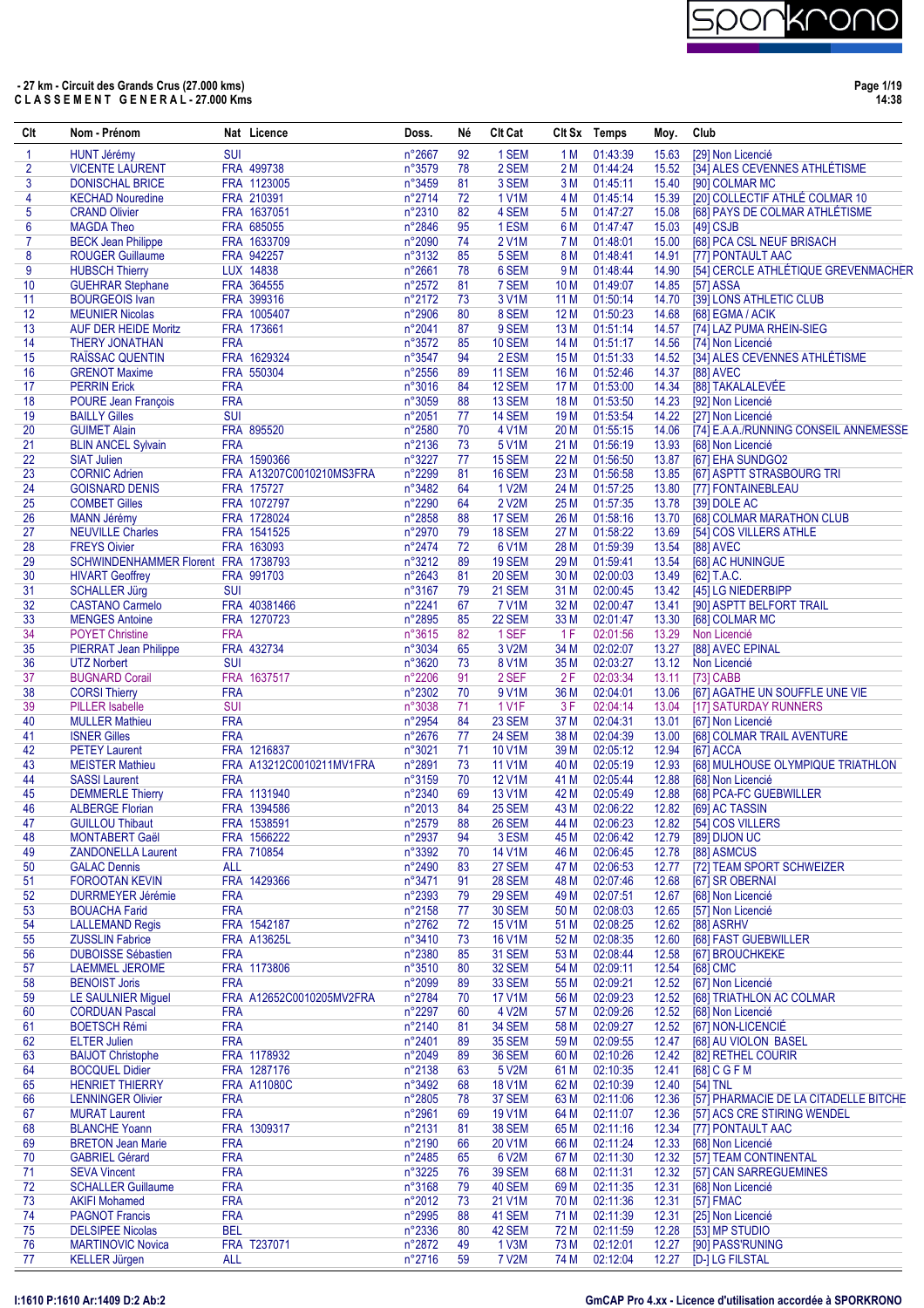

| Clt        | Nom - Prénom                                          |            | Nat Licence               | Doss.            | Né       | Clt Cat                 |                           | Clt Sx Temps         | Moy.           | Club                                                          |
|------------|-------------------------------------------------------|------------|---------------------------|------------------|----------|-------------------------|---------------------------|----------------------|----------------|---------------------------------------------------------------|
| 78         | <b>BELLOT CHAMPIGNON NICOL FRA</b>                    |            |                           | $n^{\circ}3425$  | 81       | 43 SEM                  | 75 M                      | 02:12:06             | 12.26          | [73] Non Licencié                                             |
| 79         | <b>KETTLER Edouard</b>                                | <b>FRA</b> |                           | n°2722           | 87       | 44 SEM                  | 76 M                      | 02:12:29             | 12.23          | [68] BERGHOLTZ-ZELL                                           |
| 80         | <b>GOERIG Xavier</b>                                  | <b>FRA</b> |                           | n°2542           | 85       | 45 SEM                  | 77 M                      | 02:12:29             | 12.23          | [68] Non Licencié                                             |
| 81         | <b>MULLER Christophe</b>                              |            | FRA T188409               | n°2953           | 80       | 46 SEM                  | 78 M                      | 02:12:45             | 12.20          | [68] RIXHEIM TRI132                                           |
| 82         | <b>LOZAC'H FREDERIC</b>                               | <b>FRA</b> |                           | n°3519           | 80       | 47 SEM                  | 79 M                      | 02:12:57             | 12.19          | [68] Non Licencié                                             |
| 83         | <b>SIZUN MARTIN</b>                                   |            | FRA 1725721               | n°3565           | 94       | 4 ESM                   | 80 M                      | 02:12:58             | 12.18          | [49] MONTPELLIER AGGLO ATHLETIC MÉDITER                       |
| 84<br>85   | <b>BORNER Daniel</b><br><b>LOUIS Bertrand</b>         | <b>FRA</b> | FRA A02283C0130016MS4FRA  | n°2152<br>n°2828 | 71<br>77 | 22 V1M<br>48 SEM        | 81 M<br>82 M              | 02:13:03<br>02:13:04 | 12.18<br>12.18 | [57] Non Licencié<br>[90] ASPTT BELFORT TRAIL / MEUDON TRIATH |
| 86         | <b>GRY Nicolas</b>                                    | <b>FRA</b> |                           | n°2568           | 78       | 49 SEM                  | 83 M                      | 02:13:04             | 12.17          | [57] UNNORMAL TRAIL                                           |
| 87         | <b>GEGOUT Jean Michel</b>                             | <b>FRA</b> |                           | n°2504           | 71       | 23 V1M                  | 84 M                      | 02:13:05             | 12.17          | [88] SKI VAGNEY                                               |
| 88         | <b>CUNIN Arnaud</b>                                   | <b>FRA</b> |                           | n°2314           | 78       | <b>50 SEM</b>           | 85 M                      | 02:13:29             | 12.14          | [88] TR'AILLEURS                                              |
| 89         | <b>VANCON Noël</b>                                    |            | FRA 229407                | n°3313           | 70       | 24 V1M                  | 86 M                      | 02:13:46             | 12.11          | [70] LUXEUIL ATHLE 70                                         |
| 90         | <b>MONTABERT Amaud</b>                                |            | FRA 1641106               | n°2938           | 92       | <b>51 SEM</b>           | 87 M                      | 02:13:48             | 12.11          | [54] COS VILLERS                                              |
| 91         | <b>LOUDJANI Pascal</b>                                |            | FRA 701674                | n°2827           | 67       | 25 V1M                  | 88 M                      | 02:13:50             | 12.10          | [21] AC CHENOVE                                               |
| 92         | <b>BERNHARD Nicolas</b>                               | <b>FRA</b> |                           | n°2110           | 80       | <b>52 SEM</b>           | 89 M                      | 02:13:53             | 12.10          | [68] Non Licencié                                             |
| 93         | <b>FELMY Arnaud</b>                                   | <b>FRA</b> |                           | n°2426           | 71       | 26 V1M                  | 90 M                      | 02:13:54             | 12.10          | [68] M2A                                                      |
| 94         | <b>LAZARD Jean Christophe</b>                         |            | FRA 1189080               | n°2779           | 65       | 8 V2M                   | 91 M                      | 02:14:08             | 12.08          | [57] AS CHEMINOTS METZ                                        |
| 95         | <b>RODRIGUEZ Yann</b>                                 |            | FRA 1688890               | n°3121           | 87       | <b>53 SEM</b>           | 92 M                      | 02:14:08             | 12.08          | [25] ASPTT BESANCON                                           |
| 96         | <b>CUENAT Stéphane</b>                                | <b>FRA</b> |                           | n°2313           | 73       | 27 V1M                  | 93 M                      | 02:14:08             | 12.08          | [68] Non Licencié                                             |
| 97         | <b>WAGNER Arnaud</b>                                  |            | FRA 1362465               | n°3350           | 84       | <b>54 SEM</b>           | 94 M                      | 02:14:21             | 12.06          | [68] AS MUNSTER A                                             |
| 98         | MÜLLER-WIRSAM Alexander                               | <b>ALL</b> |                           | n°2958           | 69       | 28 V1M                  | 95 M                      | 02:14:22             | 12.06          | [72] TEAM SPORT SCHWEIZER                                     |
| 99         | <b>FEYTIT Jean Baptiste</b>                           | <b>FRA</b> |                           | n°2433           | 95       | 5 ESM                   | 96 M                      | 02:14:23             | 12.06          | [78] Non Licencié                                             |
| 100        | <b>GRIEBEL Jacky</b>                                  | <b>FRA</b> | FRA 265726                | n°2557           | 60<br>66 | 9 V2M                   | 97 M                      | 02:14:29             | 12.05          | [68] CMC                                                      |
| 101<br>102 | <b>KAUTZMANN Luc</b><br><b>TRIBOUT Jean Sebastien</b> | <b>FRA</b> |                           | n°2713<br>n°3298 | 78       | 29 V1M<br><b>55 SEM</b> | 98 M<br>99 M              | 02:14:33<br>02:14:42 | 12.04<br>12.03 | [67] LES VOSGIRUNNERS<br>[67] Non Licencié                    |
| 103        | <b>MAIRE-LANTZ Anthony</b>                            |            | FRA 2099711522            | n°2852           | 75       | 30 V1M                  | 100 M                     | 02:14:45             | 12.02          | [67] USATRI                                                   |
| 104        | <b>BOULANGER David</b>                                |            | FRA 1699632               | n°2165           | 69       | 31 V1M                  | 101 M                     | 02:15:14             | 11.98          | [62] TOUQUET AC                                               |
| 105        | <b>IDIRI Mourad</b>                                   |            | FRA A13112C0010210MV1FRA  | n°2675           | 72       | 32 V1M                  | 102 M                     | 02:15:24             | 11.97          | [67] ASPTT TRIATHLON STRASBOURG                               |
| 106        | <b>ROOS Philippe</b>                                  | <b>FRA</b> |                           | n°3129           | 77       | <b>56 SEM</b>           | 103 M                     | 02:15:24             | 11.96          | [68] COLMAR TRAIL AVENTURES                                   |
| 107        | <b>DRULANG Jérôme</b>                                 |            | FRA 1690132               | n°2376           | 85       | 57 SEM                  | 104 M                     | 02:15:28             | 11.96          | [67] IBAL                                                     |
| 108        | <b>BOINET Quentin</b>                                 |            | FRA 3,10351E+12           | n°2142           | 93       | 6 ESM                   | 105 M                     | 02:15:30             | 11.96          | [57] LES TRAILERS DE LA ROSE                                  |
| 109        | <b>HUCHELMANN Fabien</b>                              | <b>FRA</b> |                           | n°2663           | 85       | <b>58 SEM</b>           | 106 M                     | 02:15:32             | 11.95          | [67] Non Licencié                                             |
| 110        | <b>FISCHER Farbrice</b>                               |            | FRA 773421                | n°2442           | 74       | 33 V1M                  | 107 M                     | 02:15:42             | 11.94          | [68] CSL-MB                                                   |
| 111        | <b>MEYER Gilles</b>                                   |            | FRA 1534964               | n°2910           | 65       | <b>10 V2M</b>           | 108 M                     | 02:15:47             | 11.93          | [68] F.C. GUEBWILLER                                          |
| 112        | <b>HEN Thierry</b>                                    |            | <b>FRA A11304C</b>        | n°2620           | 67       | 34 V1M                  | 109 M                     | 02:15:52             | 11.92          | [57] SARREGUEMINES TRIATHLON CLUB                             |
| 113        | <b>DESCHLER Julien</b>                                |            | FRA 1688150               | n°2348           | 83       | <b>59 SEM</b>           | 110 M                     | 02:15:57             | 11.92          | [68] COLMAR MARATHON CLUB                                     |
| 114        | <b>SCOTTO Pascal</b>                                  | <b>FRA</b> |                           | n°3215           | 68       | 35 V1M                  | 111 M                     | 02:16:01             | 11.91          | [68] S/L CCA ROUFFACH                                         |
| 115        | <b>PEREZ Valerien</b>                                 |            | FRA 153979                | n°3014           | 65       | 11 V2M                  | 112 M                     | 02:16:04             | 11.91          | [68] US PULVERSHEIM                                           |
| 116        | <b>BURGUN Julien</b>                                  | <b>FRA</b> |                           | n°2213           | 83       | 60 SEM                  | 113 M                     | 02:16:12             | 11.89          | [57] L OFFICINE DU GUEUX                                      |
| 117        | <b>VAXELAIRE Philippe</b>                             |            | FRA 791215                | n°3318           | 57       | <b>12 V2M</b>           | 114 M                     | 02:16:17             | 11.89          | [88] COHM                                                     |
| 118        | <b>GEWINNER EMMANUEL</b>                              |            | FRA 1642371               | n°3479           | 79       | 61 SEM                  | 115 M                     | 02:16:31             | 11.87          | [68] COLMAR MC                                                |
| 119        | <b>METZGER BERNARD</b>                                | <b>FRA</b> |                           | n°3527           | 67       | 36 V1M                  | 116 M                     | 02:16:42             | 11.85          | [68] HTC                                                      |
| 120        | <b>EDDY BENNASR</b>                                   |            | FRA 1474638               | n°3463           | 79       | 62 SEM                  | 117 M                     | 02:16:46             | 11.85          | [34] ALES CEVENNES ATHLÉTISME                                 |
| 121        | <b>BOYE Mathieu</b>                                   | <b>FRA</b> | FRA 1078389               | n°2177           | 86       | 63 SEM                  | 118 M                     | 02:16:47             | 11.84          | <b>[69] GONES RAIDEURS</b>                                    |
| 122<br>123 | <b>SCHLOSSER François</b><br><b>WEBER Grégory</b>     |            | <b>FRA A12781C</b>        | n°3185<br>n°3362 | 65<br>78 | 13 V2M<br>64 SEM        | 119 <sub>M</sub><br>120 M | 02:16:49<br>02:16:50 | 11.84<br>11.84 | [67] ASL ROBERTSAU<br>[68] ASPTT MULHOUSE TRIATHLON           |
| 124        | <b>BAUDIN LIONEL</b>                                  |            | FRA 1719050               | n°3610           | 79       | 65 SEM                  | 121 M                     | 02:16:50             |                | 11.84 [68] ENTENTE GRAND MULHOUSE ATHLE                       |
| 125        | <b>ZIEGLER Emmanuelle</b>                             |            | FRA 1598484               | n°3401           | 73       | 2 V <sub>1</sub> F      | 4 F                       | 02:16:51             | 11.84          | [67] AC CENTRE ALSACE                                         |
| 126        | PETITJEAN SYLVAIN                                     | <b>FRA</b> |                           | n°3543           | 87       | 66 SEM                  | 122 M                     | 02:16:51             | 11.84          | [57] Non Licencié                                             |
| 127        | <b>VOCELLE Thierry</b>                                |            | FRA 348619                | n°3338           | 79       | 67 SEM                  | 123 M                     | 02:17:01             | 11.82          | [77] US NEMOURS ST PIERRE                                     |
| 128        | <b>CHRISTOPHE Sébastien</b>                           | <b>FRA</b> |                           | n°2272           | 81       | 68 SEM                  | 124 M                     | 02:17:15             | 11.80          | [67] MATRAT TRAINING                                          |
| 129        | <b>PATRIS Jerome</b>                                  | <b>FRA</b> |                           | n°3005           | 77       | 69 SEM                  | 125 M                     | 02:17:26             | 11.79          | [68] Non Licencié                                             |
| 130        | <b>MEYER David</b>                                    |            | FRA 1540988               | n°2912           | 75       | 37 V1M                  | 126 M                     | 02:17:28             | 11.79          | [68] EHA - ATHLE DOLLER                                       |
| 131        | <b>KRIEGER Jean Philippe</b>                          | <b>SUI</b> |                           | n°2753           | 87       | <b>70 SEM</b>           | 127 M                     | 02:17:30             | 11.78          | [80] TRIGETHER                                                |
| 132        | <b>DEJEAN Steeve</b>                                  | <b>FRA</b> |                           | n°2330           | 82       | <b>71 SEM</b>           | 128 M                     | 02:17:40             | 11.77          | [67] SCA/DSSP                                                 |
| 133        | PADULLES CUBINO Sergi                                 |            | CAT 110856                | n°2993           | 90       | <b>72 SEM</b>           | 129 M                     | 02:17:47             | 11.76          | [86] ASS. ESP. MOUNTAIN RUNNERS DEL BERO                      |
| 134        | <b>GROSJEAN Alain</b>                                 | <b>FRA</b> |                           | n°2563           | 72       | 38 V1M                  | 130 M                     | 02:17:54             | 11.75          | [88] Non Licencié                                             |
| 135        | <b>FLACH Yannick</b>                                  | <b>FRA</b> |                           | n°2444           | 78       | <b>73 SEM</b>           | 131 M                     | 02:17:58             | 11.74          | [68] VELO SPRINT EGUISHEIM                                    |
| 136        | <b>LAMY Christophe</b>                                | <b>FRA</b> |                           | n°2769           | 82       | <b>74 SEM</b>           | 132 M                     | 02:18:05             | 11.73          | [L-] Non Licencié                                             |
| 137        | <b>LONNOY Fabrice</b>                                 | <b>BEL</b> |                           | n°2824           | 83       | <b>75 SEM</b>           | 133 M                     | 02:18:19             | 11.71          | [50] RUNNING TEC NAMUR                                        |
| 138        | <b>MESLOT Herve</b>                                   |            | FRA 492363                | n°2902           | 65       | <b>14 V2M</b>           | 134 M                     | 02:18:20             | 11.71          | [70] LUXEUIL ATHLE 70                                         |
| 139        | <b>OLHAUSEN Philippe</b>                              | <b>FRA</b> |                           | n°2987           | 78       | <b>76 SEM</b>           | 135 M                     | 02:18:27             | 11.70          | [68] BIE BOTE ORBEY                                           |
| 140        | <b>WEBER Maxime</b>                                   | <b>FRA</b> |                           | n°3363<br>n°2234 | 85       | <b>77 SEM</b>           | 136 M                     | 02:18:28             | 11.70          | [67] ROSHEIM RUNNING                                          |
| 141<br>142 | <b>CARION Laurent</b><br><b>KERVELLA Pierrick</b>     |            | FRA 1142485<br>FRA 133392 | n°2720           | 71<br>85 | 39 V1M<br><b>78 SEM</b> | 137 M<br>138 M            | 02:18:31<br>02:18:32 | 11.70<br>11.69 | [77] US NEMOURS ST PIERRE<br>[77] COULOMMIERS BRIE ATHLÉTISME |
| 143        | <b>BRUCKERT Patrick</b>                               | <b>FRA</b> |                           | n°2196           | 87       | <b>79 SEM</b>           | 139 M                     | 02:18:34             | 11.69          | [70] Non Licencié                                             |
| 144        | <b>HALTER Thomas</b>                                  | <b>FRA</b> |                           | n°2595           | 85       | <b>80 SEM</b>           | 140 M                     | 02:18:34             | 11.69          | [68] SLRC                                                     |
| 145        | <b>BARDE Thierry</b>                                  |            | FRA 1643702               | n°2064           | 67       | 40 V1M                  | 141 M                     | 02:18:35             | 11.69          | [59] TOUQUET AC                                               |
| 146        | <b>GENTILHOMME Audrey</b>                             |            | FRA 971107                | n°2508           | 83       | 3 SEF                   | 5F                        | 02:18:35             | 11.69          | [52] A.S.BOLOGNE                                              |
| 147        | <b>GENTILHOMME Alvine</b>                             | <b>FRA</b> |                           | n°2507           | 83       | 4 SEF                   | 6 F                       | 02:18:43             | 11.68          | [67] LA ROBERTSAU                                             |
| 148        | <b>CAUBERE Thierry</b>                                | <b>FRA</b> |                           | n°2242           | 66       | 41 V1M                  | 142 M                     | 02:18:43             | 11.68          | [67] CE SNCF                                                  |
| 149        | <b>ANDRÉ Nicolas</b>                                  | <b>FRA</b> |                           | n°2026           | 77       | <b>81 SEM</b>           | 143 M                     | 02:18:49             | 11.67          | [68] Non Licencié                                             |
| 150        | <b>ROMAND Vincent</b>                                 | <b>FRA</b> |                           | n°3124           | 84       | 82 SEM                  | 144 M                     | 02:18:50             | 11.67          | [68] Non Licencié                                             |
| 151        | <b>HAISMANN Jean Luc</b>                              |            | FRA 1639616               | n°2593           | 65       | 15 V2M                  | 145 M                     | 02:18:51             | 11.67          | [68] US THANN EHA                                             |
| 152        | <b>FREMINET Arnaud</b>                                |            | FRA 1551122               | n°2469           | 91       | 83 SEM                  | 146 M                     | 02:19:03             | 11.65          | [54] COS VILLERS                                              |
| 153        | <b>JUSTUS Jacky</b>                                   | <b>FRA</b> |                           | n°2704           | 72       | 42 V1M                  | 147 M                     | 02:19:07             | 11.64          | [68] Non Licencié                                             |
| 154        | <b>KÖHLER Miriam</b>                                  | <b>ALL</b> |                           | n°2747           | 88       | 5 SEF                   | 7 F                       | 02:19:14             | 11.64          | [D-] LG BRANDENKOPF                                           |
|            |                                                       |            |                           |                  |          |                         |                           |                      |                |                                                               |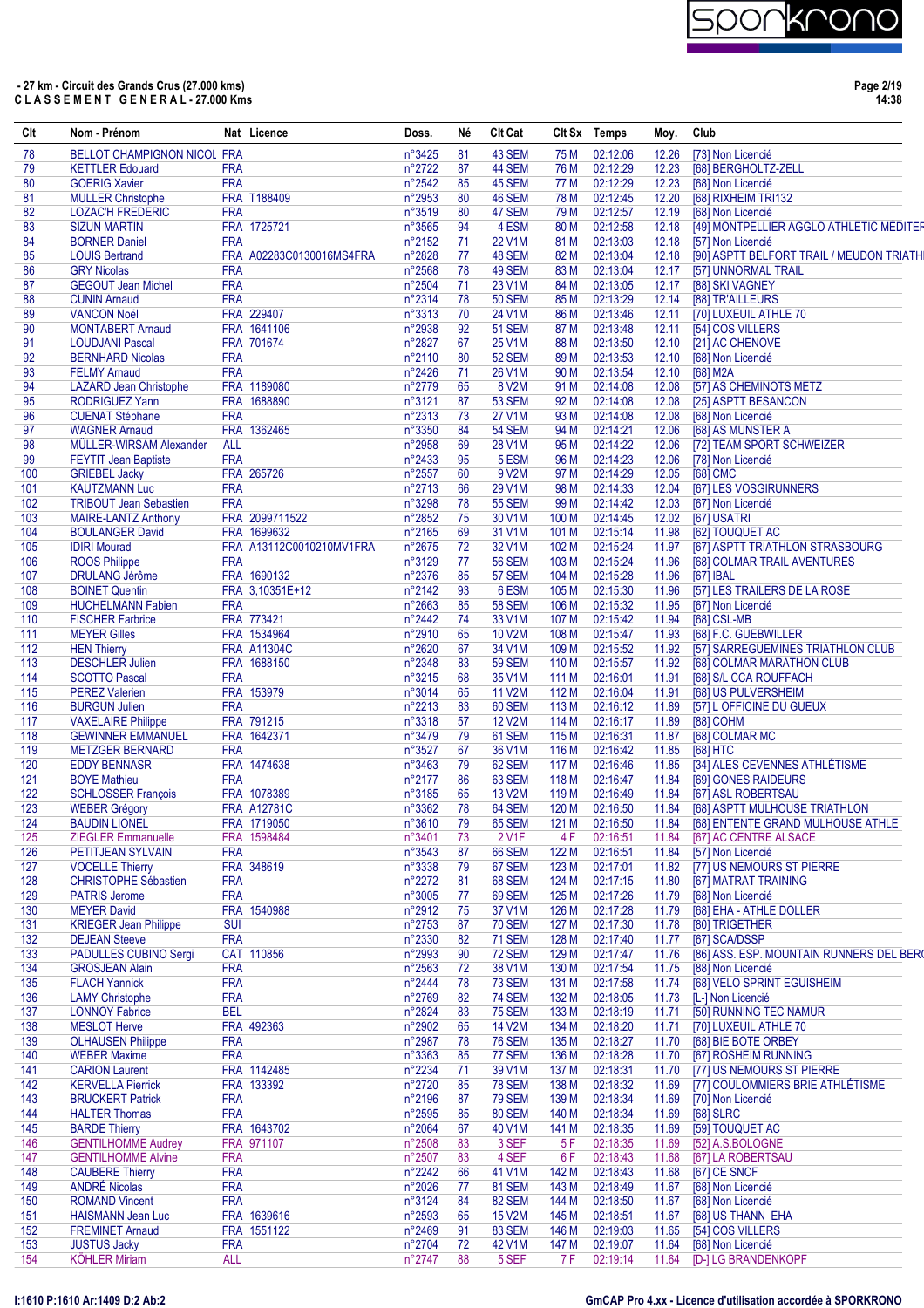

**Page 3/19 14:38**

| Clt        | Nom - Prénom                                       |            | Nat Licence                     | Doss.            | Né       | Clt Cat                          |                | Clt Sx Temps         | Moy.           | Club                                                             |
|------------|----------------------------------------------------|------------|---------------------------------|------------------|----------|----------------------------------|----------------|----------------------|----------------|------------------------------------------------------------------|
| 155        | <b>KELLER Elke</b>                                 | <b>ALL</b> |                                 | n°2715           | 66       | 3 V1F                            | 8 F            | 02:19:24             | 11.62          | <b>[D-] LG FILSTAL</b>                                           |
| 156        | <b>AMELON Christopher</b>                          | <b>FRA</b> |                                 | n°2021           | 94       | 7 ESM                            | 148 M          | 02:19:24             | 11.62          | [88] Non Licencié                                                |
| 157        | <b>ARAGUI Mehdi</b>                                | <b>FRA</b> |                                 | n°2035           | 89       | 84 SEM                           | 149 M          | 02:19:25             | 11.62          | [67] 4E CIE 44E RÉGIMENT DE TRANSMISSION:                        |
| 158        | <b>SIMON Aurélien</b>                              |            | FRA 1549771                     | n°3233           | 88       | 85 SEM                           | 150 M          | 02:19:32             | 11.61          | [54] ASRHV                                                       |
| 159        | <b>VANKELST LAURENT</b>                            | <b>FRA</b> |                                 | n°3576           | 76       | 86 SEM                           | 151 M          | 02:19:34             | 11.61          | [59] Non Licencié                                                |
| 160        | <b>SALBER Nicolas</b>                              |            | FRA A12688C0010205MV1FRA        | n°3151           | 71       | 43 V1M                           | 152 M          | 02:19:36             | 11.61          | [68] TACCOLMAR                                                   |
| 161<br>162 | <b>CACHERA Rémi</b><br><b>COLLIVE JEAN RICHARD</b> | <b>FRA</b> | FRA 900182                      | n°2224<br>n°3442 | 90<br>78 | 87 SEM<br>88 SEM                 | 153 M<br>154 M | 02:19:36<br>02:19:37 | 11.61<br>11.60 | [67] Non Licencié                                                |
| 163        | <b>BARAZZUTTI André</b>                            |            | FRA 1722655                     | n°2061           | 64       | <b>16 V2M</b>                    | 155 M          | 02:19:41             | 11.60          | [90] ASC ZENITH<br>[68] ASPTT MULHOUSE                           |
| 164        | <b>CALVET Laurent</b>                              |            | FRA 1680086                     | n°2226           | 73       | 44 V1M                           | 156 M          | 02:19:42             | 11.60          | <b>[57] ASSA</b>                                                 |
| 165        | <b>MARTINEZ Christian</b>                          | <b>FRA</b> |                                 | n°3619           | 53       | 2 V3M                            | 157 M          | 02:19:55             | 11.58          | Non Licencié                                                     |
| 166        | <b>PETIT Philippe</b>                              |            | FRA 0010216MV1FRA               | n°3022           | 72       | 45 V1M                           | 158 M          | 02:20:06             | 11.56          | [68] FAST GUEBWILLER                                             |
| 167        | <b>NUSS David</b>                                  | <b>FRA</b> |                                 | n°2982           | 87       | <b>89 SEM</b>                    | 159 M          | 02:20:14             | 11.55          | [68] Non Licencié                                                |
| 168        | <b>MERCIER Stéphane</b>                            |            | <b>FRA A11606C</b>              | n°2898           | 69       | 46 V1M                           | 160 M          | 02:20:14             | 11.55          | [67] GÉRARDMER TRIATHLON                                         |
| 169        | <b>BURDET Thierry</b>                              | <b>FRA</b> |                                 | n°2210           | 69       | 47 V1M                           | 161 M          | 02:20:17             | 11.55          | [68] NATURETRAIL KEMBS                                           |
| 170        | <b>ECKER Bertrand</b>                              | <b>FRA</b> |                                 | n°2398           | 85       | <b>90 SEM</b>                    | 162 M          | 02:20:41             | 11.52          | [67] Non Licencié                                                |
| 171        | <b>BAK Francis</b>                                 | <b>FRA</b> |                                 | n°2053           | 69       | 48 V1M                           | 163 M          | 02:20:44             | 11.51          | [67] AGATHE UN SOUFFLE UNE VIE                                   |
| 172        | <b>GRAVE Philippe</b>                              |            | FRA 910435                      | n°2553           | 64       | <b>17 V2M</b>                    | 164 M          | 02:20:50             | 11.50          | [59] AC WAMBRECHIES                                              |
| 173<br>174 | <b>DUPONT Ludovic</b><br><b>HURSTEL Fabrice</b>    | <b>FRA</b> | FRA 448255                      | n°2386<br>n°2669 | 67<br>70 | 49 V1M<br>50 V1M                 | 165 M          | 02:20:51<br>02:20:59 | 11.50          | [59] AC WAMBRECHIES                                              |
| 175        | <b>PRIMAUX Thierry</b>                             |            | FRA 1044111                     | n°3063           | 64       | <b>18 V2M</b>                    | 166 M<br>167 M | 02:21:01             | 11.49<br>11.49 | [67] Non Licencié<br>[88] ASRHV VALLÉE DES LACS ET DE LA CLEU    |
| 176        | <b>PIRA Fabrice</b>                                |            | FRA 1743665                     | n°3040           | 70       | 51 V1M                           | 168 M          | 02:21:01             | 11.49          | [57] AC SAINT-AVOLD                                              |
| 177        | <b>ROUXEL Sébastien</b>                            |            | FRA T191894                     | n°3137           | 80       | <b>91 SEM</b>                    | 169 M          | 02:21:04             | 11.49          | [93] PASS' RUNNING                                               |
| 178        | <b>DUSOULIER Patrick</b>                           |            | FRA 1291379                     | n°2395           | 64       | <b>19 V2M</b>                    | 170 M          | 02:21:08             | 11.48          | [80] ESPRIT RUN                                                  |
| 179        | <b>LEMOINE JULIEN</b>                              | <b>FRA</b> |                                 | n°3514           | 76       | <b>92 SEM</b>                    | 171 M          | 02:21:10             | 11.48          | [54] Non Licencié                                                |
| 180        | <b>LELU Arnaud</b>                                 | <b>FRA</b> |                                 | n°2803           | 75       | 52 V1M                           | 172 M          | 02:21:19             | 11.46          | [88] Non Licencié                                                |
| 181        | <b>AIBECHE Hakim</b>                               | <b>FRA</b> |                                 | n°2009           | 72       | 53 V1M                           | 173 M          | 02:21:23             | 11.46          | [68] Non Licencié                                                |
| 182        | <b>FIGUEIRAS Carlos</b>                            | <b>FRA</b> |                                 | n°2435           | 74       | 54 V1M                           | 174 M          | 02:21:28             | 11.45          | [88] Non Licencié                                                |
| 183        | <b>ROMANN Hervé</b>                                |            | FRA 1621290                     | n°3125           | 79       | <b>93 SEM</b>                    | 175 M          | 02:21:35             | 11.44          | [68] PCA CCAR                                                    |
| 184        | <b>MARCHAND FRANCK</b>                             | <b>FRA</b> |                                 | n°3523           | 75       | 55 V1M                           | 176 M          | 02:21:42             | 11.43          | [54] Non Licencié                                                |
| 185        | <b>FOUILLAT Bernard</b>                            | <b>FRA</b> |                                 | n°2457           | 69       | 56 V1M                           | 177 M          | 02:21:46             | 11.43          | [42] FAC ANDREZIEUX                                              |
| 186        | <b>SCHEIDT Sylvain</b>                             | <b>FRA</b> |                                 | n°3172           | 81       | <b>94 SEM</b>                    | 178 M          | 02:21:47             | 11.43          | [67] Non Licencié                                                |
| 187        | <b>FROMANTIN Thibaut</b>                           | <b>FRA</b> |                                 | n°2480           | 91       | <b>95 SEM</b>                    | 179 M          | 02:22:14             | 11.39          | [92] RUN FOR FUN                                                 |
| 188        | <b>BRUNEL Olivier</b>                              |            | FRA 1365277                     | n°2198           | 81       | <b>96 SEM</b>                    | 180 M          | 02:22:17             | 11.39          | [67] AS MINORANGE DE BOUYGUES                                    |
| 189<br>190 | <b>GHEDDAR ZAHIA</b><br><b>JEGOU Frederic</b>      | <b>FRA</b> | FRA 999757                      | n°3623<br>n°2688 | 82<br>77 | 6 SEF<br>97 SEM                  | 9 F<br>181 M   | 02:22:18<br>02:22:20 | 11.38<br>11.38 | [68] ENTENTE DE HAUTE ALSACE<br>[67] Non Licencié                |
| 191        | <b>STEPHAN Thibaut</b>                             |            | FRA 1104788                     | n°3257           | 89       | <b>98 SEM</b>                    | 182 M          | 02:22:21             | 11.38          | [68] TEAM RUN'IN                                                 |
| 192        | <b>SIMON Christopher</b>                           | <b>ALL</b> |                                 | n°3232           | 88       | <b>99 SEM</b>                    | 183 M          | 02:22:26             | 11.37          | [79] SIMONBRÜDER.DE                                              |
| 193        | <b>SIMON Tobias</b>                                | <b>ALL</b> |                                 | n°3231           | 85       | <b>100 SEM</b>                   | 184 M          | 02:22:26             | 11.37          | [79] SIMONBRÜDER.DE                                              |
| 194        | <b>MEICHELBOCK Florian</b>                         | <b>ALL</b> |                                 | n°2890           | 78       | <b>101 SEM</b>                   | 185 M          | 02:22:44             | 11.35          | [79] RSV RHEINFELDEN                                             |
| 195        | <b>RISSER Thomas</b>                               | <b>FRA</b> |                                 | n°3115           | 77       | <b>102 SEM</b>                   | 186 M          | 02:22:46             | 11.35          | [67] Non Licencié                                                |
| 196        | <b>LELOUP Grégory</b>                              |            | FRA 1412194                     | n°2801           | 77       | <b>103 SEM</b>                   | 187 M          | 02:22:50             | 11.34          | [68] CCA ROUFFACH                                                |
| 197        | <b>KIRSTETTER EMMANUEL</b>                         |            | FRA 661887                      | n°3504           | 80       | <b>104 SEM</b>                   | 188 M          | 02:22:52             | 11.34          | [67] COLMAR MARATHON CLUB                                        |
| 198        | <b>BEDEZ Pascal</b>                                | <b>FRA</b> |                                 | n°2093           | 67       | 57 V1M                           | 189 M          | 02:22:54             | 11.34          | [68] ORBEY RC                                                    |
| 199        | <b>AUBRY David</b>                                 |            | FRA 1285100                     | n°2040           | 73       | 58 V1M                           | 190 M          | 02:22:56             | 11.33          | [55] ASPTT VERDUN                                                |
| 200        | <b>GEOFFROY Julien</b>                             |            | FRA 1735758                     | n°2509           | 78       | <b>105 SEM</b>                   | 191 M          | 02:23:00             | 11.33          | [88] ASRHV                                                       |
| 201        | <b>FREUDENBERGER Vincent</b>                       | <b>FRA</b> |                                 | $n^{\circ}2471$  | 83       | 106 SEM                          | 192 M          | 02:23:02             | 11.33          | [67] MATRAT TRAINING                                             |
| 202<br>203 | <b>CHEVRIER Lionel</b><br><b>LARDIER Nicolas</b>   |            | <b>FRA A47586</b><br>FRA 486980 | n°2267<br>n°2772 | 72<br>77 | 59 V1M<br><b>107 SEM</b>         | 193 M<br>194 M | 02:23:04<br>02:23:06 | 11.32<br>11.32 | [54] TRIATHLON CLUB MUSSIPONTAIN<br>[90] AC CHATENOIS LES FORGES |
| 204        | <b>NEFF Michel</b>                                 | <b>FRA</b> |                                 | n°2968           | 83       | <b>108 SEM</b>                   | 195 M          | 02:23:06             | 11.32          | [66] MERC                                                        |
| 205        | <b>SCHWARZ Simone</b>                              | <b>ALL</b> |                                 | n°3207           | 81       | 7 SEF                            | 10F            | 02:23:07             | 11.32          | [79] AST SUESSEN                                                 |
| 206        | <b>AMREIN Ivo</b>                                  | <b>SUI</b> |                                 | n°2023           | 76       | <b>109 SEM</b>                   | 196 M          | 02:23:09             | 11.32          | [41] LSV BASEL                                                   |
| 207        | <b>GOLDER Frederic</b>                             | <b>FRA</b> |                                 | n°2545           | 67       | 60 V1M                           | 197 M          | 02:23:17             | 11.31          | [25] Non Licencié                                                |
| 208        | <b>UEBING Gordon</b>                               | <b>ALL</b> |                                 | n°3305           | 74       | 61 V1M                           | 198 M          | 02:23:17             | 11.31          | [64] HARDTSEEMAFIA TRIATHLON                                     |
| 209        | <b>KLINGER Gilles</b>                              | <b>FRA</b> |                                 | n°2738           | 67       | 62 V1M                           | 199 M          | 02:23:19             | 11.30          | [68] GULDAGIL SAS                                                |
| 210        | <b>BOCHENEK JEREMY</b>                             | <b>FRA</b> |                                 | n°3431           | 87       | <b>110 SEM</b>                   | 200 M          | 02:23:28             | 11.29          | [68] Non Licencié                                                |
| 211        | <b>FLORY Philippe</b>                              | <b>FRA</b> |                                 | n°2451           | 66       | 63 V1M                           | 201 M          | 02:23:28             | 11.29          | [68] Non Licencié                                                |
| 212        | <b>SANCEY Gilles</b>                               | <b>FRA</b> |                                 | n°3154           | 58       | 20 V2M                           | 202 M          | 02:23:31             | 11.29          | [90] ASPTT BELFORT TRAIL                                         |
| 213        | <b>BALLET Philippe</b>                             |            | FRA 1439338                     | n°2055           | 70       | 64 V1M                           | 203 M          | 02:23:36             | 11.28          | [70] LUXEUIL ATHLE 70                                            |
| 214        | <b>FAGOT Barthelemy</b>                            |            | FRA 1528677                     | n°2414           | 89       | <b>111 SEM</b>                   | 204 M          | 02:23:44             | 11.27          | [67] A CENTRE ALSACE                                             |
| 215        | <b>DROUHIN DAVID</b>                               | <b>FRA</b> |                                 | n°3460           | 78       | <b>112 SEM</b>                   | 205 M          | 02:23:44             | 11.27          | [67] Non Licencié                                                |
| 216        | <b>DIGUET Sylvain</b>                              | <b>FRA</b> | FRA 804515                      | n°2360           | 69       | 65 V1M                           | 206 M          | 02:23:50             | 11.26          | [68] Non Licencié                                                |
| 217<br>218 | O'DALY John<br><b>SERGEFF Olivier</b>              |            | FRA A12584C0160202MS4FRA        | n°2985<br>n°3222 | 78<br>76 | <b>113 SEM</b><br><b>114 SEM</b> | 207 M<br>208 M | 02:23:59<br>02:24:36 | 11.25<br>11.20 | [77] US NEMOURS ST PIERRE<br>[57] TRITYC                         |
| 219        | <b>SANCHEZ Julien</b>                              |            | FRA A13629C0010216MS4FRA        | n°3155           | 76       | <b>115 SEM</b>                   | 209 M          | 02:24:44             | 11.19          | [68] FAST GUEBWILLER                                             |
| 220        | <b>FAIVRE Bastien</b>                              |            | FRA 1731460                     | n°2417           | 90       | <b>116 SEM</b>                   | 210 M          | 02:24:48             | 11.19          | [67] OBERNAI                                                     |
| 221        | <b>BOUGNOUX Gaëtan</b>                             | <b>FRA</b> |                                 | n°2162           | 86       | <b>117 SEM</b>                   | 211 M          | 02:24:51             | 11.18          | [68] Non Licencié                                                |
| 222        | <b>MOUGEY Olivier</b>                              |            | FRA 1174926                     | n°2948           | 62       | 21 V2M                           | 212 M          | 02:24:52             | 11.18          | [68] FC GUEBWILLER                                               |
| 223        | <b>DEL BIANCO CLAUDE</b>                           |            | FRA 960384                      | n°3453           | 60       | <b>22 V2M</b>                    | 213 M          | 02:24:54             | 11.18          | [57] ALSACE BOSSUE ATHLETISME                                    |
| 224        | <b>ESPLA Marc</b>                                  | <b>FRA</b> |                                 | n°2405           | 69       | 66 V1M                           | 214 M          | 02:24:55             | 11.18          | [68] AMICALE DU PERSONNEL DE LA VILLE DE                         |
| 225        | <b>OUGIER XAVIER</b>                               | <b>FRA</b> |                                 | n°3539           | 70       | 67 V1M                           | 215 M          | 02:24:57             | 11.18          | [90] Non Licencié                                                |
| 226        | <b>SPATZ Pierre</b>                                | <b>FRA</b> |                                 | n°3245           | 64       | 23 V2M                           | 216 M          | 02:24:58             | 11.18          | [68] CONSTELLIUM                                                 |
| 227        | <b>MAILLARD Celine</b>                             |            | FRA 1570273                     | n°2850           | 72       | 4 V1F                            | 11F            | 02:24:58             | 11.18          | [68] EHA                                                         |
| 228        | <b>CHOPPARD CHRISTIAN</b>                          | <b>FRA</b> |                                 | n°3605           | 78       | <b>118 SEM</b>                   | 217 M          | 02:24:59             | 11.17          | Non Licencié                                                     |
| 229        | <b>THOMAS Matthieu</b>                             | <b>FRA</b> |                                 | n°3282           | 90       | <b>119 SEM</b>                   | 218 M          | 02:24:59             | 11.17          | [68] Non Licencié                                                |
| 230        | <b>COQUILLAT THIBAULT</b>                          |            | FRA 1741539                     | n°3443           | 83       | <b>120 SEM</b>                   | 219 M          | 02:25:06             | 11.17          | [68] S/L SUNDGAU OXYGENE                                         |
| 231        | <b>GRENOT Paola</b>                                |            | FRA 572931                      | n°2555           | 63       | 1 V <sub>2</sub> F               | 12F            | 02:25:09             | 11.16          | [88] AVEC                                                        |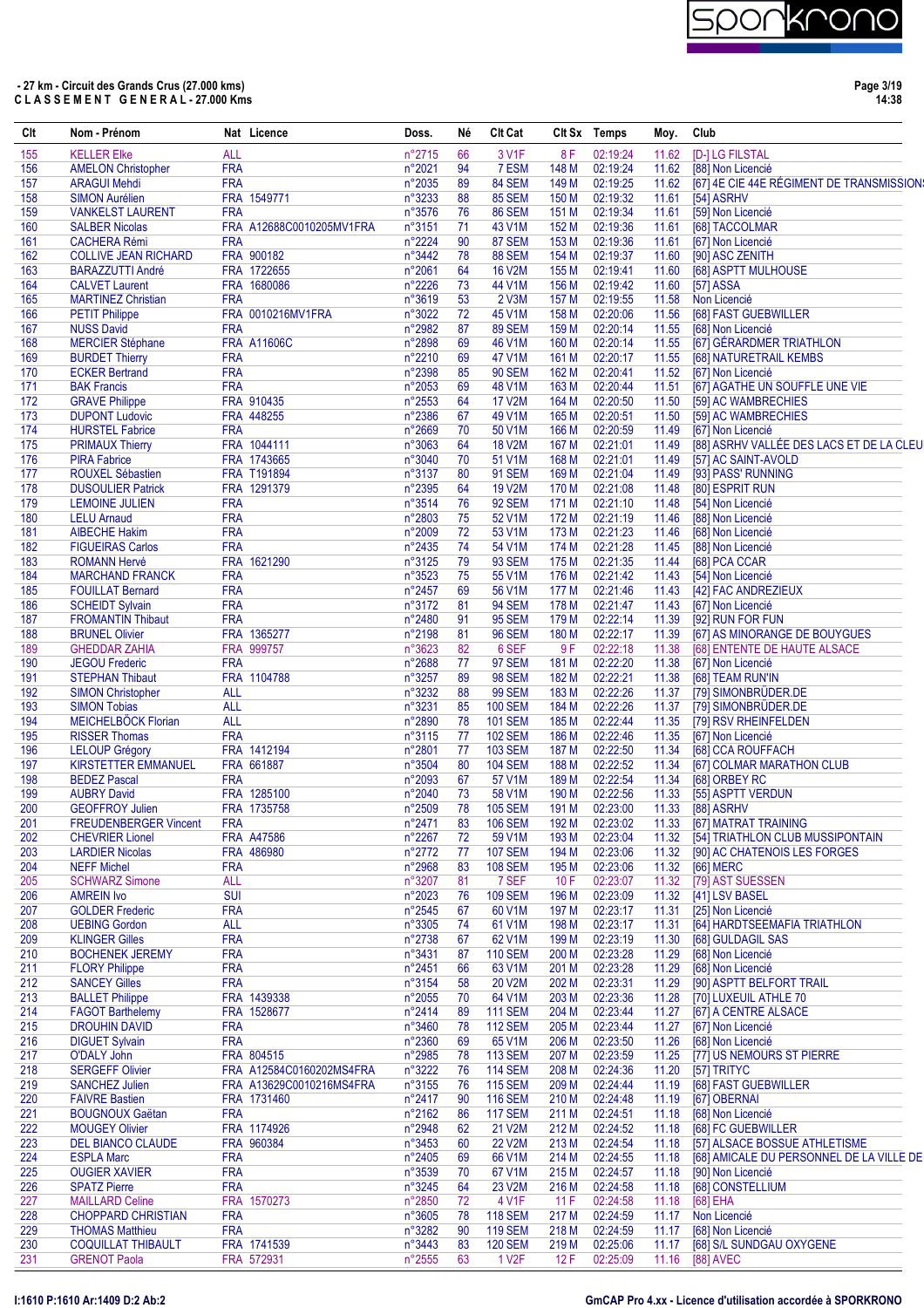# )

# **- 27 km - Circuit des Grands Crus (27.000 kms) C L A S S E M E N T G E N E R A L - 27.000 Kms**

**Page 4/19 14:38**

| Clt        | Nom - Prénom                                     |                          | Nat Licence              | Doss.            | Né       | <b>Clt Cat</b>                   |                | Clt Sx Temps         | Moy.           | Club                                       |
|------------|--------------------------------------------------|--------------------------|--------------------------|------------------|----------|----------------------------------|----------------|----------------------|----------------|--------------------------------------------|
| 232        | <b>FIGUEIRAS José</b>                            | <b>FRA</b>               |                          | n°2434           | 74       | 68 V1M                           | 220 M          | 02:25:11             | 11.16          | [88] Non Licencié                          |
| 233        | <b>BOISSON PIERRE</b>                            | <b>FRA</b>               |                          | n°3432           | 85       | <b>121 SEM</b>                   | 221 M          | 02:25:13             | 11.16          | [68] Non Licencié                          |
| 234        | <b>WACKENHEIM Julien</b>                         | <b>FRA</b>               |                          | n°3346           | 84       | <b>122 SEM</b>                   | 222 M          | 02:25:21             | 11.15          | [75] Non Licencié                          |
| 235        | <b>BAPPEL Charles</b>                            | <b>FRA</b>               |                          | n°2058           | 83       | <b>123 SEM</b>                   | 223 M          | 02:25:22<br>02:25:34 | 11.14          | [67] Non Licencié                          |
| 236<br>237 | <b>PAECH Andreas</b><br>KIFFERLE STEFFEN         | <b>DEU</b>               | ALL 10-00054-36833-1976  | n°2994<br>n°3617 | 76<br>68 | <b>124 SEM</b><br>69 V1M         | 224 M<br>225 M | 02:25:43             | 11.13          | [50] RTC FRECHEN 80<br>11.12 Non Licencié  |
| 238        | <b>WEHRLEN Brice</b>                             |                          | FRA 1711045              | n°3364           | 96       | 1 JUM                            | 226 M          | 02:25:44             | 11.12          | [68] ATHLETIC MOOSCH                       |
| 239        | PASCOA DOS SANTOS MICHE FRA                      |                          |                          | n°3540           | 72       | 70 V1M                           | 227 M          | 02:25:48             | 11.11          | [90] ASPTT BELFORT TRAIL                   |
| 240        | <b>BRANDEBOURG Sebastien</b>                     |                          | <b>FRA 304</b>           | n°2180           | 79       | <b>125 SEM</b>                   | 228 M          | 02:25:50             | 11.11          | [54] TEAM RAID HOT                         |
| 241        | <b>LEONHART PIERROT</b>                          | <b>FRA</b>               |                          | n°3516           | 87       | <b>126 SEM</b>                   | 229 M          | 02:25:53             | 11.11          | [67] Non Licencié                          |
| 242        | <b>ROUX JULIE</b>                                |                          | FRA 1747728              | n°3554           | 93       | 1 ESF                            | 13F            | 02:25:55             | 11.10          | [34] ALES CEVENNES ATHLÉTISME              |
| 243        | <b>REEB Sebastien</b>                            | <b>FRA</b>               |                          | n°3089           | 76       | <b>127 SEM</b>                   | 230 M          | 02:26:00             | 11.10          | [68] STEINBACHOISE                         |
| 244        | <b>NAU Raphael</b>                               | <b>FRA</b>               |                          | n°2965           | 85       | <b>128 SEM</b>                   | 231 M          | 02:26:02             | 11.09          | [54] NANCY TRAIL PULSATIONS                |
| 245        | <b>LEININGER Amaud</b>                           |                          | FRA 1549347              | n°2799           | 76       | <b>129 SEM</b>                   | 232 M          | 02:26:04             | 11.09          | [68] COLMAR MC                             |
| 246        | <b>BENJAMIN Frederic</b>                         | <b>FRA</b>               |                          | n°2098           | 72       | 71 V1M                           | 233 M          | 02:26:08             | 11.09          | [68] MJC 3 CHATEAUX                        |
| 247        | <b>LECRAS Alexis</b>                             |                          | FRA A13056C0010209MS2FRA | n°2787           | 86       | <b>130 SEM</b>                   | 234 M          | 02:26:09             | 11.09          | [68] RIXHEIM TRI 132                       |
| 248        | <b>SCHULTZ LUCAS</b>                             | <b>FRA</b>               |                          | n°3562           | 95       | 8 ESM                            | 235 M          | 02:26:10             | 11.08          | [68] Non Licencié                          |
| 249        | <b>CARPENTIER Jean</b>                           |                          | FRA 450650               | n°2236           | 52       | 3 V3M                            | 236 M          | 02:26:13             | 11.08          | [60] ENTENTE OISE ATHLÉTISME NOGENT SUF    |
| 250        | <b>JOUBERT Marion</b>                            | <b>FRA</b>               |                          | n°2695           | 86       | 8 SEF                            | 14 F           | 02:26:22             | 11.07          | [69] GONES RAIDEURS                        |
| 251        | <b>GALLAND Damien</b>                            |                          | FRA 1321743              | n°2492           | 85       | <b>131 SEM</b>                   | 237 M          | 02:26:27             | 11.06          | <b>I771 ASFI VILLEJUIF</b>                 |
| 252        | <b>CHAMPERT ETIENNE</b>                          |                          | FRA 1667251              | n°3439           | 75       | 72 V1M                           | 238 M          | 02:26:29             | 11.06          | [67] S/L ILL BRUCHE A LINGOLSHEIM          |
| 253<br>254 | <b>THIRIET Fabien</b><br><b>HADEY Alxandre</b>   | <b>FRA</b>               | FRA 1630880              | n°3280<br>n°2588 | 70<br>70 | 73 V1M<br>74 V1M                 | 239 M<br>240 M | 02:26:46<br>02:26:48 | 11.04<br>11.04 | [70] COURIR LE MONDE<br>[68] CCA ROUFFACH  |
| 255        | <b>SOMMER Eric</b>                               |                          | FRA 1556708              | n°3239           | 65       | 24 V2M                           | 241 M          | 02:26:50             | 11.03          | [68] COLMAR MC                             |
| 256        | <b>CASPAR PHILIPPE</b>                           | <b>FRA</b>               |                          | n°3437           | 82       | <b>132 SEM</b>                   | 242 M          | 02:27:03             | 11.02          | [68] Non Licencié                          |
| 257        | <b>FRANCOIS Daniel</b>                           | <b>FRA</b>               |                          | n°2462           | 67       | 75 V1M                           | 243 M          | 02:27:03             | 11.02          | [57] Non Licencié                          |
| 258        | <b>LEFEBVRE</b> Jerome                           | <b>FRA</b>               |                          | n°2790           | 75       | 76 V1M                           | 244 M          | 02:27:14             | 11.00          | [68] COLMAR TRAIL AVENTURE                 |
| 259        | <b>AUBÉ Raynald</b>                              | <b>FRA</b>               |                          | n°2037           | 80       | <b>133 SEM</b>                   | 245 M          | 02:27:17             | 11.00          | [68] Non Licencié                          |
| 260        | <b>JOST Franck</b>                               | <b>FRA</b>               |                          | n°2694           | 87       | <b>134 SEM</b>                   | 246 M          | 02:27:27             | 10.99          | [67] Non Licencié                          |
| 261        | <b>VOISINET DAVID</b>                            | <b>FRA</b>               |                          | n°3580           | 72       | <b>77 V1M</b>                    | 247 M          | 02:27:28             | 10.99          | [68] DRANNERS                              |
| 262        | <b>BRISWALTER Benoit</b>                         | <b>FRA</b>               |                          | n°2194           | 66       | 78 V1M                           | 248 M          | 02:27:36             | 10.98          | [68] Non Licencié                          |
| 263        | DAVIAS SÉBASTIEN                                 | <b>FRA</b>               |                          | n°3450           | 77       | <b>135 SEM</b>                   | 249 M          | 02:27:39             | 10.97          | [25] Non Licencié                          |
| 264        | <b>NOCUS Cyrille</b>                             | <b>FRA</b>               |                          | n°2978           | 74       | 79 V1M                           | 250 M          | 02:27:44             | 10.97          | [67] CRÉDIT MUTUEL                         |
| 265        | <b>KOHLER Claire</b>                             |                          | FRA 428272               | n°2746           | 61       | 2 V <sub>2</sub> F               | 15F            | 02:27:48             | 10.96          | [68] EHA THANN                             |
| 266        | <b>FREUDENREICH MICKAËL</b>                      | <b>FRA</b>               |                          | n°3472           | 87       | <b>136 SEM</b>                   | 251 M          | 02:28:07             | 10.94          | [67] MJC DES 3 CHÂTEAUX                    |
| 267        | <b>BOCH Anne Rachel</b>                          |                          | FRA 1117021              | n°2137           | 78       | 9 SEF                            | 16F            | 02:28:12             | 10.93          | [67] DÉNIVELÉ+                             |
| 268        | <b>CHAMAGNE Emmanuel</b>                         | <b>FRA</b>               |                          | n°2247           | 74       | 80 V1M                           | 252 M          | 02:28:13             | 10.93          | [90] Non Licencié                          |
| 269        | <b>KIENER Jill</b>                               |                          | FRA 294773               | n°2727           | 81       | <b>10 SEF</b>                    | 17F            | 02:28:17             | 10.93          | [59] VAFA / AC VILLENEUVE D'ASCQ           |
| 270        | <b>GOERENS Pierre</b>                            | <b>LUX</b>               |                          | n°2541           | 81       | <b>137 SEM</b>                   | 253 M          | 02:28:17             | 10.93          | [L-] Non Licencié                          |
| 271        | <b>VOISIN Laurent</b>                            |                          | FRA 1688840              | n°3341           | 75       | 81 V1M                           | 254 M          | 02:28:18             | 10.92          | [67] ACCA                                  |
| 272        | <b>CURT Sebastien</b>                            | <b>FRA</b>               |                          | n°2315           | 88       | <b>138 SEM</b>                   | 255 M          | 02:28:19             | 10.92          | [69] Non Licencié                          |
| 273        | <b>ROZET Fabrice</b>                             | <b>BEL</b>               |                          | n°3141           | 60       | 25 V2M                           | 256 M          | 02:28:34             | 10.90          | [68] Non Licencié                          |
| 274        | <b>JUAREZ Joseph</b>                             |                          | FRA 1448272              | n°2697           | 54       | 4 V3M                            | 257 M          | 02:28:36             | 10.90          | [68] ACS PEUGEOT CITROËN MULHOUSE          |
| 275        | <b>KNOTH Heiko</b>                               | ALL                      |                          | n°2742           | 65       | 26 V2M                           | 258 M          | 02:28:39             | 10.90          | [71] SG STERN SINDELGINGEN                 |
| 276        | <b>INGROSSO JEREMY</b>                           | <b>FRA</b>               |                          | n°3497           | 84       | <b>139 SEM</b>                   | 259 M          | 02:28:40             | 10.90          | [67] LES MARATOURISTES                     |
| 277        | <b>HYPOLITE Ludovic</b>                          |                          | FRA 1600970              | n°2673           | 84       | <b>140 SEM</b>                   | 260 M          | 02:28:42             | 10.90          | [68] ACCA                                  |
| 278        | <b>MICHEL Victoria</b>                           |                          | FRA 1643216              | n°2922           | 85       | <b>11 SEF</b>                    | 18 F           | 02:28:42             | 10.89          | [67] OLI-COACHING                          |
| 279        | <b>HAMON Erwann</b>                              | <b>FRA</b><br><b>FRA</b> |                          | n°2598<br>n°3489 | 80       | <b>141 SEM</b><br><b>142 SEM</b> | 261 M          | 02:28:50<br>02:28:52 | 10.89          | [67] Non Licencié<br>[68] Non Licencié     |
| 280        | <b>HECKLY JEAN</b>                               |                          |                          |                  | 77       |                                  | 262 M          |                      | 10.88          |                                            |
| 281<br>282 | <b>GASTINE Jean Marc</b><br><b>SEITER Thomas</b> | <b>FRA</b><br><b>FRA</b> |                          | n°2496<br>n°3219 | 72<br>71 | 82 V1M<br>83 V1M                 | 263 M<br>264 M | 02:28:53<br>02:28:54 | 10.88<br>10.88 | [67] Non Licencié<br>[57] LES VOSGIRUNNERS |
| 283        | <b>CHABOREL Yves</b>                             |                          | FRA 1717471              | n°2246           | 58       | 27 V2M                           | 265 M          | 02:28:58             | 10.88          | [55] ASPTT VERDUN                          |
| 284        | <b>DESMANET Samuel</b>                           | <b>BEL</b>               |                          | n°2350           | 81       | <b>143 SEM</b>                   | 266 M          | 02:29:05             | 10.87          | [62] O2MAX                                 |
| 285        | <b>STRHAUSS Laurent</b>                          |                          | FRA 0010207MV2FRA        | n°3262           | 69       | 84 V1M                           | 267 M          | 02:29:13             | 10.86          | [67] NAVECO BETSCHDORF                     |
| 286        | <b>GILL Paul</b>                                 |                          | FRA 1741953              | n°2524           | 69       | 85 V1M                           | 268 M          | 02:29:13             | 10.86          | [67] TRAIL HK                              |
| 287        | <b>TRESCH FRANCK</b>                             |                          | FRA 1688206              | n°3575           | 71       | 86 V1M                           | 269 M          | 02:29:22             | 10.85          | [68] ATHLE DOLLER                          |
| 288        | <b>HORN VINCENT</b>                              | <b>FRA</b>               |                          | n°3494           | 93       | 9ESM                             | 270 M          | 02:29:24             | 10.84          | [57] Non Licencié                          |
| 289        | <b>GERARDIN Jimmy</b>                            |                          | FRA 1741754              | $n^{\circ}2516$  | 84       | <b>144 SEM</b>                   | 271 M          | 02:29:27             | 10.84          | [88] ASRHV                                 |
| 290        | <b>RIEHL Philippe</b>                            | <b>FRA</b>               |                          | n°3109           | 89       | <b>145 SEM</b>                   | 272 M          | 02:29:29             | 10.84          | [67] VOSGIRUNNERS                          |
| 291        | <b>HANAUER Jean Marie</b>                        |                          | FRA 20024                | n°2600           | 64       | 28 V2M                           | 273 M          | 02:29:29             | 10.84          | [68] COBF                                  |
| 292        | <b>SVITELJ Sebastien</b>                         | <b>FRA</b>               |                          | n°3269           | 87       | <b>146 SEM</b>                   | 274 M          | 02:29:40             | 10.82          | [68] SUPER U BRUNSTATT                     |
| 293        | <b>SCHATZ Marie Christine</b>                    | <b>FRA</b>               |                          | n°3171           | 65       | 3 V <sub>2</sub> F               | 19F            | 02:29:45             | 10.82          | [67] SPORT 2000 SÉLESTAT                   |
| 294        | POIRIER LIONEL                                   |                          | FRA 689147               | n°3612           | 62       | 29 V2M                           | 275 M          | 02:29:47             | 10.82          | [68] COLMAR MARATHON CLUB                  |
| 295        | <b>GAUER Frédéric</b>                            |                          | FRA 1561691              | n°2500           | 74       | 87 V1M                           | 276 M          | 02:29:48             | 10.82          | [68] PAYS DE COLMAR ATHLETISME             |
| 296        | <b>SCHERRER LUC</b>                              | <b>FRA</b>               |                          | n°3594           | 91       | <b>147 SEM</b>                   | 277 M          | 02:29:48             | 10.82          | Non Licencié                               |
| 297        | <b>SCHNEIDER Fabrice</b>                         |                          | FRA 173553               | n°3192           | 67       | 88 V1M                           | 278 M          | 02:29:50             | 10.81          | [68] COLMAR M.C.                           |
| 298        | <b>WAHRHEIT CYRILLE</b>                          |                          | <b>FRA A70413C</b>       | n°3582           | 72       | 89 V1M                           | 279 M          | 02:29:51             | 10.81          | [54] TRI LANEUVEVILLE                      |
| 299        | <b>BUTAVANT Matthieu</b>                         | <b>FRA</b>               |                          | n°2221           | 79       | <b>148 SEM</b>                   | 280 M          | 02:29:52             | 10.81          | [39] Non Licencié                          |
| 300        | <b>SCHWEIGER Stephan</b>                         | ALL                      |                          | n°3208           | 77       | <b>149 SEM</b>                   | 281 M          | 02:29:54             | 10.81          | [55] LEX LAUFEXPERTEN MAINZ                |
| 301        | <b>ROBERT Vincent</b>                            | <b>FRA</b>               |                          | n°3120           | 78       | <b>150 SEM</b>                   | 282 M          | 02:29:56             | 10.81          | [68] Non Licencié                          |
| 302        | <b>FERNBACH Yannick</b>                          | <b>FRA</b>               |                          | n°2428           | 76       | <b>151 SEM</b>                   | 283 M          | 02:30:03             | 10.80          | [67] LACOW.ORG                             |
| 303        | <b>BOURDIER Kévin</b>                            | <b>FRA</b>               |                          | n°2170           | 93       | <b>10 ESM</b>                    | 284 M          | 02:30:04             | 10.80          | [67] 4E CIE 44E RÉGIMENT DE TRANSMISSION:  |
| 304        | <b>MAHOUDEAU Gilles</b>                          |                          | FRA A13166C0010210MV3FRA | n°2849           | 64       | 30 V2M                           | 285 M          | 02:30:05             | 10.80          | [67] ASPTT STRASBOURG TRIATHLON            |
| 305        | <b>CHEVAL David</b>                              | <b>FRA</b>               |                          | n°2261           | 80       | <b>152 SEM</b>                   | 286 M          | 02:30:05             | 10.80          | [25] PAYS HORLOGET                         |
| 306        | <b>BARON Benjamin</b>                            | <b>FRA</b>               |                          | n°2066           | 86       | <b>153 SEM</b>                   | 287 M          | 02:30:16             | 10.78          | [25] Non Licencié                          |
| 307        | <b>LESPINASSE Laurent</b>                        | <b>FRA</b>               |                          | n°2813           | 71       | 90 V1M                           | 288 M          | 02:30:22             | 10.77          | [90] ASPTT BELFORTRAIL                     |
| 308        | <b>MICHAUD Philippe</b>                          | <b>FRA</b>               |                          | n°2918           | 69       | 91 V1M                           | 289 M          | 02:30:24             | 10.77          | [68] Non Licencié                          |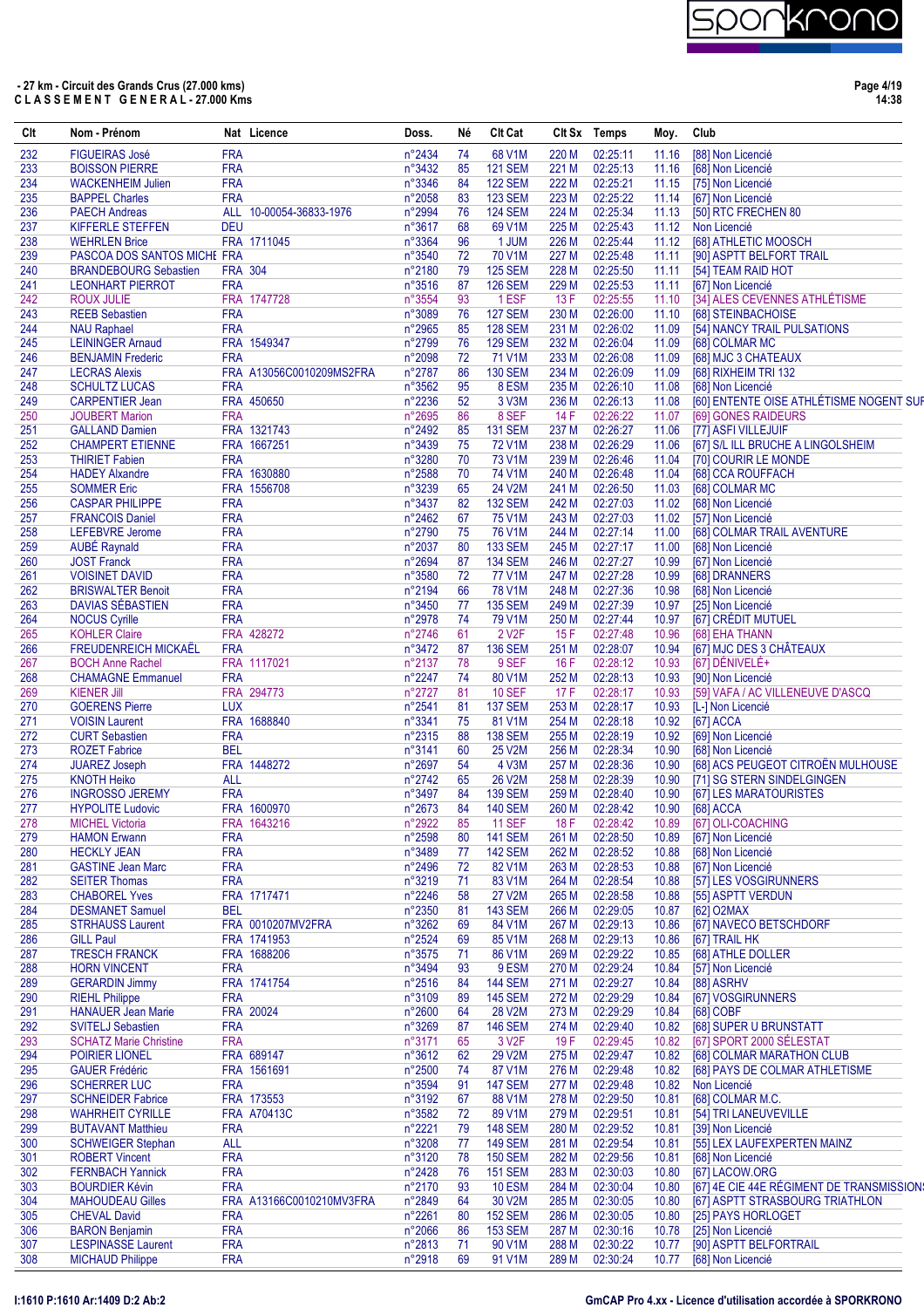

**Page 5/19 14:38**

| Clt        | Nom - Prénom                                              |                          | Nat Licence              | Doss.                     | Né       | <b>CIt Cat</b>            |                | Clt Sx Temps         | Moy.           | Club     |                                                     |
|------------|-----------------------------------------------------------|--------------------------|--------------------------|---------------------------|----------|---------------------------|----------------|----------------------|----------------|----------|-----------------------------------------------------|
| 309        | <b>LEBER Tobias</b>                                       | <b>ALL</b>               |                          | n°2785                    | 79       | <b>154 SEM</b>            | 290 M          | 02:30:37             | 10.76          |          | [79] WEINGUT HOLUB                                  |
| 310        | <b>ZANONE Mickael</b>                                     | <b>FRA</b>               |                          | n°3394                    | 76       | <b>155 SEM</b>            | 291 M          | 02:30:38             | 10.75          |          | [54] Non Licencié                                   |
| 311        | <b>DOUTRE Serge</b>                                       | <b>FRA</b>               |                          | n°2370                    | 66       | 92 V1M                    | 292 M          | 02:30:41             | 10.75          |          | [67] EQUIPE TRAIL 44RT/BOI                          |
| 312        | <b>FISCHER FRANCK</b>                                     | <b>DEU</b>               |                          | n°3466                    | 75       | 93 V1M                    | 293 M          | 02:30:43             | 10.75          |          | [79] Non Licencié                                   |
| 313<br>314 | <b>VAZ FERNANDES Victor</b><br><b>ALTERMATT Jean Marc</b> | <b>ALL</b><br><b>FRA</b> |                          | n°3319<br>n°2019          | 74<br>65 | 94 V1M<br>31 V2M          | 294 M<br>295 M | 02:30:54<br>02:30:54 | 10.74<br>10.74 |          | [79] Non Licencié<br>[68] Non Licencié              |
| 315        | <b>MAIROT LOIC</b>                                        |                          | FRA A37136C0040663MV1FRA | n°3521                    | 75       | 95 V1M                    | 296 M          | 02:30:54             | 10.74          |          | [90] ROUGEOT BEAUNE TRIATHLON                       |
| 316        | <b>NUNES Adrien</b>                                       | <b>FRA</b>               |                          | n°2981                    | 81       | <b>156 SEM</b>            | 297 M          | 02:30:56             | 10.73          |          | [68] RÉGIMENT DE MARCHE DU TCHAD                    |
| 317        | <b>FRANCONY Michael</b>                                   | <b>FRA</b>               |                          | n°2465                    | 85       | <b>157 SEM</b>            | 298 M          | 02:30:58             | 10.73          |          | [68] Non Licencié                                   |
| 318        | <b>SEINGNERT Cedric</b>                                   | <b>FRA</b>               |                          | n°3218                    | 79       | <b>158 SEM</b>            | 299 M          | 02:31:08             | 10.72          |          | [57] Non Licencié                                   |
| 319        | <b>BUSSON Cedric</b>                                      | <b>FRA</b>               |                          | n°2218                    | 76       | <b>159 SEM</b>            | 300 M          | 02:31:09             | 10.72          |          | [88] Non Licencié                                   |
| 320<br>321 | <b>TRINEL Eric</b><br><b>GUEGAN Eddy</b>                  | <b>FRA</b><br><b>FRA</b> |                          | n°3299                    | 75<br>75 | 96 V1M<br>97 V1M          | 301 M<br>302 M | 02:31:10<br>02:31:15 | 10.72<br>10.71 |          | [68] Non Licencié<br>[80] Non Licencié              |
| 322        | <b>MOREL BERNARD</b>                                      | <b>FRA</b>               |                          | n°2571<br>$n^{\circ}3532$ | 63       | 32 V2M                    | 303 M          | 02:31:25             | 10.70          |          | [90] Non Licencié                                   |
| 323        | <b>LAURENT Alexandre</b>                                  |                          | FRA 1484601              | $n^{\circ}2777$           | 89       | <b>160 SEM</b>            | 304 M          | 02:31:29             | 10.69          |          | [68] S/L FC GUEBWILLER                              |
| 324        | <b>HAUCK Tobias</b>                                       | <b>ALL</b>               |                          | n°2609                    | 74       | 98 V1M                    | 305 M          | 02:31:31             | 10.69          |          | [79] Non Licencié                                   |
| 325        | <b>RAMBAUD Charles</b>                                    | <b>FRA</b>               |                          | n°3079                    | 91       | <b>161 SEM</b>            | 306 M          | 02:31:32             | 10.69          |          | [75] Non Licencié                                   |
| 326        | <b>RENAUD Benjamin</b>                                    | <b>FRA</b>               |                          | n°3099                    | 86       | <b>162 SEM</b>            | 307 M          | 02:31:35             | 10.69          |          | [68] Non Licencié                                   |
| 327        | <b>FEDRIGO Sébastien</b>                                  | <b>FRA</b>               | FRA 1696044              | n°2424                    | 86<br>76 | <b>163 SEM</b>            | 308 M          | 02:31:36<br>02:31:37 | 10.69          |          | [68] SSOL HABSHEIM                                  |
| 328<br>329 | <b>HUENTZ Elisabeth</b><br><b>CHEVANCE YANNICK</b>        |                          | FRA 1638371              | n°2664<br>n°3440          | 70       | <b>12 SEF</b><br>99 V1M   | 20 F<br>309 M  | 02:31:37             | 10.69<br>10.69 |          | [68] ATHLETISME CERNAY ET ENVIRONS<br>[67] TRAIL HK |
| 330        | <b>RIAULT Patrick</b>                                     | <b>FRA</b>               |                          | n°3104                    | 66       | 100 V1M                   | 310 M          | 02:31:38             | 10.68          |          | [68] BNQUE POPULAIRE                                |
| 331        | <b>DESCHAMPS Franck</b>                                   |                          | FRA A12830C0010206MV1FRA | n°2347                    | 72       | 101 V1M                   | 311 M          | 02:31:40             | 10.68          |          | [68] ASPTT MULHOUSE TRIATHLON                       |
| 332        | HUBERSCHWILLER Jean Louis FRA 1060004                     |                          |                          | n°2660                    | 53       | 5 V3M                     | 312 M          | 02:31:47             | 10.67          |          | [68] COLMAR M.C.                                    |
| 333        | <b>MAIRE Yann</b>                                         | <b>FRA</b>               |                          | n°2851                    | 79       | <b>164 SEM</b>            | 313 M          | 02:31:58             | 10.66          |          | [67] Non Licencié                                   |
| 334        | <b>GASPARD Francis</b>                                    | <b>FRA</b>               |                          | n°2494                    | 67       | 102 V1M                   | 314 M          | 02:31:59             | 10.66          |          | [68] Non Licencié                                   |
| 335        | <b>MILLAN ANSELME</b>                                     |                          | FRA A12785C0010206MV1FRA | n°3531                    | 71       | 103 V1M                   | 315 M          | 02:32:02             | 10.66          |          | [68] ASPTT MULHOUSE TRIATHLON                       |
| 336<br>337 | <b>FEISTHAUER Marc</b><br><b>MENDOZA Anne Sophie</b>      | <b>FRA</b>               | FRA 1530119              | n°2425<br>n°2893          | 65<br>85 | 33 V2M<br><b>13 SEF</b>   | 316 M<br>21 F  | 02:32:08<br>02:32:15 | 10.65<br>10.64 |          | [57] UNNORMAL TRAIL<br>[57] ECOLE DU MARATHON       |
| 338        | <b>FLAVIGNY Jeremie</b>                                   | <b>FRA</b>               |                          | $n^{\circ}2445$           | 81       | <b>165 SEM</b>            | 317 M          | 02:32:27             | 10.63          |          | [67] Non Licencié                                   |
| 339        | <b>CHIPEAU Cyril</b>                                      |                          | FRA 1476759              | n°2268                    | 73       | 104 V1M                   | 318 M          | 02:32:27             | 10.63          |          | [88] AVEC/ASRHV                                     |
| 340        | <b>DENOYEL Bertrand</b>                                   | <b>FRA</b>               |                          | $n^{\circ}2342$           | 80       | <b>166 SEM</b>            | 319 M          | 02:32:30             | 10.62          |          | [69] RAMS                                           |
| 341        | <b>MEYER Jean</b>                                         | <b>FRA</b>               |                          | n°2915                    | 90       | <b>167 SEM</b>            | 320 M          | 02:32:30             | 10.62          |          | [68] Non Licencié                                   |
| 342        | <b>MORI Renato</b>                                        |                          | FRA 1544251              | n°2945                    | 66       | 105 V1M                   | 321 M          | 02:32:32             | 10.62          |          | [68] CLUB ATHLETIC MOOCH                            |
| 343        | <b>DEQUIDT Céline</b>                                     | <b>FRA</b>               |                          | n°2344                    | 90       | <b>14 SEF</b>             | 22 F           | 02:32:38             | 10.61          |          | [59] Non Licencié                                   |
| 344        | <b>NEAU Jean Michel</b>                                   | <b>FRA</b><br><b>FRA</b> |                          | n°2967                    | 67<br>94 | 106 V1M                   | 322 M<br>323 M | 02:32:40<br>02:32:50 | 10.61          |          | [67] Non Licencié                                   |
| 345<br>346 | <b>MICHAUD Sébastien</b><br><b>BISANTZ Frederic</b>       | <b>FRA</b>               |                          | n°2919<br>n°2128          | 76       | 11 ESM<br><b>168 SEM</b>  | 324 M          | 02:32:54             | 10.60<br>10.60 |          | [68] Non Licencié<br>[68] Non Licencié              |
| 347        | <b>PLEIS Benoît</b>                                       | <b>FRA</b>               |                          | n°3042                    | 75       | 107 V1M                   | 325 M          | 02:32:58             | 10.59          |          | [67] ASCE67-BIODIVRUNNER'S                          |
| 348        | <b>SCHOPP Bernard</b>                                     |                          | FRA 1473147              | n°3193                    | 53       | 6 V3M                     | 326 M          | 02:33:06             | 10.58          |          | [67] ANA RAC WISSEMBOURG                            |
| 349        | <b>GOEPFERT Paul</b>                                      |                          | FRA 506347               | n°2539                    | 58       | 34 V2M                    | 327 M          | 02:33:06             | 10.58          |          | [68] ASSOCIATION CULTURELLE SPORTIVE PE             |
| 350        | <b>BAYER Jean Georges</b>                                 |                          | FRA 1057786              | n°2084                    | 63       | 35 V2M                    | 328 M          | 02:33:07             | 10.58          |          | [67] ANA RAC WISSEMBOURG                            |
| 351        | <b>FISCHER Hubert</b>                                     | <b>FRA</b>               |                          | $n^{\circ}2439$           | 57       | 36 V2M                    | 329 M          | 02:33:16             | 10.57          |          | [90] Non Licencié                                   |
| 352        | <b>BAUER Roland</b>                                       | <b>ALL</b><br><b>FRA</b> |                          | n°2080                    | 67<br>90 | 108 V1M                   | 330 M<br>331 M | 02:33:18             | 10.57          |          | [72] Non Licencié                                   |
| 353<br>354 | <b>STILL VIVIEN</b><br><b>MOLARD Gerard</b>               |                          | FRA 571050               | n°3568<br>n°2932          | 65       | <b>169 SEM</b><br>37 V2M  | 332 M          | 02:33:19<br>02:33:26 | 10.57<br>10.56 |          | [67] Non Licencié<br>[88] ASRHV (AVEC)              |
| 355        | <b>HUBSCHWERLIN Fabrice</b>                               |                          | FRA 1237790              | n°2662                    | 75       | 109 V1M                   | 333M           | 02:33:28             | 10.56          |          | [68] SLRC                                           |
| 356        | <b>CLEMENT Alain</b>                                      | <b>FRA</b>               |                          | n°2278                    | 66       | 110 V1M                   | 334 M          | 02:33:29             | 10.56          |          | [68] Non Licencié                                   |
| 357        | <b>MEYER Christian</b>                                    |                          | FRA A03064C              | n°2908                    | 63       | 38 V2M                    | 335 M          | 02:33:33             | 10.55          |          | [92] E.S. NANTERRE                                  |
| 358        | <b>SODDEMANN Timothee Luc</b>                             | <b>FRA</b>               |                          | n°3237                    | 76       | <b>170 SEM</b>            | 336 M          | 02:33:34             | 10.55          |          | [67] EQUIPE TRAIL 44RT/BOI                          |
| 359        | <b>LOUX Robert</b>                                        | <b>FRA</b>               |                          | n°2830                    | 62       | 39 V2M                    | 337 M          | 02:33:35             | 10.55          |          | [67] Non Licencié                                   |
| 360        | <b>DUVAL Romain</b>                                       |                          | FRA 1555701              | n°2397                    | 89       | <b>171 SEM</b>            | 338 M          | 02:33:35             | 10.55          |          | [62] AC OUTREAU                                     |
| 361<br>362 | <b>DEFAUX Pierre</b><br><b>BAUDER Philippe</b>            | <b>FRA</b>               | FRA 1557500              | n°2328<br>n°2078          | 80<br>63 | <b>172 SEM</b><br>40 V2M  | 339 M<br>340 M | 02:33:44<br>02:33:49 | 10.54<br>10.53 |          | [55] ASPTT VERDUN<br>[90] LES COUREURS DE L'ALLAINE |
| 363        | <b>RAUCH Jean Marie</b>                                   |                          | FRA 1286352              | n°3082                    | 62       | 41 V2M                    | 341 M          | 02:33:53             | 10.53          |          | [57] AS CHEMINOT METZ                               |
| 364        | <b>MOREAU Sébastien</b>                                   | <b>FRA</b>               |                          | n°2941                    | 75       | 111 V1M                   | 342 M          | 02:33:54             | 10.53          |          | [68] Non Licencié                                   |
| 365        | <b>ROYER Stephane</b>                                     | <b>FRA</b>               |                          | n°3140                    | 72       | 112 V1M                   | 343 M          | 02:33:58             | 10.52          |          | [54] Non Licencié                                   |
| 366        | <b>KAPPS Dominique</b>                                    | <b>FRA</b>               |                          | n°2710                    | 64       | 42 V2M                    | 344 M          | 02:34:13             | 10.51          |          | [68] PAPETERIES DU RHIN                             |
| 367        | <b>WENCKER Stéphane</b>                                   | <b>FRA</b>               |                          | n°3373                    | 74       | 113 V1M                   | 345 M          | 02:34:15             | 10.50          |          | [67] HOLTZHEIM                                      |
| 368        | <b>HERMANN Julien</b>                                     | <b>FRA</b>               |                          | n°2631                    | 81       | <b>173 SEM</b>            | 346 M          | 02:34:15             | 10.50          |          | [67] Non Licencié                                   |
| 369        | <b>KNAEBEL Sébastien</b>                                  | <b>FRA</b><br><b>FRA</b> |                          | $n^{\circ}2740$           | 75<br>79 | 114 V1M                   | 347 M          | 02:34:18             | 10.50          |          | [67] Non Licencié                                   |
| 370<br>371 | <b>LEFEUVRE Maxime</b><br><b>KRETZ Christophe</b>         |                          | FRA 1694407              | n°2791<br>$n^{\circ}2752$ | 69       | <b>174 SEM</b><br>115 V1M | 348 M<br>349 M | 02:34:19<br>02:34:21 | 10.50<br>10.50 |          | [67] Non Licencié<br>[68] EHA/USTA                  |
| 372        | <b>DEMARCHE PAUL</b>                                      | <b>FRA</b>               |                          | $n^{\circ}3456$           | 57       | 43 V2M                    | 350 M          | 02:34:25             | 10.49          |          | [68] Non Licencié                                   |
| 373        | <b>PAYEN HUGO</b>                                         | <b>FRA</b>               |                          | $n^{\circ}3606$           | 90       | <b>175 SEM</b>            | 351 M          | 02:34:30             | 10.49          |          | Non Licencié                                        |
| 374        | <b>GAUDART DE SOULAGES Lou FRA</b>                        |                          |                          | n°2497                    | 83       | <b>176 SEM</b>            | 352 M          | 02:34:39             | 10.48          |          | [67] 4E CIE 44E RÉGIMENT DE TRANSMISSION            |
| 375        | <b>DORISON Céline</b>                                     |                          | FRA 1727560              | n°2368                    | 79       | <b>15 SEF</b>             | 23 F           | 02:34:41             | 10.47          |          | [68] SUNDGO2                                        |
| 376        | <b>ROY Philippe</b>                                       | <b>FRA</b>               |                          | n°3138                    | 62       | 44 V2M                    | 353 M          | 02:34:49             | 10.47          |          | [67] RUNROY                                         |
| 377        | <b>PARMENTIER Philippe</b>                                |                          | FRA 1745255              | n°3002                    | 72       | 116 V1M                   | 354 M          | 02:34:49             | 10.46          |          | [68] CMC                                            |
| 378        | <b>LEROGERON Norbert</b>                                  | <b>FRA</b>               |                          | n°2810                    | 71       | 117 V1M                   | 355 M          | 02:34:51             | 10.46          |          | [68] Non Licencié                                   |
| 379<br>380 | <b>HERRMANN Laurent</b><br><b>MARMILLOD Tharcice</b>      | <b>FRA</b><br><b>FRA</b> |                          | n°2633<br>n°2869          | 74<br>73 | 118 V1M<br>119 V1M        | 356 M<br>357 M | 02:34:52<br>02:34:53 | 10.46<br>10.46 |          | [68] Non Licencié<br>[67] LACOW.ORG                 |
| 381        | <b>BRICE Claire</b>                                       |                          | FRA 1726932              | n°2192                    | 73       | 5 V1F                     | 24 F           | 02:34:59             | 10.45          |          | [88] ASRHV                                          |
| 382        | <b>LACROIX Christophe</b>                                 | <b>FRA</b>               |                          | n°2757                    | 67       | 120 V1M                   | 358 M          | 02:35:00             | 10.45          |          | [70] ASPSAV PEUGEOT VESOUL                          |
| 383        | <b>KIEFFER BERNARD</b>                                    |                          | FRA 689129               | $n^{\circ}3503$           | 60       | 45 V2M                    | 359 M          | 02:35:01             | 10.45          |          | [68] COLMAR MARATHON CLUB                           |
| 384        | <b>KEMPF JACKY</b>                                        | <b>FRA</b>               |                          | n°2301                    | 71       | 121 V1M                   | 360 M          | 02:35:17             | 10.43          | $[00] -$ |                                                     |
| 385        | <b>ZETTING Arnaud</b>                                     |                          | FRA 1453103              | n°3400                    | 81       | <b>177 SEM</b>            | 361 M          | 02:35:17             | 10.43          |          | [68] FREE RUNNERS LE CLUB                           |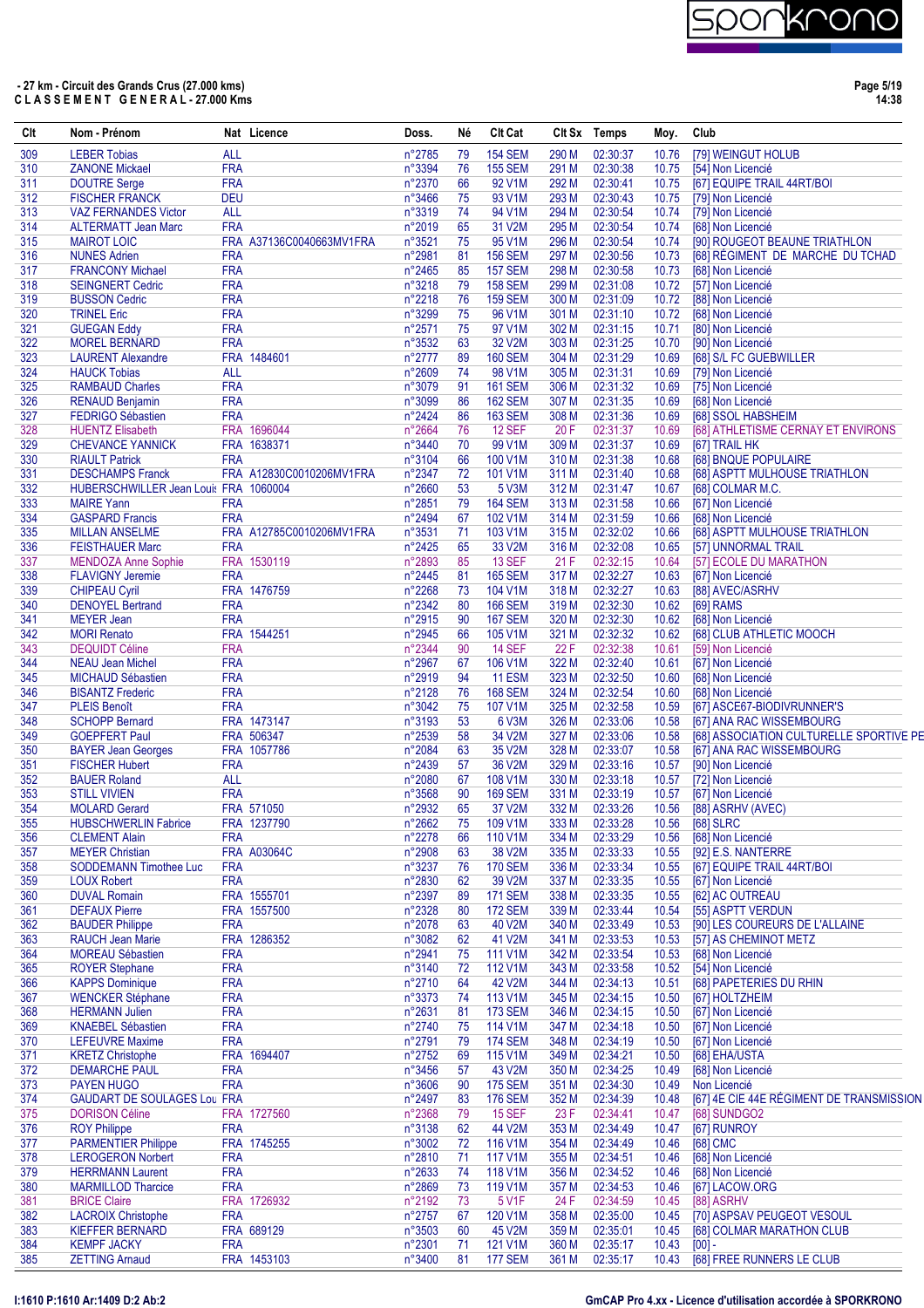

**Page 6/19 14:38**

| Clt        | Nom - Prénom                                          |                          | Nat Licence                | Doss.            | Né       | <b>Clt Cat</b>                   |                | Clt Sx Temps         | Moy.           | Club                                                   |
|------------|-------------------------------------------------------|--------------------------|----------------------------|------------------|----------|----------------------------------|----------------|----------------------|----------------|--------------------------------------------------------|
| 386        | <b>BRICE Jérôme</b>                                   |                          | FRA 1662462                | n°2191           | 73       | 122 V1M                          | 362 M          | 02:35:25             | 10.42          | [88] AS REMIREMONT HV                                  |
| 387        | <b>CLEMENCE Catehrine</b>                             |                          | FRA 1082401                | n°2276           | 73       | 6 V1F                            | 25F            | 02:35:26             | 10.42          | [88] COHM                                              |
| 388        | <b>BOUCHAIR Abdel Djalile</b>                         | <b>FRA</b>               |                            | n°2159           | 72       | 123 V1M                          | 363 M          | 02:35:28             | 10.42          | [68] Non Licencié                                      |
| 389<br>390 | <b>GUET Christophe</b><br><b>DIDELOT</b> Igor         | <b>FRA</b><br><b>FRA</b> |                            | n°2574<br>n°2355 | 71<br>92 | <b>124 V1M</b><br><b>178 SEM</b> | 364 M<br>365 M | 02:35:33<br>02:35:42 | 10.42<br>10.40 | [25] RAID AVENTURE<br>[67] Non Licencié                |
| 391        | <b>CHAZEE Philippe</b>                                | <b>FRA</b>               |                            | n°2259           | 66       | 125 V1M                          | 366 M          | 02:35:43             | 10.40          | [68] Non Licencié                                      |
| 392        | <b>PORTEJOIE Barbara</b>                              | <b>FRA</b>               |                            | n°3053           | 73       | <b>7 V1F</b>                     | 26 F           | 02:35:47             | 10.40          | [67] Non Licencié                                      |
| 393        | <b>WELFRINGER Frank</b>                               | <b>FRA</b>               |                            | n°3369           | 67       | 126 V1M                          | 367 M          | 02:35:49             | 10.40          | [68] Non Licencié                                      |
| 394        | <b>SCHMITT BRUNO</b>                                  | <b>FRA</b>               |                            | n°3559           | 84       | <b>179 SEM</b>                   | 368 M          | 02:35:50             | 10.40          | [67] Non Licencié                                      |
| 395        | <b>PEIRIS Névin</b>                                   |                          | FRA 1374762                | n°3006           | 75       | 127 V1M                          | 369 M          | 02:35:52             | 10.39          | [68] ASPTT MULHOUSE                                    |
| 396<br>397 | PENNERATH Jean Christophe<br><b>HOFFMANN Aurélien</b> | <b>FRA</b>               | FRA 0160181MV3FRA          | n°3010<br>n°2647 | 65<br>93 | 46 V2M<br>12 ESM                 | 370 M<br>371 M | 02:35:55<br>02:35:56 | 10.39<br>10.39 | [57] SARREGUEMINES TRIATHLON CLUB<br>[67] Non Licencié |
| 398        | <b>HILBOLD Daniel</b>                                 | <b>FRA</b>               |                            | n°2636           | 67       | 128 V1M                          | 372 M          | 02:35:59             | 10.39          | [68] TRIATHLON IRON CLUB DANNEMARIE                    |
| 399        | <b>MENDOZA Gilles</b>                                 |                          | FRA 1508550                | n°2894           | 58       | 47 V2M                           | 373 M          | 02:36:02             | 10.38          | [57] A2M ECOLE DU MARATHON                             |
| 400        | <b>HENRIQUES Leonor</b>                               |                          | FRA 1342443                | n°2625           | 70       | 8 V1F                            | 27 F           | 02:36:03             | 10.38          | [68] CCA ROUFFACH                                      |
| 401        | <b>IDERNE Alban</b>                                   | <b>FRA</b>               |                            | n°2674           | 67       | 129 V1M                          | 374 M          | 02:36:04             | 10.38          | [67] MATRAT -TRAINING                                  |
| 402        | <b>GIRARD Julien</b>                                  |                          | FRA 26910                  | n°2530           | 89       | <b>180 SEM</b>                   | 375 M          | 02:36:07             | 10.38          | [67] COTS                                              |
| 403<br>404 | <b>LAPLACE Raphael</b><br><b>LE MAY Nicolas</b>       | <b>FRA</b><br><b>FRA</b> |                            | n°2771<br>n°2783 | 71<br>78 | 130 V1M<br><b>181 SEM</b>        | 376 M<br>377 M | 02:36:12<br>02:36:18 | 10.37<br>10.37 | [88] Non Licencié<br>[67] OLICOACH                     |
| 405        | <b>HORNSPERGER Benoit</b>                             | <b>FRA</b>               |                            | n°2654           | 79       | <b>182 SEM</b>                   | 378 M          | 02:36:35             | 10.35          | [68] Non Licencié                                      |
| 406        | <b>VIAL Cyril</b>                                     | <b>FRA</b>               |                            | n°3325           | 78       | <b>183 SEM</b>                   | 379 M          | 02:36:41             | 10.34          | [68] MJC 3 CHÂTEAUX                                    |
| 407        | <b>RENAUD Bernard</b>                                 | <b>FRA</b>               |                            | n°3100           | 73       | 131 V1M                          | 380 M          | 02:36:51             | 10.33          | [68] COBF                                              |
| 408        | LEFÈVRE Régiany                                       |                          | FRA 463023                 | n°2793           | 77       | <b>184 SEM</b>                   | 381 M          | 02:36:51             | 10.33          | [28] OCCBA                                             |
| 409        | <b>RICHE Jerome</b>                                   | <b>FRA</b>               |                            | $n^{\circ}3105$  | 75       | 132 V1M                          | 382 M          | 02:36:54             | 10.33          | [25] Non Licencié                                      |
| 410        | <b>RUHLMANN Stephan</b>                               | <b>FRA</b>               |                            | n°3144           | 74       | 133 V1M                          | 383 M          | 02:37:01             | 10.32          | [67] Non Licencié                                      |
| 411<br>412 | <b>BOMBENGER Paul</b><br><b>PUGNIERE Nicolas</b>      | <b>FRA</b><br><b>FRA</b> |                            | n°2147<br>n°3070 | 86<br>78 | <b>185 SEM</b><br><b>186 SEM</b> | 384 M<br>385 M | 02:37:04<br>02:37:05 | 10.31<br>10.31 | [68] Non Licencié<br>[88] Non Licencié                 |
| 413        | <b>FAURE Vincent</b>                                  | <b>FRA</b>               |                            | n°2421           | 73       | 134 V1M                          | 386 M          | 02:37:08             | 10.31          | [88] Non Licencié                                      |
| 414        | <b>HAERTELMEYER Cyril</b>                             | <b>FRA</b>               |                            | n°2591           | 78       | <b>187 SEM</b>                   | 387 M          | 02:37:09             | 10.31          | [67] Non Licencié                                      |
| 415        | <b>WOLLENBURGER Bernard</b>                           | <b>FRA</b>               |                            | n°3388           | 72       | 135 V1M                          | 388 M          | 02:37:12             | 10.31          | [67] Non Licencié                                      |
| 416        | <b>RUDLER Gauvain</b>                                 | <b>FRA</b>               |                            | n°3143           | 92       | <b>188 SEM</b>                   | 389 M          | 02:37:14             | 10.30          | [68] Non Licencié                                      |
| 417        | <b>RIEST PILOU</b>                                    | <b>FRA</b>               |                            | n°3550           | 84       | <b>189 SEM</b>                   | 390 M          | 02:37:17             | 10.30          | [67] HAWAI PICON                                       |
| 418        | <b>BEDEZ Daniel</b>                                   | <b>FRA</b>               |                            | n°2092           | 54       | 7 V3M                            | 391 M          | 02:37:18             | 10.30          | [68] ORBEY RUNNING CLUB                                |
| 419<br>420 | <b>VIOLET Valentin</b><br><b>MORINEAU Olivier</b>     |                          | FRA 40373899<br>FRA 207042 | n°3336<br>n°2946 | 89       | <b>190 SEM</b><br>136 V1M        | 392 M<br>393 M | 02:37:18<br>02:37:23 | 10.30<br>10.29 | [90] ASPTT BELFORT TRAIL<br>[57] ASSA                  |
| 421        | <b>ERHART Maurice</b>                                 |                          | FRA 714680                 | n°2404           | 66<br>48 | <b>8 V3M</b>                     | 394 M          | 02:37:25             | 10.29          | [68] CGF MULHOUSE                                      |
| 422        | <b>KNECHT Yves</b>                                    | <b>FRA</b>               |                            | n°2741           | 69       | 137 V1M                          | 395 M          | 02:37:26             | 10.29          | [68] Non Licencié                                      |
| 423        | <b>HASENFRATZ Jean Luc</b>                            |                          | FRA 1436679                | n°2607           | 61       | 48 V2M                           | 396 M          | 02:37:29             | 10.29          | [68] CCA ROUFFACH                                      |
| 424        | <b>EZZBAIL Latifa</b>                                 |                          | FRA 1550033                | n°2411           | 80       | <b>16 SEF</b>                    | 28 F           | 02:37:32             | 10.28          | [68] CCA ROUFFACH                                      |
| 425        | <b>DIETZ Stephane</b>                                 | <b>FRA</b>               |                            | n°2359           | 72       | 138 V1M                          | 397 M          | 02:37:35             | 10.28          | [67] Non Licencié                                      |
| 426        | <b>WILLME Boris</b>                                   | <b>FRA</b>               |                            | n°3379           | 75       | 139 V1M                          | 398 M          | 02:37:43             | 10.27          | [68] POMPIERS GUEWENHEIM                               |
| 427<br>428 | <b>RADESIC Fabien</b><br><b>GEYER Joel</b>            | <b>FRA</b><br><b>FRA</b> |                            | n°3075<br>n°2519 | 77<br>74 | <b>191 SEM</b><br>140 V1M        | 399 M<br>400 M | 02:37:47<br>02:38:02 | 10.27<br>10.25 | [25] Non Licencié<br>[67] Non Licencié                 |
| 429        | <b>GROSSET-GRANGE Antoine</b>                         | <b>FRA</b>               |                            | n°2567           | 91       | <b>192 SEM</b>                   | 401 M          | 02:38:13             | 10.24          | [76] Non Licencié                                      |
| 430        | <b>LICATA PASCAL</b>                                  |                          | FRA 752272                 | n°3517           | 77       | <b>193 SEM</b>                   | 402 M          | 02:38:16             | 10.24          | [57] FREYMING-MERLEBACH AC                             |
| 431        | <b>CAILLER Olivier</b>                                |                          | FRA A38587C0100683MV1FRA   | n°2225           | 71       | 141 V1M                          | 403 M          | 02:38:18             | 10.23          | [25] C N PONTARLIER TRIATHLON                          |
| 432        | <b>SCANDELLA Franck</b>                               | FRA                      |                            | $n^{\circ}3163$  | 84       | 194 SEM                          | 404 M          | 02:38:23             | 10.23          | [68] Non Licencié                                      |
| 433        | <b>KHOURDIFI Mehdi</b>                                | <b>FRA</b>               |                            | n°2723           | 91       | <b>195 SEM</b>                   | 405 M          | 02:38:27             | 10.22          | [68] Non Licencié                                      |
| 434        | <b>BERAL Boris</b>                                    | <b>FRA</b>               |                            | n°2103           | 89       | <b>196 SEM</b>                   | 406 M          | 02:38:41             | 10.21          | [68] Non Licencié                                      |
| 435<br>436 | <b>PUTRICH Philippe</b><br><b>GALLEY CHRISTOPHE</b>   | <b>FRA</b>               | FRA 40365707               | n°3072<br>n°3476 | 81<br>74 | <b>197 SEM</b><br>142 V1M        | 407 M<br>408 M | 02:38:42<br>02:38:51 | 10.21<br>10.20 | [68] Non Licencié<br>[90] ASPTT BELFORT TRAIL          |
| 437        | <b>BOISSET Camille</b>                                |                          | FRA A44123C0160179MS3FRA   | n°2145           | 83       | <b>198 SEM</b>                   | 409 M          | 02:38:53             | 10.20          | [88] TRIATHLON EPINAL CLUB                             |
| 438        | <b>SCHALLER Ulrich</b>                                | <b>ALL</b>               |                            | n°3166           | 70       | 143 V1M                          | 410 M          | 02:39:02             | 10.19          | [76] FIDUCIA IT AG                                     |
| 439        | <b>DOLL Mathieu</b>                                   | <b>FRA</b>               |                            | n°2364           | 81       | <b>199 SEM</b>                   | 411 M          | 02:39:05             | 10.18          | [68] Non Licencié                                      |
| 440        | <b>TERKI CHABANE</b>                                  | <b>FRA</b>               |                            | n°3571           | 75       | 144 V1M                          | 412 M          | 02:39:09             | 10.18          | [25] Non Licencié                                      |
| 441        | <b>DAMERVALLE Stéphane</b>                            | <b>FRA</b>               |                            | n°2321           | 83       | <b>200 SEM</b>                   | 413 M          | 02:39:10             | 10.18          | [90] APAS ONF                                          |
| 442        | <b>SZYMKOWIAK Christophe</b>                          |                          | <b>FRA A12820C</b>         | n°3271           | 77       | <b>201 SEM</b>                   | 414 M          | 02:39:14             | 10.17          | [68] ASPTT MULHOUSE TRIATHLON                          |
| 443<br>444 | <b>WOLFINGER Olivier</b><br><b>JACQUEMIN Frederic</b> | <b>FRA</b>               | FRA 1635833                | n°3387<br>n°2681 | 71<br>70 | 145 V1M<br>146 V1M               | 415 M<br>416 M | 02:39:14<br>02:39:15 | 10.17<br>10.17 | [68] RC SAINT LOUIS<br>[90] RAID AVENTURE              |
| 445        | <b>CELANOWSKI CATRICE</b>                             | <b>DEU</b>               |                            | n°3438           | 85       | <b>17 SEF</b>                    | 29 F           | 02:39:22             | 10.17          | [79] Non Licencié                                      |
| 446        | <b>AKPINAR ORKAN</b>                                  | <b>DEU</b>               |                            | n°3413           | 87       | <b>202 SEM</b>                   | 417 M          | 02:39:22             | 10.17          | [64] Non Licencié                                      |
| 447        | DA SILVA Frédéric                                     | <b>FRA</b>               |                            | n°2317           | 82       | <b>203 SEM</b>                   | 418 M          | 02:39:23             | 10.16          | [88] Non Licencié                                      |
| 448        | <b>MAGLIERI Fabrice</b>                               |                          | FRA 1169386                | n°2847           | 72       | 147 V1M                          | 419 M          | 02:39:24             | 10.16          | [77] ATHLETIC CLUB PAYS DE L'OURCQ                     |
| 449        | <b>EZZBAIL Said</b>                                   | <b>FRA</b>               |                            | n°2412           | 76       | <b>204 SEM</b>                   | 420 M          | 02:39:24             | 10.16          | [68] Non Licencié                                      |
| 450        | <b>ORTSCHITT Olivier</b>                              | <b>FRA</b>               |                            | n°2988           | 85       | <b>205 SEM</b>                   | 421 M          | 02:39:27             | 10.16          | [68] Non Licencié                                      |
| 451        | <b>FRIZON JEAN MARIE</b>                              | <b>FRA</b>               |                            | n°3474           | 59       | 49 V2M                           | 422 M          | 02:39:27             | 10.16          | [70] TRAIL BELFORT MARATHON                            |
| 452<br>453 | <b>MEYER Stephane</b><br>FURNSTEIN HÉLÈNE             | <b>FRA</b><br><b>FRA</b> |                            | n°2914<br>n°3475 | 89<br>67 | <b>206 SEM</b><br>9 V1F          | 423 M<br>30 F  | 02:39:28<br>02:39:36 | 10.16<br>10.15 | [67] Non Licencié<br>[68] Non Licencié                 |
| 454        | <b>KEMPF ANDRÉ</b>                                    | <b>FRA</b>               |                            | n°3501           | 81       | <b>207 SEM</b>                   | 424 M          | 02:39:39             | 10.15          | [68] Non Licencié                                      |
| 455        | <b>FRANCOIS Adrien</b>                                | <b>FRA</b>               |                            | n°2463           | 77       | <b>208 SEM</b>                   | 425 M          | 02:39:41             | 10.15          | [68] Non Licencié                                      |
| 456        | <b>HENRI Eric</b>                                     | <b>FRA</b>               |                            | n°2622           | 65       | 50 V2M                           | 426 M          | 02:39:42             | 10.14          | [68] Non Licencié                                      |
| 457        | <b>ARNOLD Corinne</b>                                 | <b>SUI</b>               |                            | n°2036           | 72       | 10 V1F                           | 31 F           | 02:39:42             | 10.14          | [63] Non Licencié                                      |
| 458        | <b>CHASSARD Daniel</b>                                |                          | FRA 372028                 | n°2254           | 64       | 51 V2M                           | 427 M          | 02:39:45             | 10.14          | [90] A-C ANJOUTEY-BOURG                                |
| 459        | <b>MAENNLIN J.matthieu</b>                            |                          | FRA 2619482                | n°2844           | 68       | 148 V1M                          | 428 M          | 02:39:48             | 10.14          | [68] SKI CLUB CERNAY                                   |
| 460<br>461 | <b>PETIT Mathieu</b><br><b>DEMANGE Michelle</b>       | <b>FRA</b>               | FRA 1620104                | n°3023<br>n°2338 | 80<br>79 | <b>209 SEM</b><br><b>18 SEF</b>  | 429 M<br>32 F  | 02:39:48<br>02:39:55 | 10.14<br>10.13 | [67] Non Licencié<br>[88] CO HAUTE MOSELOTTE           |
| 462        | <b>ENGEL STÉPHANE</b>                                 | <b>FRA</b>               |                            | n°3464           | 70       | 149 V1M                          | 430 M          | 02:40:02             | 10.12          | [68] Non Licencié                                      |
|            |                                                       |                          |                            |                  |          |                                  |                |                      |                |                                                        |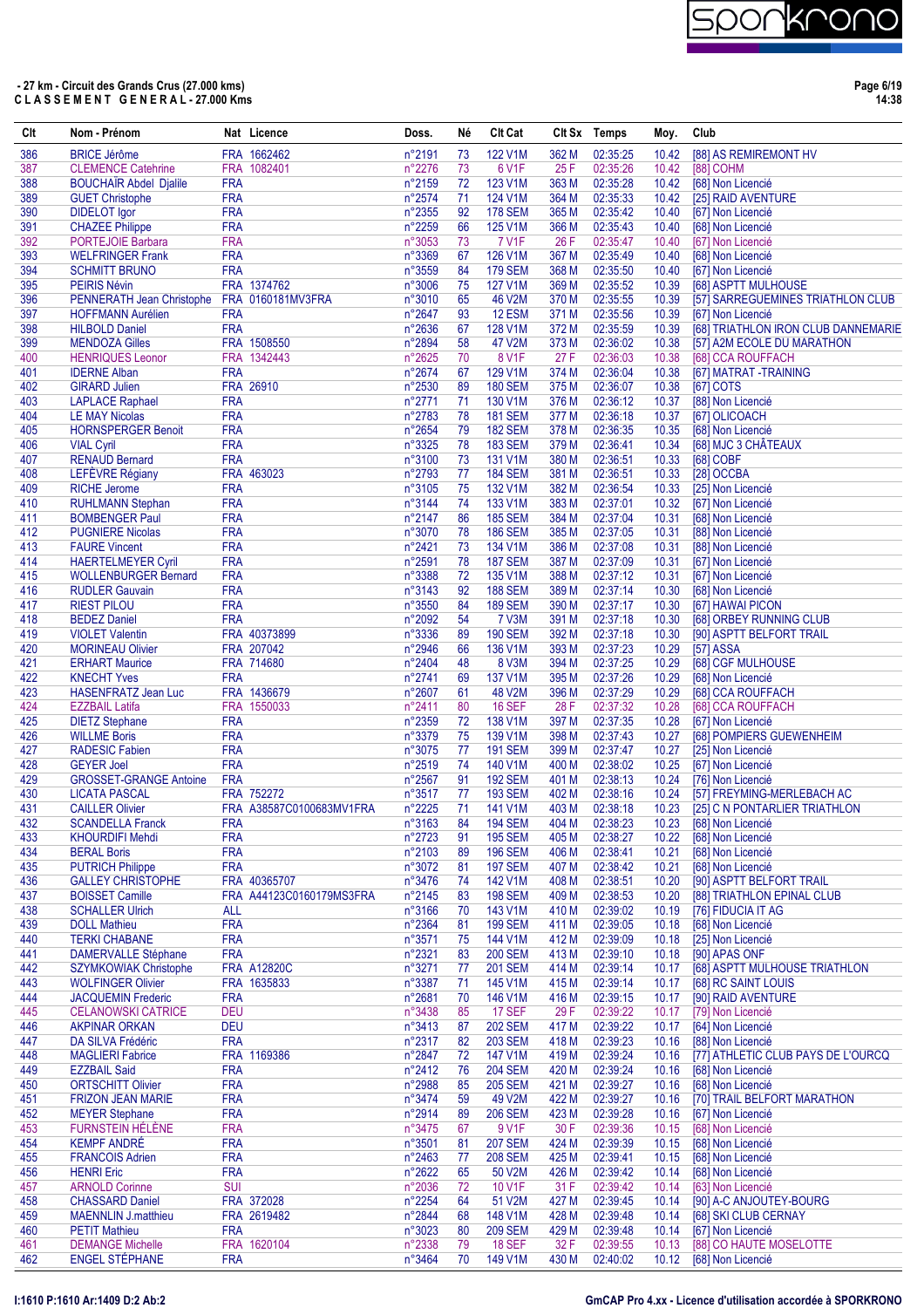**Page 7/19 14:38**

| Clt        | Nom - Prénom                                       |                          | Nat Licence              | Doss.            | Νé       | <b>Clt Cat</b>                 |                | Clt Sx Temps         | Moy.           | Club                                                           |
|------------|----------------------------------------------------|--------------------------|--------------------------|------------------|----------|--------------------------------|----------------|----------------------|----------------|----------------------------------------------------------------|
| 463        | <b>KUBBUTAT MICHAEL</b>                            | <b>DEU</b>               |                          | n°3509           | 60       | 52 V2M                         | 431 M          | 02:40:10             | 10.11          | [79] Non Licencié                                              |
| 464        | <b>BUHAGIAR GERARD</b>                             |                          | FRA A13023C0010208MV3FRA | n°3436           | 65       | 53 V2M                         | 432 M          | 02:40:11             | 10.11          | [68] IRON CLUB DANNEMARIE                                      |
| 465        | <b>BOUCHEZ Julien</b>                              | <b>FRA</b>               |                          | n°2160           | 88       | <b>210 SEM</b>                 | 433 M          | 02:40:14             | 10.11          | [57] Non Licencié                                              |
| 466        | <b>RETAUX MATTHIEU</b>                             | <b>FRA</b>               |                          | n°3549           | 69       | 150 V1M                        | 434 M          | 02:40:18             | 10.11          | [90] BELFORT MARATHON                                          |
| 467        | <b>KOEHL Daniel</b><br><b>FOESSER Thibault</b>     | <b>FRA</b><br><b>FRA</b> |                          | n°2745<br>n°2453 | 55<br>84 | 9 V3M<br><b>211 SEM</b>        | 435 M<br>436 M | 02:40:19<br>02:40:19 | 10.11          | [67] LA SALINE<br>[67] Non Licencié                            |
| 468<br>469 | <b>PROST Claire</b>                                |                          | FRA 1609098              | n°3067           | 75       | 11 V1F                         | 33 F           | 02:40:22             | 10.11<br>10.10 | [88] COHM LA BRESSAUDE                                         |
| 470        | <b>JUNG Jérémy</b>                                 | <b>FRA</b>               |                          | n°2700           | 81       | <b>212 SEM</b>                 | 437 M          | 02:40:23             | 10.10          | [57] CAN SARREGUEMINES                                         |
| 471        | <b>TROUILLET Gaëtan</b>                            | <b>FRA</b>               |                          | n°3300           | 79       | <b>213 SEM</b>                 | 438 M          | 02:40:24             | 10.10          | [68] Non Licencié                                              |
| 472        | <b>COURAPIED SÉBASTIEN</b>                         | <b>FRA</b>               |                          | n°3445           | 69       | 151 V1M                        | 439 M          | 02:40:26             | 10.10          | [67] Non Licencié                                              |
| 473        | <b>BRETON Rémi</b>                                 |                          | FRA A55388C0010206MS2FRA | n°2189           | 87       | <b>214 SEM</b>                 | 440 M          | 02:40:28             | 10.10          | [68] ASPTT MULHOUSE TRIATHLON                                  |
| 474        | <b>SAUNIER Fabienne</b>                            |                          | FRA 1155000              | n°3162           | 58       | 4 V <sub>2</sub> F             | 34 F           | 02:40:30             | 10.09          | [67] LES TRAILERS DE LA ROSE                                   |
| 475        | <b>MARTIN Florence</b>                             | <b>BEL</b>               |                          | n°2871           | 80       | <b>19 SEF</b>                  | 35 F           | 02:40:30             | 10.09          | [68] RUNNING PLUS                                              |
| 476        | <b>PAILLER Jean Yves</b>                           |                          | FRA 1162188              | n°2996           | 72       | 152 V1M                        | 441 M          | 02:40:40             | 10.08          | [28] OCCBA                                                     |
| 477        | <b>DURING Romuald</b>                              | <b>FRA</b>               |                          | n°2392           | 84       | <b>215 SEM</b>                 | 442 M          | 02:40:49             | 10.07          | [67] HAGER CONTROLS                                            |
| 478        | <b>REMY Julien</b>                                 | <b>FRA</b>               |                          | n°3094           | 87       | <b>216 SEM</b>                 | 443 M          | 02:40:50             | 10.07          | [54] JAC SAINT NICOLAS                                         |
| 479        | <b>MONASSIER Laurent</b>                           |                          | FRA A48090C0010221MV2FRA | n°2933           | 66       | 153 V1M                        | 444 M          | 02:41:01             | 10.06          | [67] SÉLESTAT CENTRE ALSACE TRIATHLON                          |
| 480        | <b>BORZIG Yann</b>                                 | <b>FRA</b>               |                          | n°2153           | 87       | <b>217 SEM</b>                 | 445 M          | 02:41:02             | 10.06          | [67] Non Licencié                                              |
| 481        | <b>MEYER Frank</b>                                 | <b>FRA</b>               |                          | n°2909           | 85       | <b>218 SEM</b>                 | 446 M          | 02:41:02             | 10.06          | [67] Non Licencié                                              |
| 482<br>483 | <b>FREBOURG Jonathan</b><br><b>SCHOTT STEVE</b>    | <b>FRA</b><br><b>FRA</b> |                          | n°2468<br>n°3560 | 87<br>71 | <b>219 SEM</b><br>154 V1M      | 447 M<br>448 M | 02:41:07<br>02:41:14 | 10.06<br>10.05 | [67] 4E CIE 44E RÉGIMENT DE TRANSMISSION:<br>[67] Non Licencié |
| 484        | <b>JACQUAT Jean Francois</b>                       |                          | FRA 1703023              | n°2679           | 71       | 155 V1M                        | 449 M          | 02:41:14             | 10.05          | [68] S/L FC GUEBWILLER                                         |
| 485        | <b>LAINE Sébastien</b>                             | <b>FRA</b>               |                          | n°2760           | 75       | 156 V1M                        | 450 M          | 02:41:16             | 10.05          | [67] EQUIPE TRAIL 44RT/BOI                                     |
| 486        | <b>GIRAUX Sebastien</b>                            | <b>FRA</b>               |                          | n°2532           | 71       | 157 V1M                        | 451 M          | 02:41:26             | 10.04          | [68] Non Licencié                                              |
| 487        | <b>FERRARIO Stephane</b>                           | <b>FRA</b>               |                          | n°2429           | 72       | 158 V1M                        | 452 M          | 02:41:27             | 10.03          | [88] Non Licencié                                              |
| 488        | <b>HACHET Stephane</b>                             | <b>FRA</b>               |                          | n°2587           | 76       | <b>220 SEM</b>                 | 453 M          | 02:41:30             | 10.03          | [67] Non Licencié                                              |
| 489        | <b>PRINCIPALLI Alain</b>                           | <b>FRA</b>               |                          | n°3065           | 67       | 159 V1M                        | 454 M          | 02:41:30             | 10.03          | [90] Non Licencié                                              |
| 490        | <b>EDY Aurélien</b>                                | <b>FRA</b>               |                          | n°2399           | 82       | <b>221 SEM</b>                 | 455 M          | 02:41:31             | 10.03          | [74] Non Licencié                                              |
| 491        | <b>AUGE Bruno</b>                                  | <b>FRA</b>               |                          | n°2042           | 74       | 160 V1M                        | 456 M          | 02:41:36             | 10.03          | [67] OLI-COACHING                                              |
| 492        | <b>JACQUES ANTOINE</b>                             | <b>FRA</b>               |                          | n°3498           | 84       | <b>222 SEM</b>                 | 457 M          | 02:41:44             | 10.02          | [68] Non Licencié                                              |
| 493        | <b>WELSCH Gregory</b>                              | <b>FRA</b>               |                          | n°3371           | 84       | <b>223 SEM</b>                 | 458 M          | 02:41:53             | 10.01          | [68] Non Licencié                                              |
| 494        | <b>CORRE Dominique</b>                             |                          | FRA 1642267              | n°2300           | 73       | 161 V1M                        | 459 M          | 02:41:54             | 10.01          | [57] FMAC                                                      |
| 495        | <b>LUX Olivier</b>                                 | <b>FRA</b>               |                          | n°2839           | 74       | 162 V1M                        | 460 M          | 02:41:55             | 10.01          | [57] ANTON                                                     |
| 496        | <b>MOREAU Loïc</b>                                 | <b>FRA</b>               |                          | n°2942           | 77       | <b>224 SEM</b>                 | 461 M          | 02:41:55             | 10.01          | [68] Non Licencié                                              |
| 497        | <b>WALTER Sandra</b>                               | <b>FRA</b>               |                          | n°3353           | 74       | 12 V1F                         | 36 F           | 02:41:56             | 10.00          | [67] Non Licencié                                              |
| 498        | <b>BERRY Fabien</b>                                | <b>FRA</b>               |                          | n°2111           | 88       | <b>225 SEM</b>                 | 462 M          | 02:41:59             | 10.00          | [67] HAGER                                                     |
| 499        | <b>WAECHTER Julien</b>                             | <b>FRA</b>               |                          | n°3347           | 82       | <b>226 SEM</b>                 | 463 M          | 02:42:02             | 10.00          | [67] Non Licencié                                              |
| 500        | <b>BUCHELÉ Laurent</b>                             | <b>FRA</b>               |                          | n°2201           | 87       | <b>227 SEM</b>                 | 464 M          | 02:42:02             | 10.00          | [68] CV GUEWENHEIM                                             |
| 501        | <b>VERNHES Frederic</b>                            | <b>FRA</b>               |                          | n°3323           | 77       | <b>228 SEM</b>                 | 465 M          | 02:42:04             | 10.00          | [88] Non Licencié                                              |
| 502        | <b>BAZZANELLA Jerome</b>                           | <b>FRA</b>               |                          | n°2087           | 72       | 163 V1M                        | 466 M          | 02:42:05             | 10.00          | [68] LE GARDIEN DE LA GROTTE DES NAINS                         |
| 503        | <b>KLEIN JUSTIN</b>                                | <b>FRA</b>               |                          | n°3506           | 90       | <b>229 SEM</b>                 | 467 M          | 02:42:11             | 9.99           | [67] Non Licencié                                              |
| 504        | <b>SUCHOMEL Christian</b>                          | <b>ALL</b>               |                          | n°3265           | 80       | <b>230 SEM</b>                 | 468 M          | 02:42:11             | 9.99           | [82] HISCH-SPRUNG                                              |
| 505<br>506 | <b>SCHUPP Jean</b><br><b>SCHMIDT Yves</b>          | <b>FRA</b>               | FRA T188714              | n°3201<br>n°3187 | 61<br>67 | 54 V2M<br>164 V1M              | 469 M<br>470 M | 02:42:13<br>02:42:16 | 9.99<br>9.98   | [67] NEANT<br>[67] Non Licencié                                |
| 507        | <b>FLON Alain</b>                                  | <b>FRA</b>               |                          | n°2446           | 69       | 165 V1M                        | 471 M          | 02:42:16             | 9.98           | <b>[67] ASES</b>                                               |
| 508        | <b>MONIN Annelyse</b>                              | <b>FRA</b>               |                          | n°2936           | 70       | <b>13 V1F</b>                  | 37 F           | 02:42:17             | 9.98           | [67] ASSOCIATION DU TRAIL DU HAUT-KOENIG                       |
| 509        | <b>BOUILLY PIERRE</b>                              |                          | FRA A12325C0160199MS3FRA | n°3433           | 85       | <b>231 SEM</b>                 | 472 M          | 02:42:18             | 9.98           | [57] TRIATHLON CLUB SAINT-AVOLD                                |
| 510        | <b>WAGNER Michel</b>                               |                          | FRA 932360               | n°3348           | 51       | 10 V3M                         | 473 M          | 02:42:23             | 9.98           | [68] AS MUNSTER A                                              |
| 511        | <b>SCHUTZ Olivier</b>                              |                          | FRA 1744026              | n°3203           | 76       | <b>232 SEM</b>                 | 474 M          | 02:42:27             | 9.97           | [68] S/L ESR                                                   |
| 512        | <b>RIGNANESE Christophe</b>                        | <b>FRA</b>               |                          | n°3112           | 78       | <b>233 SEM</b>                 | 475 M          | 02:42:27             | 9.97           | [70] Non Licencié                                              |
| 513        | <b>LIONEL Grassi</b>                               | <b>LUX</b>               |                          | n°2819           | 76       | <b>234 SEM</b>                 | 476 M          | 02:42:37             | 9.96           | [L-] Non Licencié                                              |
| 514        | <b>ROHMER Jean Claude</b>                          | <b>FRA</b>               |                          | n°3123           | 45       | 1 V4M                          | 477 M          | 02:42:37             | 9.96           | [68] Non Licencié                                              |
| 515        | <b>GENEVE Philippe</b>                             |                          | FRA 1573089              | n°2506           | 67       | 166 V1M                        | 478 M          | 02:42:39             | 9.96           | [68] SAINT-LOUIS RC                                            |
| 516        | <b>VALENTIN FABIEN</b>                             | <b>FRA</b>               |                          | n°3592           | 75       | 167 V1M                        | 479 M          | 02:42:41             | 9.96           | Non Licencié                                                   |
| 517        | <b>SOUSA Francois</b>                              | <b>FRA</b>               |                          | n°3242           | 70       | 168 V1M                        | 480 M          | 02:42:43             | 9.96           | [68] Non Licencié                                              |
| 518        | <b>PISTOLET Laurent</b>                            | <b>FRA</b>               |                          | n°3041           | 79       | <b>235 SEM</b>                 | 481 M          | 02:42:43             | 9.96           | [90] Non Licencié                                              |
| 519        | <b>SEEMANN Romain</b>                              | <b>FRA</b>               |                          | n°3216           | 95       | 13 ESM                         | 482 M          | 02:42:44             | 9.96           | [68] Non Licencié                                              |
| 520        | <b>SCHESTAK Timo</b>                               | <b>ALL</b>               |                          | n°3175           | 73       | 169 V1M                        | 483 M          | 02:42:46             | 9.95           | [76] SV HOHENWETTERSBACH                                       |
| 521        | <b>BELTRAN Mario</b>                               | <b>ALL</b>               |                          | n°2097           | 80       | <b>236 SEM</b>                 | 484 M          | 02:42:46             | 9.95           | [75] 1. FC 08 BIRKENFELD                                       |
| 522<br>523 | <b>GOUDEAU Magdalena</b><br><b>WEISHAAR Gisela</b> | <b>ALL</b>               | FRA 1516360              | n°2549<br>n°3604 | 79<br>79 | <b>20 SEF</b><br><b>21 SEF</b> | 38 F<br>39 F   | 02:42:46<br>02:42:47 | 9.95           | [28] OCCBA BONNEVAL<br>[67] LANDAU RUNNING COMPANY             |
| 524        | <b>KOHSER Christine</b>                            | <b>LUX</b>               |                          | n°2748           | 83       | <b>22 SEF</b>                  | 40 F           | 02:42:53             | 9.95<br>9.95   | [L-] Non Licencié                                              |
| 525        | <b>PESENTI Emmanuel</b>                            | <b>FRA</b>               |                          | n°3019           | 76       | <b>237 SEM</b>                 | 485 M          | 02:42:53             | 9.95           | [25] Non Licencié                                              |
| 526        | <b>CHAMAYOU Daniel</b>                             | <b>FRA</b>               |                          | n°2248           | 63       | 55 V2M                         | 486 M          | 02:42:54             | 9.94           | [90] Non Licencié                                              |
| 527        | <b>LEFEVRE Dorian</b>                              | <b>FRA</b>               |                          | n°2792           | 83       | <b>238 SEM</b>                 | 487 M          | 02:42:59             | 9.94           | [67] Non Licencié                                              |
| 528        | <b>SAETTEL Camille</b>                             | <b>LUX</b>               |                          | n°3149           | 83       | <b>23 SEF</b>                  | 41 F           | 02:42:59             | 9.94           | [21] Non Licencié                                              |
| 529        | <b>BINETRUY Fabien</b>                             | <b>FRA</b>               |                          | n°2125           | 79       | <b>239 SEM</b>                 | 488 M          | 02:43:04             | 9.94           | [25] Non Licencié                                              |
| 530        | <b>ARTAUD MAX</b>                                  | <b>FRA</b>               |                          | n°3418           | 59       | 56 V2M                         | 489 M          | 02:43:06             | 9.93           | [90] Non Licencié                                              |
| 531        | <b>MANN Marie Sandrine</b>                         |                          | FRA 1728026              | n°2857           | 88       | <b>24 SEF</b>                  | 42 F           | 02:43:06             | 9.93           | [68] COLMAR MARATHON CLUB                                      |
| 532        | <b>RANZATO Christian</b>                           |                          | <b>FRA A12824C</b>       | n°3080           | 73       | 170 V1M                        | 490 M          | 02:43:07             | 9.93           | [68] ASPTT MULHOUSE TRIATHLON                                  |
| 533        | <b>LEEN Finnis</b>                                 | <b>FRA</b>               |                          | n°2788           | 82       | <b>240 SEM</b>                 | 491 M          | 02:43:14             | 9.92           | [68] Non Licencié                                              |
| 534        | <b>PIERRE Sylvain</b>                              | <b>FRA</b>               |                          | n°3035           | 83       | <b>241 SEM</b>                 | 492 M          | 02:43:16             | 9.92           | [68] Non Licencié                                              |
| 535        | <b>THIRION Isabelle</b>                            |                          | FRA 1575823              | n°3281           | 71       | 14 V1F                         | 43 F           | 02:43:21             | 9.92           | [57] ASSA                                                      |
| 536        | <b>MARCK Gaetan</b>                                |                          | FRA A64196C0010209MS3FRA | n°2864           | 84       | <b>242 SEM</b>                 | 493 M          | 02:43:30             | 9.91           | [68] RIXHEIM                                                   |
| 537        | <b>PELLETER Emmanuel</b>                           | <b>FRA</b>               |                          | n°3007           | 77       | <b>243 SEM</b>                 | 494 M          | 02:43:36             | 9.90           | [68] PAPETERIES DU RHIN                                        |
| 538        | <b>AUZAT Alain</b>                                 |                          | FRA 1487769              | n°2044           | 73       | 171 V1M                        | 495 M          | 02:43:37             | 9.90           | [77] US NEMOURS ST PIERRE                                      |
| 539        | <b>FUTIN Yannick</b>                               | <b>FRA</b>               |                          | n°2483           | 84       | <b>244 SEM</b>                 | 496 M          | 02:43:39             | 9.90           | $[68]$ BIHR                                                    |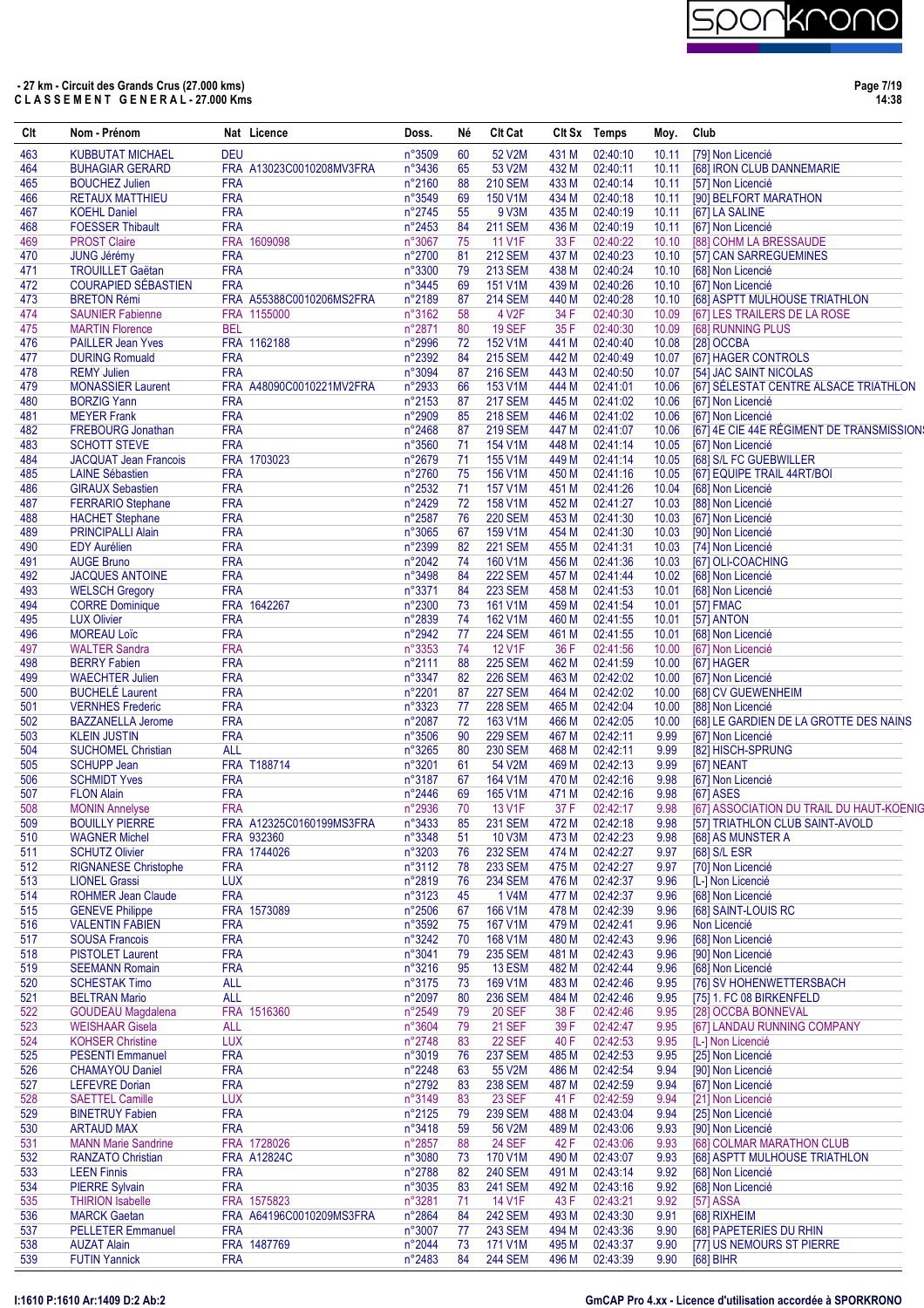

| Clt        | Nom - Prénom                                       |                          | Nat Licence              | Doss.            | Né       | <b>CIt Cat</b>            |                | CIt Sx Temps         | Moy.         | Club |                                                                |
|------------|----------------------------------------------------|--------------------------|--------------------------|------------------|----------|---------------------------|----------------|----------------------|--------------|------|----------------------------------------------------------------|
| 540        | <b>AZEVEDO Denis</b>                               | <b>FRA</b>               |                          | n°2045           | 65       | 57 V2M                    | 497 M          | 02:43:43             | 9.90         |      | [68] Non Licencié                                              |
| 541        | <b>HANNAUER Guillaume</b>                          | <b>FRA</b>               |                          | n°2601           | 78       | <b>245 SEM</b>            | 498 M          | 02:43:44             | 9.89         |      | [68] Non Licencié                                              |
| 542        | <b>BAZIN David</b>                                 |                          | FRA A61339C              | n°2086           | 70       | 172 V1M                   | 499 M          | 02:43:47             | 9.89         |      | [57] TRITYC                                                    |
| 543        | <b>GUTHLEBEN Yvan</b>                              | <b>FRA</b>               |                          | n°2583           | 64       | 58 V2M                    | 500 M          | 02:43:48             | 9.89         |      | [67] Non Licencié                                              |
| 544        | <b>GUILLEMAIN Gregory</b>                          |                          | FRA 1443920              | n°2577           | 75       | 173 V1M                   | 501 M          | 02:43:57             | 9.88         |      | [68] PCA                                                       |
| 545        | <b>RITZENTHALER CLAUDE</b>                         | <b>FRA</b>               |                          | n°3551           | 71       | 174 V1M                   | 502 M          | 02:43:59             | 9.88         |      | [90] Non Licencié                                              |
| 546        | <b>FORGEARD Nathalie</b>                           |                          | FRA 511907               | n°2455           | 74       | 15 V1F                    | 44 F           | 02:44:01             | 9.88         |      | [68] EHA / USPA                                                |
| 547        | <b>CHABBERT Florent</b>                            |                          | FRA 1315325              | n°2245           | 80       | <b>246 SEM</b>            | 503 M          | 02:44:07             | 9.87         |      | [18] SAMBA - SAINT AMAND MONTROND BOISO                        |
| 548        | <b>MAUBERT Christophe</b>                          | <b>FRA</b>               |                          | n°2881<br>n°2862 | -71      | 175 V1M<br><b>247 SEM</b> | 504 M          | 02:44:13<br>02:44:14 | 9.87         |      | [68] Non Licencié<br>[54] Non Licencié                         |
| 549        | <b>MARCAILLOU Julien</b><br><b>VAN KOTE Benoît</b> | <b>FRA</b><br><b>FRA</b> |                          | n°3312           | 81       | <b>248 SEM</b>            | 505 M          | 02:44:22             | 9.86         |      |                                                                |
| 550<br>551 | <b>LAMY Damien</b>                                 | <b>FRA</b>               |                          | n°2768           | 83<br>88 | <b>249 SEM</b>            | 506 M<br>507 M | 02:44:25             | 9.86<br>9.85 |      | [67] 4E CIE 44E RÉGIMENT DE TRANSMISSION:<br>[38] Non Licencié |
| 552        | <b>SCHALK CHRISTOPHE</b>                           | <b>FRA</b>               |                          | n°3556           | 70       | 176 V1M                   | 508 M          | 02:44:29             | 9.85         |      | [68] Non Licencié                                              |
| 553        | <b>TERREL Florian</b>                              |                          | FRA A52991C0100676MV1FRA | n°3276           | 74       | 177 V1M                   | 509 M          | 02:44:35             | 9.84         |      | [90] TRI LION                                                  |
| 554        | <b>AUER JEAN BAPTISTE</b>                          |                          | FRA 1530702              | n°3420           | 73       | 178 V1M                   | 510 M          | 02:44:36             | 9.84         |      | [67] ASL ROBERTSAU                                             |
| 555        | <b>LIEBY Francois</b>                              | <b>FRA</b>               |                          | n°2815           | 61       | 59 V2M                    | 511 M          | 02:44:36             | 9.84         |      | [68] IRON CLUB                                                 |
| 556        | <b>CHAUVIN Stephanie</b>                           |                          | FRA 1198612              | n°2258           | 76       | <b>25 SEF</b>             | 45 F           | 02:44:37             | 9.84         |      | [90] MBA                                                       |
| 557        | <b>UFFLER Sebastien</b>                            | <b>FRA</b>               |                          | n°3306           | 75       | 179 V1M                   | 512 M          | 02:44:56             | 9.82         |      | [67] Non Licencié                                              |
| 558        | <b>WIOLAND Pascal</b>                              |                          | FRA 1618845              | n°3384           | 66       | 180 V1M                   | 513 M          | 02:44:56             | 9.82         |      | [68] SUNDGO <sup>2</sup>                                       |
| 559        | <b>WEBER MICHEL</b>                                |                          | FRA 1560603              | n°3584           | 73       | 181 V1M                   | 514 M          | 02:44:57             | 9.82         |      | [68] S/L CGF MULHOUSE                                          |
| 560        | <b>FRICK FLORIAN</b>                               | <b>FRA</b>               |                          | n°3473           | 90       | <b>250 SEM</b>            | 515 M          | 02:44:57             | 9.82         |      | [68] Non Licencié                                              |
| 561        | <b>EON Patrice</b>                                 |                          | FRA 481683               | $n^{\circ}2403$  | 75       | 182 V1M                   | 516 M          | 02:45:11             | 9.81         |      | [67] X TREM RUNNING TRAIL                                      |
| 562        | <b>FILIUS PASCAL</b>                               | <b>FRA</b>               |                          | n°3465           | 75       | 183 V1M                   | 517 M          | 02:45:11             | 9.81         |      | [57] Non Licencié                                              |
| 563        | <b>GORGES CHRISTIAN</b>                            | <b>FRA</b>               |                          | n°3484           | 72       | 184 V1M                   | 518 M          | 02:45:12             | 9.81         |      | [57] Non Licencié                                              |
| 564        | <b>BASTIEN Charles</b>                             | <b>FRA</b>               |                          | n°2074           | 83       | <b>251 SEM</b>            | 519 M          | 02:45:13             | 9.81         |      | [68] Non Licencié                                              |
| 565        | <b>LELOUX Dominique</b>                            | <b>BEL</b>               |                          | n°2802           | 59       | 60 V2M                    | 520 M          | 02:45:16             | 9.80         |      | [50] Non Licencié                                              |
| 566        | <b>WELTE Martin</b>                                |                          | FRA 1069484              | n°3372           | 64       | 61 V2M                    | 521 M          | 02:45:21             | 9.80         |      | [68] AC HUNINGUE                                               |
| 567        | <b>ZINDT Mathieu</b>                               | <b>FRA</b>               |                          | n°3405           | 71       | 185 V1M                   | 522 M          | 02:45:23             | 9.80         |      | [68] Non Licencié                                              |
| 568        | <b>MISBARE Franck</b>                              | <b>FRA</b>               |                          | n°2927           | 72       | 186 V1M                   | 523 M          | 02:45:23             | 9.80         |      | [62] LNA                                                       |
| 569        | <b>GRISEY Dominique</b>                            |                          | FRA 1655427              | n°2559           | 64       | 62 V2M                    | 524 M          | 02:45:27             | 9.79         |      | [90] BELFORT ATHLE                                             |
| 570        | <b>FLORENTZ Roland</b>                             |                          | FRA 306115               | n°2450           | 50       | 11 V3M                    | 525 M          | 02:45:30             | 9.79         |      | [68] COLMAR MC                                                 |
| 571        | <b>REYMANN Philippe</b>                            | <b>FRA</b>               |                          | n°3103           | 60       | 63 V2M                    | 526 M          | 02:45:37             | 9.78         |      | [68] Non Licencié                                              |
| 572        | <b>BUTTERLIN Michel</b>                            |                          | FRA 1218846              | n°2222           | 61       | 64 V2M                    | 527 M          | 02:45:39             | 9.78         |      | [68] COLMAR MC                                                 |
| 573        | <b>AGNELOT David</b>                               | <b>FRA</b>               |                          | n°2008           | 72       | <b>187 V1M</b>            | 528 M          | 02:45:49             | 9.77         |      | [70] ASPSAV PEUGEOT VESOUL                                     |
| 574        | <b>GONZALEZ Franck</b>                             |                          | FRA 1726219              | n°2547           | 84       | <b>252 SEM</b>            | 529 M          | 02:45:54             | 9.77         |      | [75] CS TERNES PARIS OUEST                                     |
| 575        | <b>VITRY Cristopher</b>                            | <b>FRA</b>               |                          | n°3337           | 88       | <b>253 SEM</b>            | 530 M          | 02:45:59             | 9.76         |      | [88] Non Licencié                                              |
| 576        | <b>ADONETH Guillaume</b>                           | <b>FRA</b>               |                          | n°2007           | 90       | <b>254 SEM</b>            | 531 M          | 02:46:02             | 9.76         |      | [45] Non Licencié                                              |
| 577        | <b>ULRICH Nicolas</b>                              | <b>FRA</b>               |                          | n°3308           | 69       | 188 V1M                   | 532 M          | 02:46:03             | 9.76         |      | [67] CRÉDIT MUTUEL                                             |
| 578        | PETITDEMANGE Eric                                  | <b>FRA</b>               |                          | n°3024           | 78       | <b>255 SEM</b>            | 533 M          | 02:46:03             | 9.76         |      | [54] Non Licencié                                              |
| 579        | <b>DRION Nicolas</b>                               | <b>FRA</b>               |                          | n°2374           | 79       | <b>256 SEM</b>            | 534 M          | 02:46:05             | 9.75         |      | [67] Non Licencié                                              |
| 580        | <b>SCHWOEHRER Philippe</b>                         | <b>FRA</b>               |                          | n°3214           | 79       | <b>257 SEM</b>            | 535 M          | 02:46:06             | 9.75         |      | [67] Non Licencié                                              |
| 581        | <b>HIRSCHMULLER Frédéric</b>                       | <b>FRA</b>               |                          | $n^{\circ}2641$  | 72       | 189 V1M                   | 536 M          | 02:46:14             | 9.75         |      | [67] Non Licencié                                              |
| 582        | <b>CORTELLO Amaud</b>                              | <b>FRA</b>               |                          | n°2303           | 83       | <b>258 SEM</b>            | 537 M          | 02:46:15             | 9.74         |      | [68] COLMAR TRAIL AVENTURES                                    |
| 583        | <b>BISCH David</b>                                 | <b>FRA</b>               |                          | n°2129           | 74       | 190 V1M                   | 538 M          | 02:46:15             | 9.74         |      | [68] Non Licencié                                              |
| 584        | <b>BERTHELOT Charlotte</b>                         | <b>FRA</b>               |                          | n°2115           | 89       | <b>26 SEF</b>             | 46 F           | 02:46:17             | 9.74         |      | [67] Non Licencié                                              |
| 585        | <b>DIOT Jean Marc</b>                              |                          | FRA T191400-B            | n°2361           | 79       | <b>259 SEM</b>            | 539 M          | 02:46:24             | 9.74         |      | [25] PME                                                       |
| 586        | <b>KÖKMEN Yasin</b>                                | <b>FRA</b>               |                          | n°2749           | 90       | <b>260 SEM</b>            |                | 540 M 02:46:24       |              |      | 9.74 [68] Non Licencié                                         |
| 587        | PINHEIRO VINCENT                                   | <b>FRA</b>               |                          | n°3544           | 83       | <b>261 SEM</b>            | 541 M          | 02:46:26             | 9.73         |      | [54] Non Licencié                                              |
| 588        | <b>KALT Pauline</b>                                |                          | FRA 1647661              | n°2708           | 85       | 27 SEF                    | 47 F           | 02:46:27             | 9.73         |      | [88] ARSHV                                                     |
| 589        | <b>GEORGES Kevin</b>                               | <b>FRA</b>               |                          | $n^{\circ}2514$  | 92       | <b>262 SEM</b>            | 542 M          | 02:46:31             | 9.73         |      | [67] CAP DINSHEIM                                              |
| 590        | <b>MUNCH Jean Luc</b>                              | <b>FRA</b>               |                          | n°2959           | 56       | 65 V2M                    | 543 M          | 02:46:32             | 9.73         |      | [68] OXYGENE68                                                 |
| 591        | <b>SCHRYVE FREDERIQUE</b>                          | <b>FRA</b>               |                          | $n^{\circ}3561$  | 77       | <b>263 SEM</b>            | 544 M          | 02:46:32             | 9.73         |      | [59] Non Licencié                                              |
| 592        | <b>CORNEVIN LOUIS</b>                              |                          | <b>FRA A44302C</b>       | n°3444           | 74       | 191 V1M                   | 545 M          | 02:46:33             | 9.73         |      | [54] TEAM SANGLIERS                                            |
| 593        | <b>CHOUZENOUX Erwan</b>                            | <b>FRA</b>               |                          | n°2269           | 82       | <b>264 SEM</b>            | 546 M          | 02:46:43             | 9.72         |      | [67] Non Licencié                                              |
| 594        | <b>PIKULA Jean Luc</b>                             | <b>FRA</b>               |                          | n°3037           | 65       | 66 V2M                    | 547 M          | 02:46:45             | 9.72         |      | [68] Non Licencié                                              |
| 595        | <b>VILT Bruno</b>                                  | <b>FRA</b>               |                          | n°3332           | 78       | <b>265 SEM</b>            | 548 M          | 02:46:46             | 9.71         |      | [67] RESORT BARRIÈRE RIBEAUVILLÉ                               |
| 596        | <b>CHARLES Pierre</b>                              | <b>FRA</b>               |                          | n°3622           | 85       | <b>266 SEM</b>            | 549 M          | 02:46:48             | 9.71         |      | Non Licencié                                                   |
| 597        | <b>ACKERMANN Claudine</b>                          | <b>FRA</b>               |                          | n°2002           | 66       | 16 V1F                    | 48 F           | 02:46:55             | 9.71         |      | [68] D'RANNER ANDOLSHEIM                                       |
| 598        | <b>REMOND Eric</b>                                 | <b>FRA</b>               |                          | $n^{\circ}3092$  | 84       | <b>267 SEM</b>            | 550 M          | 02:46:58             | 9.70         |      | [68] CASALRUNNING.COM                                          |
| 599        | <b>CANDUSSI Matthieu</b>                           | <b>FRA</b>               |                          | n°2230           | 71       | 192 V1M                   | 551 M          | 02:46:59             | 9.70         |      | [68] D'RANNER                                                  |
| 600        | <b>COUTAUD Yann</b>                                |                          | <b>FRA A48425C</b>       | n°2308           | 74       | 193 V1M                   | 552 M          | 02:47:01             | 9.70         |      | [67] AERE ERSTEIN                                              |
| 601        | <b>MARI Laurent</b>                                |                          | FRA 1129179              | n°2867           | 67       | 194 V1M                   | 553 M          | 02:47:02             | 9.70         |      | [90] AC CHATENOIS                                              |
| 602        | <b>CAPON Christophe</b>                            | <b>FRA</b>               |                          | n°2233           | 75       | 195 V1M                   | 554 M          | 02:47:13             | 9.69         |      | [68] STEINBACHOISE                                             |
| 603        | <b>HUNSINGER Gilbert</b>                           | <b>FRA</b>               |                          | $n^{\circ}2666$  | 49       | <b>12 V3M</b>             | 555 M          | 02:47:15             | 9.69         |      | [67] RAME                                                      |
| 604        | <b>BREISS Jonathan</b>                             | <b>FRA</b>               |                          | $n^{\circ}2183$  | 93       | <b>14 ESM</b>             | 556 M          | 02:47:18             | 9.68         |      | [68] Non Licencié                                              |
| 605        | <b>FINIELS Pierre</b>                              | <b>FRA</b>               |                          | $n^{\circ}2437$  | 55       | 13 V3M                    | 557 M          | 02:47:29             | 9.67         |      | [68] STRUCTURE CONCEPT                                         |
| 606        | <b>MIRANDA Sébastien</b>                           | <b>FRA</b>               |                          | n°2926           | 77       | <b>268 SEM</b>            | 558 M          | 02:47:35             | 9.67         |      | [68] Non Licencié                                              |
| 607        | <b>BRENN Lukretia</b>                              | <b>SUI</b>               |                          | n°2187           | 85       | <b>28 SEF</b>             | 49 F           | 02:47:41             | 9.66         |      | [82] Non Licencié                                              |
| 608        | OCHSENBEIN Jérôme                                  | <b>FRA</b>               |                          | n°2984           | 88       | <b>269 SEM</b>            | 559 M          | 02:47:47             | 9.66         |      | [68] Non Licencié                                              |
| 609        | <b>BUSNEL Audrey</b>                               | <b>FRA</b>               |                          | n°2217           | 77       | <b>29 SEF</b>             | 50 F           | 02:47:54             | 9.65         |      | [74] Non Licencié                                              |
| 610        | <b>MICHEL Stéphane</b>                             | <b>FRA</b>               |                          | n°2920           | 79       | <b>270 SEM</b>            | 560 M          | 02:47:55             | 9.65         |      | [57] ALTITRAIL                                                 |
| 611        | <b>HORNBECK Samuel</b>                             |                          | FRA 1710125              | $n^{\circ}2653$  | 82       | <b>271 SEM</b>            | 561 M          | 02:47:55             | 9.65         |      | [68] SUNDGO <sup>2</sup>                                       |
| 612        | <b>JUND Aurelien</b>                               |                          | FRA 1613350              | n°2699           | 81       | <b>272 SEM</b>            | 562 M          | 02:47:56             | 9.65         |      | [67] FREE RUNNERS LE CLUB                                      |
| 613        | <b>AIT OUMGHAR Brahim</b>                          |                          | FRA 1325610              | n°2011           | 77       | <b>273 SEM</b>            | 563 M          | 02:47:58             | 9.65         |      | [67] ASC STRASBOURG                                            |
| 614        | <b>BERTRAND Marjolaine</b>                         | <b>FRA</b>               |                          | $n^{\circ}2118$  | 81       | <b>30 SEF</b>             | 51 F           | 02:48:01             | 9.64         |      | [67] Non Licencié                                              |
| 615        | <b>MAY Lionel</b>                                  | <b>FRA</b>               |                          | n°2885           | 77       | <b>274 SEM</b>            | 564 M          | 02:48:02             | 9.64         |      | [67] Non Licencié                                              |
| 616        | <b>REY Olivier</b>                                 |                          | FRA 1681489              | n°3102           | 78       | <b>275 SEM</b>            | 565 M          | 02:48:04             | 9.64         |      | [55] ASPTT VERDUN                                              |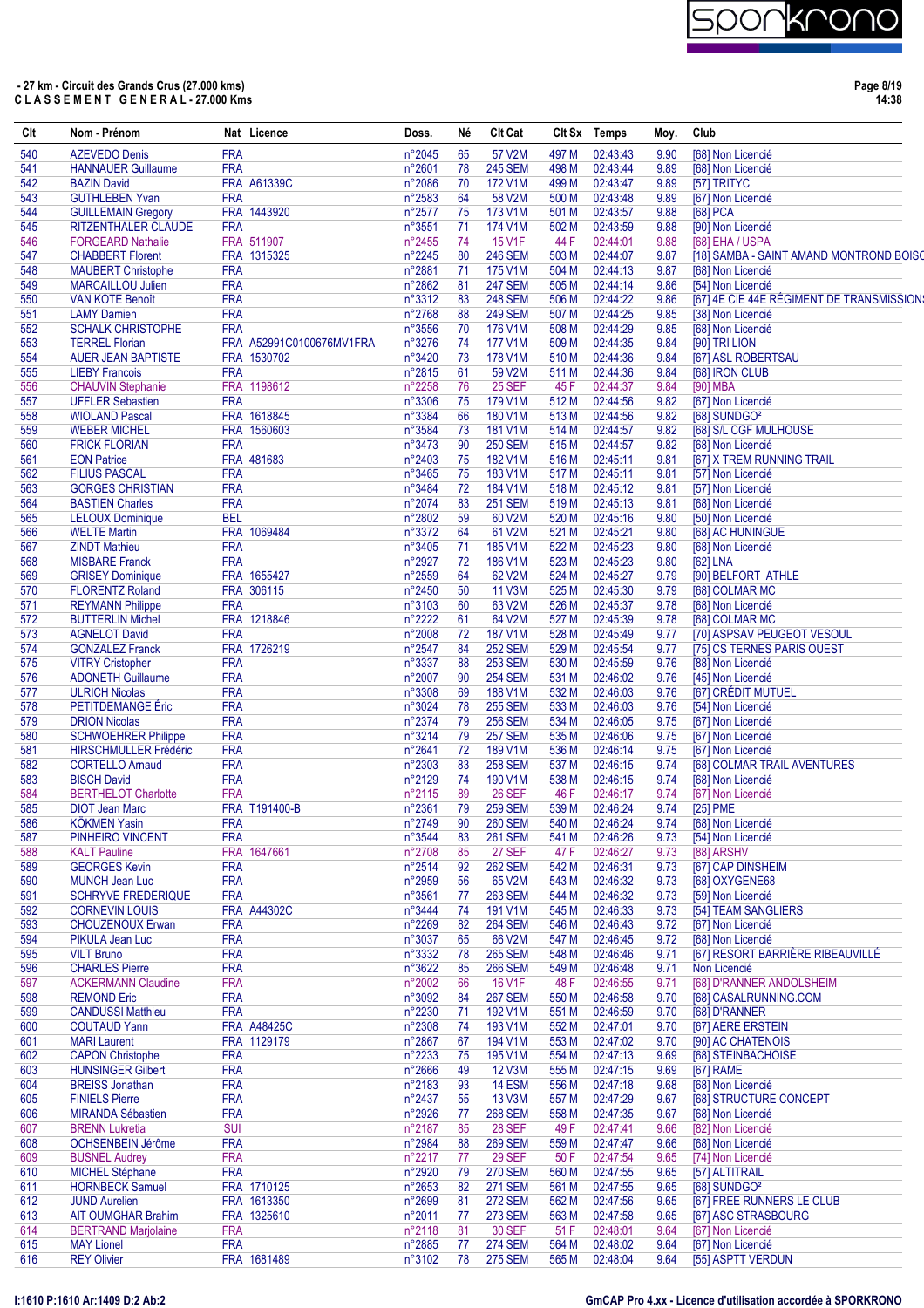| Clt        | Nom - Prénom                                           |                          | Nat Licence              | Doss.            | Né       | <b>CIt Cat</b>                  |                | Clt Sx Temps         | Moy.         | Club                                                             |
|------------|--------------------------------------------------------|--------------------------|--------------------------|------------------|----------|---------------------------------|----------------|----------------------|--------------|------------------------------------------------------------------|
| 617        | <b>SITTER Francis</b>                                  | <b>FRA</b>               |                          | n°3235           | 63       | 67 V2M                          | 566 M          | 02:48:05             | 9.64         | [67] CE SNCF                                                     |
| 618        | <b>ADENIS Virgile</b>                                  |                          | FRA 1562976              | n°2005           | 72       | 196 V1M                         | 567 M          | 02:48:05             | 9.64         | [55] ASPTT VERDUN                                                |
| 619        | <b>MOUROT Laurent</b>                                  | <b>FRA</b>               |                          | n°2951           | 76       | <b>276 SEM</b>                  | 568 M          | 02:48:12             | 9.63         | [67] Non Licencié                                                |
| 620        | <b>RIFFARD Yves</b>                                    | <b>FRA</b>               |                          | n°3111           | 77       | <b>277 SEM</b>                  | 569 M          | 02:48:13             | 9.63         | [68] Non Licencié                                                |
| 621        | <b>KASER Dittmar</b>                                   | <b>DEU</b>               |                          | n°3621           | 56       | 68 V2M                          | 570 M          | 02:48:21             | 9.62         | Non Licencié                                                     |
| 622<br>623 | <b>GRZEGORCZYK LIONEL</b><br>ROSSÉ Bernard             | <b>LUX</b>               | FRA 1301857              | n°3486<br>n°3131 | 80<br>50 | <b>278 SEM</b><br><b>14 V3M</b> | 571 M<br>572 M | 02:48:23<br>02:48:28 | 9.62<br>9.62 | [17] Non Licencié<br>[68] SAINT-LOUIS R.C.                       |
| 624        | <b>WEBER Nicolas</b>                                   | <b>FRA</b>               |                          | n°3361           | 80       | <b>279 SEM</b>                  | 573 M          | 02:48:32             | 9.61         | [89] Non Licencié                                                |
| 625        | <b>POILLEAUX Guillaume</b>                             | <b>FRA</b>               |                          | n°3048           | 78       | <b>280 SEM</b>                  | 574 M          | 02:48:36             | 9.61         | [67] SPORT EVASION CENTRE ALSACE                                 |
| 626        | <b>GERLING Frederic</b>                                | <b>FRA</b>               |                          | n°2517           | 72       | 197 V1M                         | 575 M          | 02:48:36             | 9.61         | [67] JDG TEAM                                                    |
| 627        | <b>MAZACZ Laetitia</b>                                 | <b>FRA</b>               |                          | n°2887           | 81       | <b>31 SEF</b>                   | 52 F           | 02:48:41             | 9.60         | [57] Non Licencié                                                |
| 628        | <b>NAVILLON Frederic</b>                               | <b>FRA</b>               |                          | n°2966           | 77       | <b>281 SEM</b>                  | 576 M          | 02:48:42             | 9.60         | [70] Non Licencié                                                |
| 629        | <b>JOUBERT FREDERIC</b>                                | <b>FRA</b>               |                          | n°3500           | 71       | 198 V1M                         | 577 M          | 02:48:44             | 9.60         | [68] Non Licencié                                                |
| 630        | <b>BELKACEM Linda</b>                                  |                          | FRA 1443373              | n°2095           | 73       | <b>17 V1F</b>                   | 53 F           | 02:48:45             | 9.60         | [68] EHA US PULVERSHEIM                                          |
| 631<br>632 | <b>HELLER PERCEVAL</b><br><b>PILLOT Christophe</b>     | <b>FRA</b><br><b>FRA</b> |                          | n°3490<br>n°3039 | 86<br>69 | <b>282 SEM</b><br>199 V1M       | 578 M<br>579 M | 02:48:51<br>02:48:56 | 9.59<br>9.59 | [67] Non Licencié                                                |
| 633        | <b>THOMAS Henri</b>                                    | <b>FRA</b>               |                          | n°3283           | 63       | 69 V2M                          | 580 M          | 02:48:57             | 9.59         | [90] Non Licencié<br>[68] Non Licencié                           |
| 634        | <b>RUTZ Stefan</b>                                     |                          | FRA 1433470              | n°3146           | 81       | <b>283 SEM</b>                  | 581 M          | 02:49:08             | 9.58         | [68] AC HUNINGUE                                                 |
| 635        | <b>GAILLARD Mathieu</b>                                | <b>FRA</b>               |                          | n°2488           | 87       | <b>284 SEM</b>                  | 582 M          | 02:49:10             | 9.58         | [67] Non Licencié                                                |
| 636        | <b>LELONG GILLES</b>                                   |                          | FRA 582503               | n°3513           | 73       | 200 V1M                         | 583 M          | 02:49:14             | 9.57         | [67] ACCA                                                        |
| 637        | <b>BOLMONT Yann</b>                                    | <b>FRA</b>               |                          | n°2146           | 88       | <b>285 SEM</b>                  | 584 M          | 02:49:20             | 9.57         | [54] Non Licencié                                                |
| 638        | <b>DURAND Gerard</b>                                   |                          | FRA 849199               | n°2389           | 56       | 70 V2M                          | 585 M          | 02:49:24             | 9.56         | [88] ASRHV                                                       |
| 639        | <b>BADET David</b>                                     | <b>FRA</b>               |                          | n°2048           | 84       | <b>286 SEM</b>                  | 586 M          | 02:49:32             | 9.56         | [70] Non Licencié                                                |
| 640        | <b>BALLY Laurent</b>                                   |                          | FRA 1648349              | n°2056           | 77       | <b>287 SEM</b>                  | 587 M          | 02:49:34             | 9.55         | [68] AS.MUNSTER                                                  |
| 641<br>642 | <b>NARTZ Hervé</b><br><b>GASSER Jean Nicolas</b>       | <b>FRA</b>               | FRA A13570C0010216MV2FRA | n°2964<br>n°2495 | 68<br>82 | 201 V1M<br><b>288 SEM</b>       | 588 M<br>589 M | 02:49:35<br>02:49:35 | 9.55<br>9.55 | [68] FAST GUEBWILLER<br>[67] Non Licencié                        |
| 643        | <b>HENRION Christophe</b>                              |                          | <b>FRA A51050C</b>       | n°2623           | 83       | <b>289 SEM</b>                  | 590 M          | 02:49:35             | 9.55         | [67] SG WANTZENAU TRI                                            |
| 644        | <b>CHARMASSON Faustine</b>                             |                          | FRA A11457C0160183FS2FRA | n°2251           | 87       | <b>32 SEF</b>                   | 54 F           | 02:49:35             | 9.55         | [57] METZ TRIATHLON                                              |
| 645        | <b>HORN Christian</b>                                  |                          | <b>FRA T188658</b>       | n°2652           | 74       | 202 V1M                         | 591 M          | 02:49:44             | 9.54         | [68] CAP NATURE                                                  |
| 646        | <b>GUEBEL Patrick</b>                                  | <b>FRA</b>               |                          | n°2570           | 66       | 203 V1M                         | 592 M          | 02:49:48             | 9.54         | [68] Non Licencié                                                |
| 647        | <b>ZANN Corentin</b>                                   | <b>FRA</b>               |                          | n°3393           | 87       | <b>290 SEM</b>                  | 593 M          | 02:49:50             | 9.54         | [68] Non Licencié                                                |
| 648        | <b>WALTER Stéphane</b>                                 |                          | FRA A13007C0010208MV1FRA | n°3352           | 73       | 204 V1M                         | 594 M          | 02:49:51             | 9.54         | [68] IRON CLUB TRIATHLON DANNEMARIE                              |
| 649        | <b>MOUROLIN Mireille</b>                               | <b>FRA</b>               |                          | n°2950           | 58       | 5 V2F                           | 55 F           | 02:50:04             | 9.53         | [90] Non Licencié                                                |
| 650        | <b>CORDARY Adrien</b>                                  |                          | FRA A12960C0010207MS4FRA | n°2296           | 77       | <b>291 SEM</b>                  | 595 M          | 02:50:04             | 9.53         | [67] NAVECO BETSCHDORF                                           |
| 651<br>652 | <b>SPANG Pierre</b>                                    | <b>FRA</b>               | FRA 1547833              | n°3243<br>n°2911 | 79<br>61 | <b>292 SEM</b><br>71 V2M        | 596 M<br>597 M | 02:50:09<br>02:50:10 | 9.52<br>9.52 | [57] ASSA<br>[67] TRAIL USOCOME                                  |
| 653        | <b>MEYER Antoine</b><br><b>BOURICHA Samia</b>          | <b>ALL</b>               |                          | n°2173           | 67       | <b>18 V1F</b>                   | 56 F           | 02:50:13             | 9.52         | [80] Non Licencié                                                |
| 654        | <b>GIANNANTONIO Marco</b>                              | <b>FRA</b>               |                          | n°2522           | 75       | 205 V1M                         | 598 M          | 02:50:17             | 9.51         | [68] Non Licencié                                                |
| 655        | <b>LEGROS Charles Henri</b>                            | <b>FRA</b>               |                          | n°2797           | 87       | <b>293 SEM</b>                  | 599 M          | 02:50:18             | 9.51         | [68] Non Licencié                                                |
| 656        | <b>MAEGERLE Beate</b>                                  | <b>ALL</b>               |                          | n°2843           | 62       | 6 V2F                           | 57 F           | 02:50:19             | 9.51         | [61] Non Licencié                                                |
| 657        | <b>MISSEMER THOMAS</b>                                 | <b>FRA</b>               |                          | n°3613           | 85       | <b>294 SEM</b>                  | 600 M          | 02:50:35             | 9.50         | Non Licencié                                                     |
| 658        | <b>BUSSONNAIS Xavier</b>                               | <b>FRA</b>               |                          | n°2219           | 69       | 206 V1M                         | 601 M          | 02:50:37             | 9.50         | $[68] -$                                                         |
| 659        | <b>FRITSCH Laurent</b>                                 | <b>FRA</b>               |                          | n°2479           | 77       | <b>295 SEM</b>                  | 602 M          | 02:50:39             | 9.49         | [68] CAF COLMAR                                                  |
| 660<br>661 | NEUENSCHWANDER BIGEY T SUI<br><b>WASSMER Guillaume</b> | <b>FRA</b>               |                          | n°2969<br>n°3358 | 84<br>77 | <b>33 SEF</b><br><b>296 SEM</b> | 58 F<br>603 M  | 02:50:44<br>02:50:49 | 9.49<br>9.48 | [10] FOOTING CLUB LAUSANNE<br>[68] SAPEURS POMPIERS SAINT-AMARIN |
| 662        | <b>GROSJEAN Emmanuelle</b>                             |                          | FRA 1716439              | n°2564           | 74       | <b>19 V1F</b>                   | 59 F           | 02:50:53             | 9.48         | [88] COHM                                                        |
| 663        | <b>LAGANNE Gilles</b>                                  | <b>FRA</b>               |                          | n°2758           | 73       | 207 V1M                         | 604 M          | 02:50:56             | 9.48         | [68] SUPERU COLMAR                                               |
| 664        | <b>JEHL Frédéric</b>                                   | <b>FRA</b>               |                          | n°2689           | 66       | 208 V1M                         | 605 M          | 02:50:57             | 9.48         | [67] USM RUNNING                                                 |
| 665        | <b>ROBERTI JEAN-PIERRE</b>                             | <b>FRA</b>               |                          | n°3596           | 59       | <b>72 V2M</b>                   | 606 M          | 02:50:59             | 9.48         | Non Licencié                                                     |
| 666        | <b>SCHWERTZ Valentin</b>                               | <b>FRA</b>               |                          | n°3211           | 96       | 2 JUM                           | 607 M          | 02:51:01             | 9.47         | [68] Non Licencié                                                |
| 667        | <b>BOURIQUET Frédéric</b>                              | <b>FRA</b>               |                          | n°2175           | 74       | 209 V1M                         | 608 M          | 02:51:02             | 9.47         | [68] Non Licencié                                                |
| 668        | <b>COUVET Bruno</b>                                    | <b>FRA</b>               |                          | n°2309           | 71       | 210 V1M                         | 609 M          | 02:51:08             | 9.47         | [90] Non Licencié                                                |
| 669<br>670 | <b>DA SILVA Jacques</b><br><b>DUBOIS Dominique</b>     | <b>FRA</b>               | FRA T191273              | n°2316<br>n°2379 | 70<br>62 | 211 V1M<br>73 V2M               | 610 M<br>611 M | 02:51:14<br>02:51:15 | 9.46<br>9.46 | $[25] -$<br>[88] Non Licencié                                    |
| 671        | <b>SCHUMACHER Jean Luc</b>                             | <b>FRA</b>               |                          | n°3200           | 64       | 74 V2M                          | 612 M          | 02:51:16             | 9.46         | [68] Non Licencié                                                |
| 672        | <b>GOERTZ Benoît</b>                                   | <b>FRA</b>               |                          | n°2543           | 81       | <b>297 SEM</b>                  | 613 M          | 02:51:21             | 9.45         | [68] Non Licencié                                                |
| 673        | <b>DIDIOT Jean Louis</b>                               |                          | FRA 1660765              | n°2357           | 84       | <b>298 SEM</b>                  | 614 M          | 02:51:23             | 9.45         | [55] ASPTT VERDUN                                                |
| 674        | <b>WENDLING Christophe</b>                             | <b>FRA</b>               |                          | n°3374           | 65       | 75 V2M                          | 615 M          | 02:51:27             | 9.45         | [68] Non Licencié                                                |
| 675        | <b>HENRION Arnaud</b>                                  | <b>FRA</b>               |                          | n°2624           | 53       | 15 V3M                          | 616 M          | 02:51:30             | 9.45         | [68] Non Licencié                                                |
| 676        | <b>BIELLMANN Herve</b>                                 | <b>FRA</b>               |                          | n°2121           | 71       | 212 V1M                         | 617 M          | 02:51:33             | 9.44         | [90] TRAIL BELFORT MARATHON                                      |
| 677        | <b>CHEVANCE Nathalie</b>                               |                          | FRA 1672296              | n°2263           | 70       | 20 V1F                          | 60F            | 02:51:36             | 9.44         | [67] TRAIL HK                                                    |
| 678        | <b>HATSTATT Philippe</b>                               | <b>FRA</b>               |                          | n°2608           | 64       | 76 V2M<br>21 V1F                | 618 M          | 02:51:37             | 9.44         | [68] Non Licencié                                                |
| 679<br>680 | HEBERLE COLETTE<br><b>HENNA PHILIPPE</b>               | <b>FRA</b>               | FRA 1651855              | n°3488<br>n°3491 | 69<br>63 | <b>77 V2M</b>                   | 61 F<br>619 M  | 02:51:41<br>02:51:42 | 9.44<br>9.44 | [67] Non Licencié<br>[68] AC HUNINGUE                            |
| 681        | <b>HILTENBRAND Nicolas</b>                             |                          | FRA 1651081              | n°2638           | 79       | <b>299 SEM</b>                  | 620 M          | 02:51:51             | 9.43         | [68] RICOH RUNNING TEAM                                          |
| 682        | <b>HUBER Dominique</b>                                 | <b>FRA</b>               |                          | n°2659           | 65       | <b>78 V2M</b>                   | 621 M          | 02:51:51             | 9.43         | [68] Non Licencié                                                |
| 683        | <b>NOPPER VALERIE</b>                                  |                          | FRA 40316134             | n°3538           | 73       | 22 V1F                          | 62F            | 02:51:53             | 9.43         | [90] L ASPTT TRAIL BELFORT                                       |
| 684        | <b>GRISOT Gerard</b>                                   |                          | FRA 40369182             | n°2560           | 59       | 79 V2M                          | 622 M          | 02:51:53             | 9.43         | [90] ASPTT TRAIL BELFORT                                         |
| 685        | <b>KELLER Perrin</b>                                   | <b>FRA</b>               |                          | n°2717           | 66       | 213 V1M                         | 623 M          | 02:51:57             | 9.42         | [67] Non Licencié                                                |
| 686        | <b>BERINGER VINCENT</b>                                | <b>FRA</b>               |                          | n°3428           | 79       | <b>300 SEM</b>                  | 624 M          | 02:51:57             | 9.42         | [68] Non Licencié                                                |
| 687        | <b>SCHOCH SONJA</b>                                    | <b>DEU</b>               |                          | n°3616           | 62       | 7 V <sub>2</sub> F              | 63 F           | 02:52:08             | 9.41         | Non Licencié                                                     |
| 688<br>689 | <b>GNEMMI Patrick</b><br><b>FLEURY LAURENT</b>         | <b>FRA</b><br><b>FRA</b> |                          | n°2536<br>n°3470 | 56<br>63 | 80 V2M<br>81 V2M                | 625 M<br>626 M | 02:52:08<br>02:52:11 | 9.41<br>9.41 | [68] ASA ISL<br>[67] Non Licencié                                |
| 690        | DELABOISSIÈRE Zoé                                      |                          | FRA 1722648              | n°2332           | 92       | <b>34 SEF</b>                   | 64 F           | 02:52:15             | 9.41         | [68] ASPTT MULHOUSE                                              |
| 691        | <b>BOUIX Vanessa</b>                                   |                          | FRA 144922               | n°2164           | 81       | <b>35 SEF</b>                   | 65 F           | 02:52:16             | 9.40         | [68] ASPTT MULHOUSE                                              |
| 692        | <b>MERGER Joel</b>                                     | <b>FRA</b>               |                          | n°2900           | 69       | 214 V1M                         | 627 M          | 02:52:27             | 9.39         | [67] Non Licencié                                                |
| 693        | <b>KLEIN Elodie</b>                                    | <b>FRA</b>               |                          | n°2734           | 88       | <b>36 SEF</b>                   | 66 F           | 02:52:28             | 9.39         | [57] ACS-CRE STIRING-WENDEL                                      |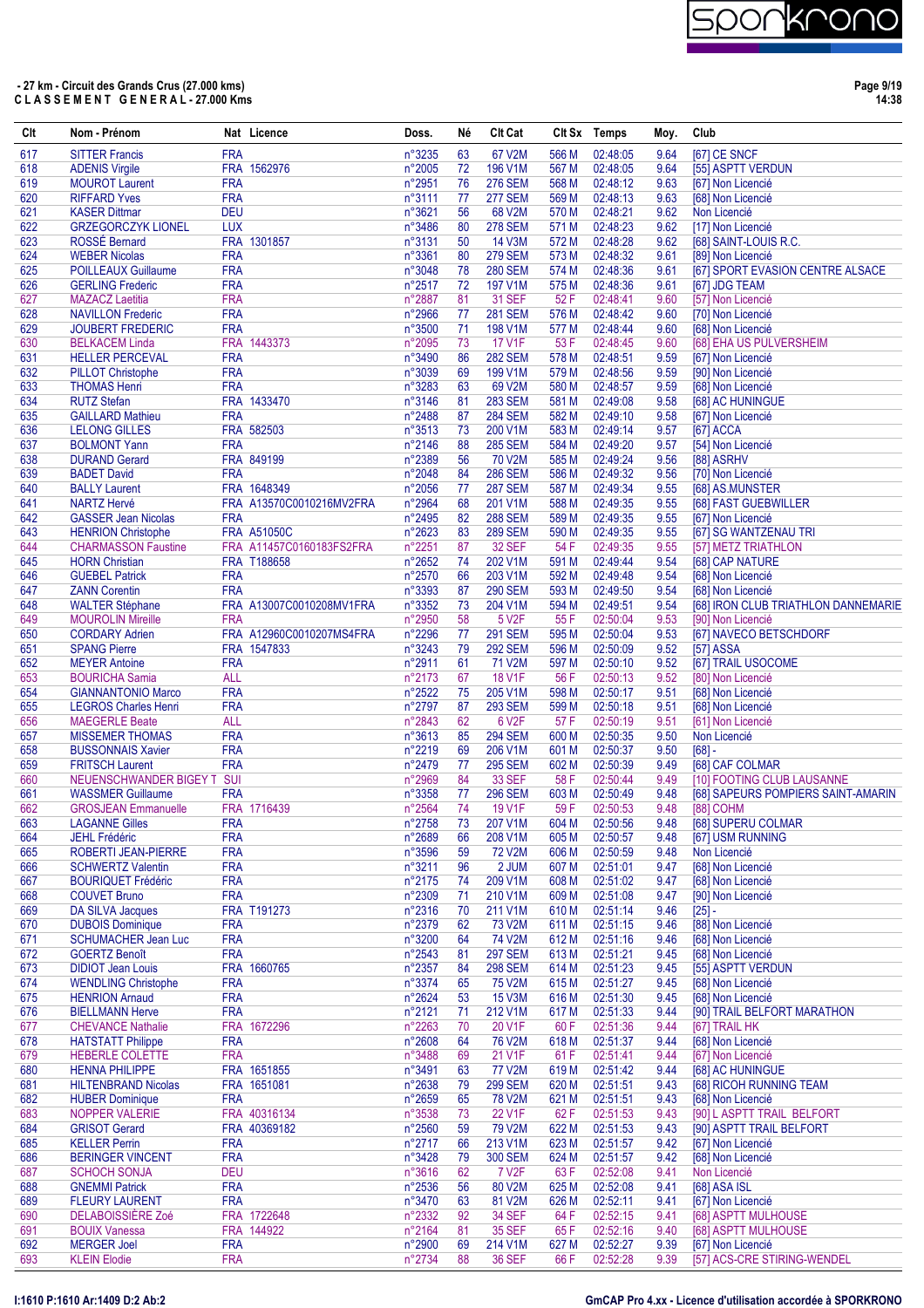

**Page 10/19 14:38**

| Clt        | Nom - Prénom                                     |                          | Nat Licence                | Doss.            | Né       | <b>CIt Cat</b>                   |                | Clt Sx Temps         | Moy.         | Club                                               |
|------------|--------------------------------------------------|--------------------------|----------------------------|------------------|----------|----------------------------------|----------------|----------------------|--------------|----------------------------------------------------|
| 694        | <b>STEUER Nicolas</b>                            | <b>FRA</b>               |                            | n°3258           | 83       | <b>301 SEM</b>                   | 628 M          | 02:52:29             | 9.39         | [57] ACS CRE STIRING WENDEL                        |
| 695        | <b>WESTPHAL Ophélie</b>                          | <b>FRA</b>               |                            | n°3377           | 87       | <b>37 SEF</b>                    | 67 F           | 02:52:30             | 9.39         | [44] Non Licencié                                  |
| 696        | <b>JAYET PASCAL</b>                              | <b>FRA</b>               |                            | n°3499           | 65       | 82 V2M                           | 629 M          | 02:52:40             | 9.38         | [88] Non Licencié                                  |
| 697        | <b>ETTLINGER Virginie</b>                        | <b>FRA</b>               |                            | n°2409           | 72       | 23 V1F                           | 68 F           | 02:52:40             | 9.38         | [67] CE SNCF                                       |
| 698<br>699 | <b>MONDIN Aline</b><br><b>MONDIN Eric</b>        | <b>FRA</b><br><b>FRA</b> |                            | n°2935<br>n°2934 | 83<br>74 | <b>38 SEF</b><br>215 V1M         | 69F<br>630 M   | 02:52:43<br>02:52:43 | 9.38<br>9.38 | [67] Non Licencié<br>[67] Non Licencié             |
| 700        | LUDDECKE Frédéric                                | <b>FRA</b>               |                            | n°2831           | 83       | <b>302 SEM</b>                   | 631 M          | 02:52:45             | 9.38         | [57] ACS CRE STIRING-WENDEL                        |
| 701        | <b>PRIETO Sebastien</b>                          | <b>FRA</b>               |                            | n°3062           | 71       | 216 V1M                          | 632 M          | 02:52:50             | 9.37         | [67] CRÉDIT MUTUEL                                 |
| 702        | <b>CRUDER Michel</b>                             | <b>FRA</b>               |                            | n°2311           | 56       | 83 V2M                           | 633 M          | 02:52:52             | 9.37         | [70] Non Licencié                                  |
| 703        | <b>PALMAS Loic</b>                               | <b>FRA</b>               |                            | n°2999           | 79       | <b>303 SEM</b>                   | 634 M          | 02:52:54             | 9.37         | [80] Non Licencié                                  |
| 704        | <b>GANGLOFF Sandra</b>                           | <b>FRA</b>               |                            | n°2493           | 72       | 24 V1F                           | 70F            | 02:52:55             | 9.37         | [67] AS LIEBHERR                                   |
| 705        | <b>STAEHLE Alban</b>                             | <b>FRA</b>               |                            | n°3249           | 78       | <b>304 SEM</b>                   | 635 M          | 02:52:59             | 9.37         | [68] AS PATRIMOINE                                 |
| 706        | <b>HARDY Nicolas</b><br><b>AURIOL Jerome</b>     | <b>FRA</b><br><b>FRA</b> |                            | n°2604           | 66<br>70 | 217 V1M                          | 636 M          | 02:53:03             | 9.36         | [67] Non Licencié                                  |
| 707<br>708 | ANDREY MONNEY ANGÈLE                             | <b>CHE</b>               |                            | n°2043<br>n°3415 | 59       | 218 V1M<br>8 V <sub>2</sub> F    | 637 M<br>71 F  | 02:53:03<br>02:53:03 | 9.36<br>9.36 | [67] Non Licencié<br>[17] Non Licencié             |
| 709        | <b>SCHAFFHAUSER Angélique</b>                    |                          | FRA 1167797                | n°3164           | 82       | <b>39 SEF</b>                    | 72 F           | 02:53:07             | 9.36         | [68] COLMAR MC                                     |
| 710        | <b>WEISS Eric</b>                                | <b>FRA</b>               |                            | n°3366           | 84       | <b>305 SEM</b>                   | 638 M          | 02:53:14             | 9.35         | [67] TTW - LA COSCA                                |
| 711        | <b>RAVOUX ANTOINE</b>                            | <b>FRA</b>               |                            | n°3548           | 92       | <b>306 SEM</b>                   | 639 M          | 02:53:15             | 9.35         | [67] Non Licencié                                  |
| 712        | <b>FLEURY LOUISE</b>                             | <b>FRA</b>               |                            | n°3469           | 92       | <b>40 SEF</b>                    | 73 F           | 02:53:16             | 9.35         | [67] Non Licencié                                  |
| 713        | <b>BUFFET Julien</b>                             | <b>BEL</b>               |                            | n°2205           | 77       | <b>307 SEM</b>                   | 640 M          | 02:53:17             | 9.35         | [55] MP STUDIO                                     |
| 714        | <b>MARTIAL FRANÇOIS</b>                          | <b>BEL</b>               |                            | n°3524           | 82       | <b>308 SEM</b>                   | 641 M          | 02:53:18             | 9.35         | [55] MP STUDIO                                     |
| 715        | <b>DE ZORZI FABIO</b>                            | <b>FRA</b>               |                            | n°3451           | 79       | <b>309 SEM</b>                   | 642 M          | 02:53:18             | 9.35         | [57] Non Licencié                                  |
| 716        | <b>BERTELOOT Maryse</b>                          | <b>FRA</b>               |                            | n°2113           | 62       | 9 V2F                            | 74 F           | 02:53:21             | 9.35         | [62] LONGUENESSE NATURE AVENTURE                   |
| 717        | <b>BAUMHAUER Manuel</b>                          | <b>FRA</b>               |                            | n°2082           | 83       | <b>310 SEM</b>                   | 643 M          | 02:53:22             | 9.34         | [67] 4E CIE 44E RÉGIMENT DE TRANSMISSION           |
| 718        | <b>KIEFFER Christian</b>                         | <b>FRA</b><br><b>FRA</b> |                            | n°2724           | 60<br>82 | 84 V2M<br><b>311 SEM</b>         | 644 M<br>645 M | 02:53:23             | 9.34<br>9.34 | [67] AS DOMIAL                                     |
| 719<br>720 | <b>HARDY Michael</b><br><b>BERTELOOT Herve</b>   | <b>FRA</b>               |                            | n°2605<br>n°2114 | 55       | <b>16 V3M</b>                    | 646 M          | 02:53:27<br>02:53:37 | 9.33         | [68] ESCARGOTS<br>[62] LONGUENESSE NATURE AVENTURE |
| 721        | <b>GERARD Lilian</b>                             | <b>FRA</b>               |                            | n°2515           | 72       | 219 V1M                          | 647 M          | 02:53:38             | 9.33         | [54] Non Licencié                                  |
| 722        | <b>RIGOBERT Guillaume</b>                        | <b>FRA</b>               |                            | n°3113           | 85       | <b>312 SEM</b>                   | 648 M          | 02:53:39             | 9.33         | [67] Non Licencié                                  |
| 723        | <b>DECKERS Bernard</b>                           | <b>BEL</b>               |                            | n°2326           | 76       | <b>313 SEM</b>                   | 649 M          | 02:53:41             | 9.33         | [48] Non Licencié                                  |
| 724        | <b>ZINK Etienne</b>                              | <b>FRA</b>               |                            | n°3406           | 82       | <b>314 SEM</b>                   | 650 M          | 02:53:42             | 9.33         | [68] Non Licencié                                  |
| 725        | <b>MARCHAL NICOLAS</b>                           | <b>FRA</b>               |                            | n°3522           | 78       | <b>315 SEM</b>                   | 651 M          | 02:53:47             | 9.32         | [25] Non Licencié                                  |
| 726        | <b>COLAS Benjamin</b>                            |                          | FRA 1724359                | n°2284           | 78       | <b>316 SEM</b>                   | 652 M          | 02:53:48             | 9.32         | [28] ES JOUY ST PREST ATHLÉTISME                   |
| 727        | <b>BURY Stephane</b>                             | <b>FRA</b>               |                            | n°2215           | 72       | 220 V1M                          | 653 M          | 02:53:50             | 9.32         | [67] Non Licencié                                  |
| 728        | <b>BARRET Tony</b>                               | <b>FRA</b>               |                            | n°2068           | 80       | <b>317 SEM</b>                   | 654 M          | 02:53:55             | 9.32         | [68] Non Licencié                                  |
| 729        | <b>SCHERTZINGER Thomas</b>                       | <b>FRA</b>               |                            | n°3174           | 83       | <b>318 SEM</b>                   | 655 M          | 02:53:57             | 9.31         | [67] Non Licencié                                  |
| 730        | <b>SCHWARZ Didier</b>                            | <b>FRA</b>               |                            | n°3206           | 67       | 221 V1M                          | 656 M          | 02:53:59             | 9.31         | [57] ACS CRE STIRING                               |
| 731<br>732 | <b>COURBET MARC</b><br><b>NEYHOUSER Florence</b> |                          | FRA 1005603<br>FRA 1725681 | n°3446<br>n°2971 | 65<br>79 | 85 V2M<br>41 SEF                 | 657 M<br>75 F  | 02:54:03<br>02:54:07 | 9.31<br>9.30 | [68] EHA ALTKIRCH ATHLE SUNDGAU                    |
| 733        | <b>ARMINANTE YVES</b>                            | <b>FRA</b>               |                            | n°3417           | 75       | 222 V1M                          | 658 M          | 02:54:08             | 9.30         | [68] GUEBWILLER<br>[67] Non Licencié               |
| 734        | <b>BRIGNON Jean Yves</b>                         | <b>FRA</b>               |                            | n°2193           | 86       | <b>319 SEM</b>                   | 659 M          | 02:54:16             | 9.30         | [68] Non Licencié                                  |
| 735        | <b>VOLLMAR BORIS</b>                             | <b>FRA</b>               |                            | n°3581           | 75       | 223 V1M                          | 660 M          | 02:54:23             | 9.29         | [67] Non Licencié                                  |
| 736        | <b>FAURE Thierry</b>                             | <b>FRA</b>               |                            | n°2422           | 71       | 224 V1M                          | 661 M          | 02:54:28             | 9.29         | [54] TEAM DES SCHLITTEURS                          |
| 737        | <b>BAILO Arnaud</b>                              | <b>FRA</b>               |                            | n°2052           | 66       | 225 V1M                          | 662 M          | 02:54:29             | 9.28         | [67] Non Licencié                                  |
| 738        | <b>BUTAVANT Agnes</b>                            | <b>FRA</b>               |                            | n°2220           | 78       | 42 SEF                           | 76 F           | 02:54:33             | 9.28         | [39] Non Licencié                                  |
| 739        | <b>HURTAULT PASCAL</b>                           | <b>FRA</b>               |                            | n°3496           | 62       | 86 V2M                           | 663 M          | 02:54:33             | 9.28         | [75] Non Licencié                                  |
| 740        | <b>THIRION LOPEZ LOIC</b>                        | <b>FRA</b>               |                            | n°3573           | 77       | <b>320 SEM</b>                   | 664 M          | 02:54:34             | 9.28         | [70] Non Licencié                                  |
| 741        | <b>SLEIMAN Nassim</b>                            | <b>FRA</b>               |                            | n°3236           | 78       | <b>321 SEM</b>                   | 665 M          | 02:54:37             | 9.28         | [68] Non Licencié                                  |
| 742        | <b>SABUT Jean Paul</b>                           | <b>FRA</b>               |                            | n°3147           | 52       | 17 V3M                           | 666 M          | 02:54:38             | 9.28         | [15] SPIRIDON AURILLAC                             |
| 743<br>744 | <b>MICLO François</b><br><b>RADELET Olivier</b>  | <b>FRA</b><br><b>BEL</b> |                            | n°2923<br>n°3074 | 68<br>72 | 226 V1M<br>227 V1M               | 667 M<br>668 M | 02:54:46<br>02:54:46 | 9.27<br>9.27 | [67] Non Licencié<br>[50] RUNNING TEC NAMUR        |
| 745        | <b>MANGEAT Fabien</b>                            |                          | FRA 416524                 | n°2856           | 80       | <b>322 SEM</b>                   | 669 M          | 02:54:51             | 9.27         | <b>[88] COHM</b>                                   |
| 746        | <b>DEMARCHE GAUTIER</b>                          | <b>FRA</b>               |                            | n°3455           | 90       | <b>323 SEM</b>                   | 670 M          | 02:54:55             | 9.26         | [78] Non Licencié                                  |
| 747        | <b>SUTTER PIERRE</b>                             |                          | FRA 772118                 | n°3569           | 57       | 87 V2M                           | 671 M          | 02:54:59             | 9.26         | [68] ALTKIRCHATHLÉSUNGAU                           |
| 748        | <b>POUILLET Didier</b>                           | <b>FRA</b>               |                            | n°3057           | 67       | 228 V1M                          | 672 M          | 02:55:01             | 9.26         | [54] Non Licencié                                  |
| 749        | <b>POUILLET Helene</b>                           | <b>FRA</b>               |                            | n°3058           | 71       | 25 V1F                           | 77 F           | 02:55:03             | 9.25         | [54] Non Licencié                                  |
| 750        | <b>SERRURIER Delphine</b>                        | <b>FRA</b>               |                            | n°3224           | 68       | 26 V1F                           | 78 F           | 02:55:05             | 9.25         | [62] Non Licencié                                  |
| 751        | <b>MEYER Alex</b>                                | <b>FRA</b>               |                            | n°2913           | 52       | 18 V3M                           | 673 M          | 02:55:05             | 9.25         | [68] IRONCLUB                                      |
| 752        | <b>BERTELOOT Thierry</b>                         | <b>FRA</b>               |                            | $n^{\circ}2112$  | 62       | 88 V2M                           | 674 M          | 02:55:07             | 9.25         | [62] LONGUENESSE NATURE AVENTURE                   |
| 753        | <b>GAZEAU Dominique</b>                          | <b>FRA</b>               |                            | n°2502           | 67       | 229 V1M                          | 675 M          | 02:55:07             | 9.25         | [68] Non Licencié                                  |
| 754        | <b>MATUSIK David</b>                             | <b>FRA</b>               |                            | n°2880           | 79       | <b>324 SEM</b>                   | 676 M          | 02:55:20             | 9.24         | [68] Non Licencié                                  |
| 755<br>756 | <b>SITTER Chantal</b><br><b>FUETTERER Pierre</b> | <b>FRA</b><br><b>FRA</b> |                            | n°3234<br>n°2482 | 67<br>65 | 27 V1F<br>89 V2M                 | 79 F<br>677 M  | 02:55:22<br>02:55:28 | 9.24<br>9.23 | [67] CE SNCF<br>[68] D'RANNER                      |
| 757        | <b>HUSSER Didier</b>                             | <b>FRA</b>               |                            | n°2670           | 72       | 230 V1M                          | 678 M          | 02:55:28             | 9.23         | [68] D'RANNER ANDOLSHEIM                           |
| 758        | <b>CASANDRI Guillaume</b>                        | <b>FRA</b>               |                            | n°2238           | 87       | <b>325 SEM</b>                   | 679 M          | 02:55:35             | 9.23         | [67] Non Licencié                                  |
| 759        | BARTHÉLEMY Arn#9675 ud                           | <b>FRA</b>               |                            | n°2070           | 75       | 231 V1M                          | 680 M          | 02:55:41             | 9.22         | [67] Non Licencié                                  |
| 760        | FREUDENREICH Hervé                               | <b>FRA</b>               |                            | n°2472           | 74       | 232 V1M                          | 681 M          | 02:55:42             | 9.22         | [67] LA COW.ORG OBERSCHAEFFOLSHEIM/WO              |
| 761        | <b>BADER Pierre Yves</b>                         | <b>FRA</b>               |                            | n°2047           | 71       | 233 V1M                          | 682 M          | 02:55:50             | 9.21         | [68] Non Licencié                                  |
| 762        | <b>BELKACEM Kalled</b>                           |                          | FRA 1292096                | n°2096           | 67       | 234 V1M                          | 683 M          | 02:55:56             | 9.21         | [68] EHA PULVERSHEIM                               |
| 763        | <b>LEGE Sébastien</b>                            | <b>FRA</b>               |                            | n°2796           | 71       | 235 V1M                          | 684 M          | 02:55:56             | 9.21         | [68] Non Licencié                                  |
| 764        | <b>AMOUROUX ALAIN</b>                            | <b>FRA</b>               |                            | n°3414           | 67       | 236 V1M                          | 685 M          | 02:56:06             | 9.20         | [67] Non Licencié                                  |
| 765        | <b>STUTZ Odile</b>                               | <b>FRA</b>               | 1388887                    | n°3264           | 70       | 28 V1F                           | 80 F           | 02:56:08             | 9.20         | [68] EHA                                           |
| 766        | <b>SCHUWER Laurent</b>                           | <b>FRA</b><br><b>FRA</b> |                            | n°3204           | 64       | 90 V2M                           | 686 M          | 02:56:09             | 9.20         | [57] ACSCRE STIRING                                |
| 767<br>768 | <b>LEONHARD FREDDY</b><br><b>CANDAS Gwen</b>     | <b>FRA</b>               |                            | n°3515<br>n°2229 | 80<br>78 | <b>326 SEM</b><br><b>327 SEM</b> | 687 M<br>688 M | 02:56:13<br>02:56:14 | 9.19<br>9.19 | [67] Non Licencié<br>[67] Non Licencié             |
| 769        | <b>BERKES Celine</b>                             | <b>BEL</b>               |                            | n°2108           | 76       | <b>43 SEF</b>                    | 81 F           | 02:56:16             | 9.19         | [67] TREVIRE TRAIL CLUB                            |
| 770        | <b>BARACCHINI Guillaume</b>                      |                          | FRA 1551123                | n°2059           | 82       | <b>328 SEM</b>                   | 689 M          | 02:56:16             | 9.19         | [68] ACIK                                          |
|            |                                                  |                          |                            |                  |          |                                  |                |                      |              |                                                    |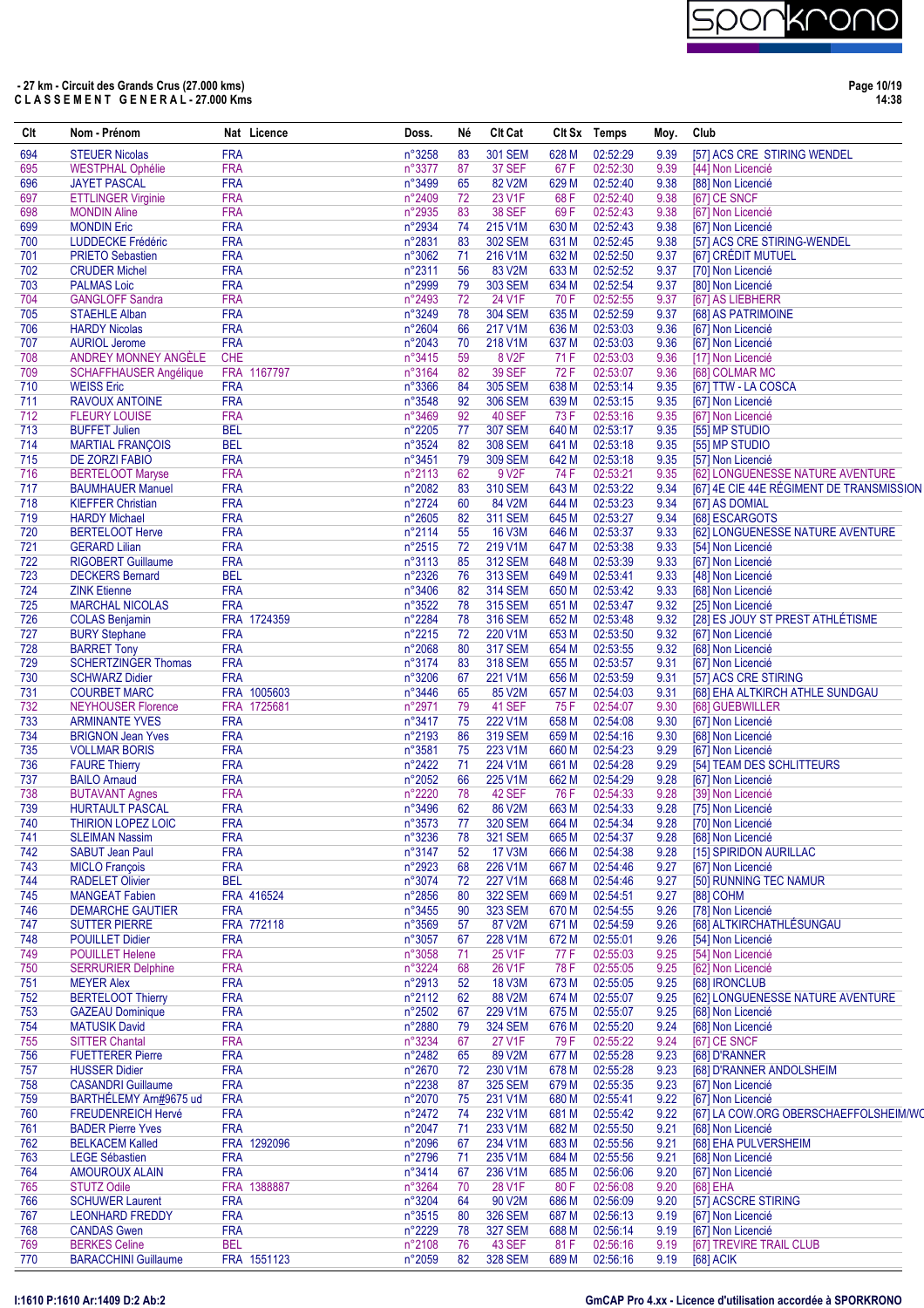

**Page 11/19 14:38**

| Clt        | Nom - Prénom                                         |                          | Nat Licence              | Doss.            | Né       | CIt Cat                          |                | Clt Sx Temps         | Moy.         | Club                                                    |
|------------|------------------------------------------------------|--------------------------|--------------------------|------------------|----------|----------------------------------|----------------|----------------------|--------------|---------------------------------------------------------|
| 771        | <b>RONGVAUX Bernard</b>                              | <b>BEL</b>               |                          | n°3127           | 60       | 91 V2M                           | 690 M          | 02:56:16             | 9.19         | [67] TREVIRE TRAIL CLUB                                 |
| 772        | <b>BASTERS ANDREAS</b>                               | <b>DEU</b>               |                          | n°3424           | 66       | 237 V1M                          | 691 M          | 02:56:17             | 9.19         | [66] Non Licencié                                       |
| 773        | <b>KÜHN Harry</b>                                    | <b>ALL</b>               |                          | n°2756           | 61       | 92 V2M                           | 692 M          | 02:56:17             | 9.19         | [79] TRAILRUNNER MERZHAUSEN                             |
| 774        | <b>BLARY Lucie</b>                                   | <b>FRA</b>               |                          | n°2132           | 87       | 44 SEF                           | 82F            | 02:56:20             | 9.19         | [62] LONGUENESSE NATURE AVENTURE                        |
| 775        | <b>KIEN Stephane</b>                                 | <b>FRA</b>               |                          | n°2726           | 73       | 238 V1M                          | 693 M          | 02:56:20             | 9.19         | [68] Non Licencié                                       |
| 776        | <b>HOCH Jean François</b>                            | <b>FRA</b>               |                          | n°2645           | 78       | <b>329 SEM</b>                   | 694 M          | 02:56:22             | 9.19         | [67] Non Licencié                                       |
| 777<br>778 | <b>SACEPE Julien</b><br><b>VERMOT-DESROCHES ERIC</b> | <b>FRA</b><br><b>FRA</b> | 1005631                  | n°3148<br>n°3578 | 83<br>63 | <b>330 SEM</b><br>93 V2M         | 695 M<br>696 M | 02:56:22<br>02:56:23 | 9.19<br>9.19 | [62] Non Licencié<br>[68] AC HUNINGUE                   |
| 779        | <b>MARGEZ Stéphane</b>                               | <b>FRA</b>               |                          | n°2866           | 79       | <b>331 SEM</b>                   | 697 M          | 02:56:23             | 9.18         | [68] Non Licencié                                       |
| 780        | <b>MANSUY Fanny</b>                                  | <b>FRA</b>               |                          | n°2860           | 76       | 45 SEF                           | 83F            | 02:56:24             | 9.18         | [54] Non Licencié                                       |
| 781        | <b>DONZEL Marie Françoise</b>                        | <b>FRA</b>               |                          | n°2367           | 57       | 10 V2F                           | 84F            | 02:56:26             | 9.18         | [73] AMICALE PEDESTRE DE DRUMETTAZ CLA                  |
| 782        | <b>LARPENT Stéphane</b>                              | <b>FRA</b>               |                          | n°2774           | 75       | 239 V1M                          | 698 M          | 02:56:27             | 9.18         | [67] Non Licencié                                       |
| 783        | <b>FRANCE Sylvain</b>                                | <b>FRA</b>               |                          | n°2460           | 74       | 240 V1M                          | 699 M          | 02:56:31             | 9.18         | [80] Non Licencié                                       |
| 784        | <b>GROSSENBACHER Christoph</b>                       | <b>ALL</b>               |                          | n°2566           | 59       | 94 V2M                           | 700 M          | 02:56:45             | 9.17         | [50] Non Licencié                                       |
| 785        | <b>HUBER Nathalie</b>                                | <b>FRA</b>               |                          | n°2658           | 70       | 29 V1F                           | 85F            | 02:56:47             | 9.16         | [67] TEAM LUCIEN                                        |
| 786        | <b>WEINMANN Frédéric</b>                             |                          | FRA 830765               | n°3365           | 45       | 2 V4M                            | 701 M          | 02:56:51             | 9.16         | [67] ANA HAGUENAU                                       |
| 787        | <b>FOURGEAUD Yann</b>                                | <b>FRA</b>               |                          | n°2459           | 80       | <b>332 SEM</b>                   | 702 M          | 02:57:00             | 9.15         | [67] Non Licencié                                       |
| 788        | <b>ROOS Maxime</b>                                   | <b>FRA</b>               |                          | n°3128           | 89       | <b>333 SEM</b>                   | 703 M          | 02:57:01             | 9.15         | [67] Non Licencié                                       |
| 789        | <b>NADJEM Romain</b>                                 | <b>FRA</b>               |                          | n°2963           | 86       | <b>334 SEM</b>                   | 704 M          | 02:57:08             | 9.15         | [68] Non Licencié                                       |
| 790        | <b>BERNAILLE Frédéric</b>                            | <b>FRA</b>               |                          | n°2109           | 83       | <b>335 SEM</b>                   | 705 M          | 02:57:09             | 9.15         | [67] 4E CIE 44E RÉGIMENT DE TRANSMISSION:               |
| 791        | <b>GUILLAUME Cédric</b>                              | <b>FRA</b>               |                          | n°2576           | 80       | <b>336 SEM</b>                   | 706 M          | 02:57:10             | 9.14         | [57] Non Licencié                                       |
| 792        | <b>GROSGOJAT Benjamin</b>                            | <b>FRA</b>               |                          | n°2562           | 79       | <b>337 SEM</b>                   | 707 M          | 02:57:10             | 9.14         | [74] Non Licencié                                       |
| 793        | <b>DURET Aurélien</b>                                | <b>FRA</b>               |                          | n°2390           | 85       | <b>338 SEM</b>                   | 708 M          | 02:57:11             | 9.14         | [75] Non Licencié                                       |
| 794        | <b>DEKREON Julien</b>                                | <b>FRA</b>               |                          | n°2331           | 85       | <b>339 SEM</b>                   | 709 M          | 02:57:11             | 9.14         | [92] ROSE TEAM                                          |
| 795        | <b>SAULET Guillaume</b>                              | <b>FRA</b>               |                          | n°3161           | 84       | <b>340 SEM</b>                   | 710 M          | 02:57:12             | 9.14         | [67] 4E CIE 44E RÉGIMENT DE TRANSMISSION                |
| 796        | <b>BARRÉNÉCHÉA Guy</b>                               | <b>FRA</b>               |                          | n°2067           | 61       | 95 V2M                           | 711 M          | 02:57:15             | 9.14         | [68] Non Licencié                                       |
| 797        | <b>DES MOUTIS Nelson</b>                             | <b>FRA</b><br><b>FRA</b> |                          | n°2346<br>n°2632 | 89       | <b>341 SEM</b><br><b>342 SEM</b> | 712 M<br>713 M | 02:57:23<br>02:57:32 | 9.13         | [67] Non Licencié                                       |
| 798<br>799 | <b>HERREL Hervé</b><br><b>MAURICE Emmanuel</b>       | <b>FRA</b>               |                          | n°2883           | 81<br>70 | 241 V1M                          | 714 M          | 02:57:36             | 9.13<br>9.12 | [68] Non Licencié<br>[67] Non Licencié                  |
| 800        | <b>ROUSSEAU Yvonne</b>                               |                          | FRA 1082369              | n°3133           | 66       | 30 V1F                           | 86 F           | 02:57:39             | 9.12         | [18] US AVORD                                           |
| 801        | <b>DUMOULIN Cecile</b>                               |                          | FRA 1369288              | n°2383           | 70       | 31 V1F                           | 87 F           | 02:57:41             | 9.12         | [55] oct-55                                             |
| 802        | <b>BALDACINI CHRISTOPHE</b>                          | <b>FRA</b>               |                          | n°3597           | 64       | 96 V2M                           | 715 M          | 02:57:47             | 9.11         | Non Licencié                                            |
| 803        | <b>LE MASLE Marie</b>                                |                          | FRA A11252C0160180FV2FRA | n°2781           | 68       | 32 V1F                           | 88 F           | 02:57:48             | 9.11         | [54] TC MUSSIPONTAIN                                    |
| 804        | <b>SOMMEREISEN FLORENT</b>                           | <b>FRA</b>               |                          | n°3566           | 90       | <b>343 SEM</b>                   | 716 M          | 02:57:52             | 9.11         | [67] Non Licencié                                       |
| 805        | <b>DETHIER Thomas</b>                                | <b>BEL</b>               |                          | n°2351           | 87       | <b>344 SEM</b>                   | 717 M          | 02:57:58             | 9.10         | [55] MP STUDIO                                          |
| 806        | <b>FERRERO Julie</b>                                 | <b>FRA</b>               |                          | n°2430           | 88       | 46 SEF                           | 89F            | 02:58:03             | 9.10         | [67] Non Licencié                                       |
| 807        | <b>BIGLER Bruno</b>                                  | <b>FRA</b>               |                          | n°2122           | 65       | 97 V2M                           | 718 M          | 02:58:08             | 9.09         | [25] Non Licencié                                       |
| 808        | LE MASLE Jakyv                                       |                          | FRA A11236C0160180MV2FRA | n°2782           | 67       | 242 V1M                          | 719 M          | 02:58:22             | 9.08         | [54] TC MUSSIPONTAIN                                    |
| 809        | THOMAS SÉBASTIEN                                     | <b>LUX</b>               |                          | n°3574           | 81       | <b>345 SEM</b>                   | 720 M          | 02:58:31             | 9.08         | [17] Non Licencié                                       |
| 810        | <b>TETOHU Christopher</b>                            | <b>FRA</b>               |                          | n°3277           | 81       | <b>346 SEM</b>                   | 721 M          | 02:58:39             | 9.07         | [68] Non Licencié                                       |
| 811        | <b>ROMEO Von Burg</b>                                | <b>SUI</b>               |                          | $n^{\circ}3126$  | 68       | 243 V1M                          | 722 M          | 02:58:40             | 9.07         | <b>[80] SUTC</b>                                        |
| 812        | <b>STEINER Christophe</b>                            | <b>FRA</b>               |                          | n°3255           | 67       | 244 V1M                          | 723 M          | 02:58:43             | 9.07         | [67] AS ORTF                                            |
| 813        | <b>CHAROIN Jean Eric</b>                             | <b>FRA</b>               |                          | n°2252           | 73       | 245 V1M                          | 724 M          | 02:58:48             | 9.06         | [68] Non Licencié                                       |
| 814        | <b>WINTENBERGER Christophe</b>                       | <b>FRA</b>               |                          | n°3380           | 66       | 246 V1M                          | 725 M          | 02:58:52             | 9.06         | [68] Non Licencié                                       |
| 815        | <b>DEMOLIE</b> Jean Louis                            | <b>FRA</b>               |                          | n°2341           | 56       | 98 V2M                           | 726 M          | 02:58:53             | 9.06         | [62] LONGUENESSE NATURE AVENTURE                        |
| 816        | <b>VONFLIE Joel</b>                                  | <b>FRA</b>               |                          | n°3345           | 70       | 247 V1M                          | 727 M          | 02:58:58             | 9.05         | [68] Non Licencié                                       |
| 817        | <b>ZIMMER Philippe</b>                               | <b>FRA</b>               |                          | n°3402           | 82       | <b>347 SEM</b>                   | 728 M          | 02:59:01             | 9.05         | [67] SPORT EVASION CENTRE ALSACE                        |
| 818        | <b>SPANIER Yannick</b>                               | <b>FRA</b>               |                          | n°3244           | 87       | <b>348 SEM</b>                   | 729 M          | 02:59:02             | 9.05         | [67] S.E.P A IMPOSSIBLE                                 |
| 819        | <b>MUSER PHILIPPE</b>                                | <b>FRA</b>               |                          | n°3535           | 65       | 99 V2M                           | 730 M          | 02:59:02             | 9.05         | [67] Non Licencié                                       |
| 820<br>821 | <b>LEONARD Christophe</b><br><b>DALAT Jean Paul</b>  | <b>FRA</b>               | FRA 0160180MV2FRA        | n°2807<br>n°2319 | 68<br>53 | 248 V1M<br>19 V3M                | 731 M<br>732 M | 02:59:03<br>02:59:05 | 9.05<br>9.05 | [54] TRIATHLON PONT A MOUSSON<br>[15] SPIRIDON AURILLAC |
| 822        | <b>DALAT Michaël</b>                                 | <b>SUI</b>               |                          | n°2320           | 88       | <b>349 SEM</b>                   | 733 M          | 02:59:05             | 9.05         | [25] Non Licencié                                       |
| 823        | <b>MIRALLES Magali</b>                               | <b>FRA</b>               |                          | n°2925           | 72       | 33 V1F                           | 90 F           | 02:59:05             | 9.05         | [68] Non Licencié                                       |
| 824        | <b>OSTERMANN Frederic</b>                            | <b>FRA</b>               |                          | n°2990           | 73       | 249 V1M                          | 734 M          | 02:59:06             | 9.05         | [67] Non Licencié                                       |
| 825        | <b>HEINRICH WOLFGANG</b>                             | <b>DEU</b>               |                          | n°3601           | 76       | <b>350 SEM</b>                   | 735 M          | 02:59:09             | 9.04         | Non Licencié                                            |
| 826        | <b>HOFMANN KLAUS</b>                                 | <b>DEU</b>               |                          | n°3493           | 49       | 20 V3M                           | 736 M          | 02:59:16             | 9.04         | [64] Non Licencié                                       |
| 827        | <b>GEIGER THIERRY</b>                                | <b>FRA</b>               |                          | n°3477           | 67       | 250 V1M                          | 737 M          | 02:59:18             | 9.04         | [67] Non Licencié                                       |
| 828        | <b>HEYER Gabrielle</b>                               |                          | FRA 1521621              | n°2635           | 81       | 47 SEF                           | 91 F           | 02:59:20             | 9.03         | [67] PCA/CSL NEUF-BRISACH                               |
| 829        | <b>MASSON Brice</b>                                  | <b>FRA</b>               |                          | n°2874           | 72       | 251 V1M                          | 738 M          | 02:59:22             | 9.03         | [67] Non Licencié                                       |
| 830        | <b>SARRON Marilyne</b>                               |                          | FRA 1544252              | n°3157           | 84       | 48 SEF                           | 92 F           | 02:59:23             | 9.03         | [68] CLUB ATHLETIC MOOCH                                |
| 831        | <b>JUNOT Christophe</b>                              | <b>FRA</b>               |                          | n°2701           | 70       | 252 V1M                          | 739 M          | 02:59:26             | 9.03         | [54] Non Licencié                                       |
| 832        | <b>PARENTE Nelson</b>                                | <b>FRA</b>               |                          | n°3001           | 84       | <b>351 SEM</b>                   | 740 M          | 02:59:26             | 9.03         | [67] 4E CIE 44E RÉGIMENT DE TRANSMISSION:               |
| 833        | <b>BURCKLEN Frederic</b>                             | <b>FRA</b>               |                          | n°2209           | 78       | <b>352 SEM</b>                   | 741 M          | 02:59:27             | 9.03         | [68] LIEBHERR                                           |
| 834        | <b>GUESNET Loïc</b>                                  | <b>FRA</b>               |                          | $n^{\circ}2573$  | 83       | 353 SEM                          | 742 M          | 02:59:33             | 9.02         | [67] EQUIPE TRAIL 44RT/BOI                              |
| 835        | <b>BAUM Laurence</b>                                 |                          | FRA 1600007              | n°2081           | 70       | 34 V1F                           | 93 F           | 02:59:44             | 9.01         | [68] FC GUEBWILLER                                      |
| 836        | <b>BURGARD Denis</b>                                 |                          | FRA T189668              | n°2211           | 63       | 100 V2M                          | 743 M          | 02:59:51             | 9.01         | [68] STE CROIX RUNNING CLUB                             |
| 837        | <b>SCHALCK Mickael</b>                               | <b>FRA</b>               |                          | n°3165           | 81       | <b>354 SEM</b>                   | 744 M          | 02:59:52             | 9.01         | [67] Non Licencié                                       |
| 838        | <b>FOUQUEROLLE Sébastien</b>                         | <b>FRA</b>               |                          | n°2458           | 80       | <b>355 SEM</b>                   | 745 M          | 02:59:55             | 9.00         | [62] Non Licencié                                       |
| 839<br>840 | <b>BALVA Alexandre</b><br><b>FAIVRE Eric</b>         | <b>FRA</b><br><b>FRA</b> |                          | n°2057<br>n°2416 | 85       | <b>356 SEM</b><br>101 V2M        | 746 M<br>747 M | 02:59:57<br>02:59:59 | 9.00         | [93] Non Licencié<br>[90] TRAIL BELFORT MARATHON        |
| 841        | <b>MARCONOT Bernard</b>                              | <b>FRA</b>               |                          | n°2865           | 62<br>58 | 102 V2M                          | 748 M          | 03:00:02             | 9.00<br>9.00 | [90] Non Licencié                                       |
| 842        | <b>MOCHEL Christian</b>                              | <b>FRA</b>               |                          | n°2929           | 75       | 253 V1M                          | 749 M          | 03:00:06             | 9.00         | [67] Non Licencié                                       |
| 843        | <b>SCHOELCHER FABRICE</b>                            |                          | FRA 1586729              | n°3603           | 72       | 254 V1M                          | 750 M          | 03:00:09             | 8.99         | [68] PAYS DE COLMAR ATHLETISME                          |
| 844        | <b>SCHMITT Thierry</b>                               |                          | <b>FRA A54233C</b>       | n°3191           | 71       | 255 V1M                          | 751 M          | 03:00:09             | 8.99         | [57] VELO TRIATHLON CLUB AVENIR DE FALCK                |
| 845        | <b>GUILLEMEAU Hervé</b>                              | <b>FRA</b>               |                          | $n^{\circ}2578$  | 60       | 103 V2M                          | 752 M          | 03:00:12             | 8.99         | [68] D'RANNER ANDOLSHEIM                                |
| 846        | <b>XAINTRAY François</b>                             | <b>FRA</b>               |                          | n°3390           | 65       | 104 V2M                          | 753 M          | 03:00:12             | 8.99         | [68] D'RANNER ANDOLSHEIM                                |
| 847        | <b>CHEVASSU Alain</b>                                | <b>FRA</b>               |                          | n°2264           | 67       | 256 V1M                          | 754 M          | 03:00:13             | 8.99         | [68] ASL LIEBHERR                                       |
|            |                                                      |                          |                          |                  |          |                                  |                |                      |              |                                                         |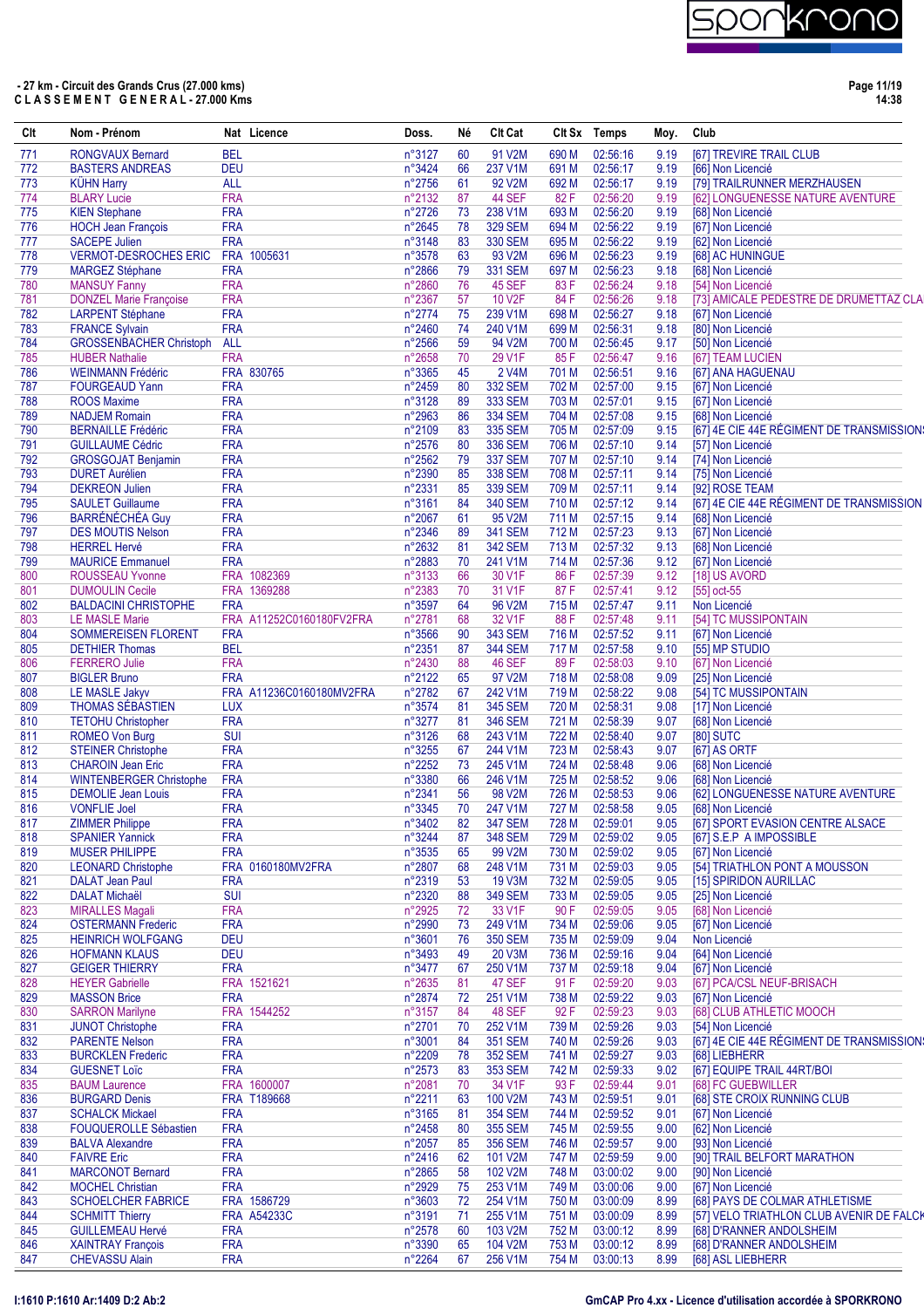

**Page 12/19 14:38**

| Clt        | Nom - Prénom                                      |                          | Nat Licence              | Doss.            | Né       | <b>CIt Cat</b>                   |                | Clt Sx Temps         | Moy.         | Club                                            |
|------------|---------------------------------------------------|--------------------------|--------------------------|------------------|----------|----------------------------------|----------------|----------------------|--------------|-------------------------------------------------|
| 848        | <b>DUMOULIN Didier</b>                            | <b>FRA</b>               |                          | n°2385           | 68       | 257 V1M                          | 755 M          | 03:00:14             | 8.99         | [68] Non Licencié                               |
| 849        | <b>SZYCHOWSKA KASIA</b>                           | <b>FRA</b>               |                          | n°3570           | 79       | <b>49 SEF</b>                    | 94 F           | 03:00:16             | 8.99         | [17] Non Licencié                               |
| 850        | <b>JUWA André</b>                                 | <b>FRA</b>               |                          | n°2706           | 55       | 21 V3M                           | 756 M          | 03:00:19             | 8.98         | [25] Non Licencié                               |
| 851<br>852 | NICOLLET ERIC<br><b>BORIE Pierre</b>              | <b>FRA</b><br><b>FRA</b> |                          | n°3537<br>n°2151 | 83<br>67 | <b>357 SEM</b><br>258 V1M        | 757 M<br>758 M | 03:00:26<br>03:00:27 | 8.98<br>8.98 | [68] D'RANNER<br>[67] AS ORTF                   |
| 853        | <b>PFRIMMER Maxime</b>                            |                          | FRA 1720652              | n°3029           | 72       | 259 V1M                          | 759 M          | 03:00:29             | 8.98         | [67] UNITAS BRUMATH                             |
| 854        | <b>CAMONI Julien</b>                              | <b>FRA</b>               |                          | n°2227           | 86       | <b>358 SEM</b>                   | 760 M          | 03:00:29             | 8.98         | [67] Non Licencié                               |
| 855        | <b>CHAROIN Julien</b>                             | <b>FRA</b>               |                          | n°2253           | 78       | <b>359 SEM</b>                   | 761 M          | 03:00:34             | 8.97         | [68] ACS CRE STIRING-WENDEL                     |
| 856        | <b>GROSPERRIN Denis</b>                           | <b>FRA</b>               |                          | n°2565           | 66       | 260 V1M                          | 762 M          | 03:00:41             | 8.97         | [25] BESANCON MOBILITE                          |
| 857        | <b>HAGER</b> Jérémie                              | <b>FRA</b>               |                          | n°2592           | 91       | <b>360 SEM</b>                   | 763 M          | 03:00:55             | 8.95         | [67] Non Licencié                               |
| 858<br>859 | <b>MORIN NICOLAS</b><br><b>MARTZ DIDIER</b>       | <b>FRA</b><br><b>FRA</b> |                          | n°3533           | 87       | <b>361 SEM</b><br>261 V1M        | 764 M          | 03:00:57<br>03:01:03 | 8.95<br>8.95 | [67] Non Licencié                               |
| 860        | <b>CANONICO Ugo</b>                               | <b>FRA</b>               |                          | n°3526<br>n°2232 | 70<br>80 | <b>362 SEM</b>                   | 765 M<br>766 M | 03:01:10             | 8.94         | [67] Non Licencié<br>[68] Non Licencié          |
| 861        | <b>GEORGES Adrien</b>                             | <b>FRA</b>               |                          | n°2513           | 87       | <b>363 SEM</b>                   | 767 M          | 03:01:12             | 8.94         | [88] Non Licencié                               |
| 862        | <b>ETALON Céline</b>                              | <b>FRA</b>               |                          | n°2407           | 78       | <b>50 SEF</b>                    | 95F            | 03:01:14             | 8.94         | [90] Non Licencié                               |
| 863        | <b>GEORGENTHUM Olivier</b>                        | <b>FRA</b>               |                          | n°2512           | 67       | 262 V1M                          | 768 M          | 03:01:19             | 8.93         | [68] MJC 3 CHATEAUX                             |
| 864        | <b>METHLIN Cedric</b>                             | <b>FRA</b>               |                          | n°2905           | 74       | 263 V1M                          | 769 M          | 03:01:20             | 8.93         | [67] Non Licencié                               |
| 865        | <b>SCHULLER Amaud</b>                             | <b>FRA</b>               |                          | n°3199           | 93       | <b>15 ESM</b>                    | 770 M          | 03:01:20             | 8.93         | [67] Non Licencié                               |
| 866<br>867 | <b>SCHOTT Jerome</b><br><b>WINKELHAGEN JAN</b>    | <b>FRA</b><br><b>CHE</b> |                          | n°3194<br>n°3588 | 74<br>77 | 264 V1M<br><b>364 SEM</b>        | 771 M<br>772 M | 03:01:24<br>03:01:25 | 8.93<br>8.93 | [68] Non Licencié<br>[54] LG HORN               |
| 868        | <b>POSECAK Philippe</b>                           | <b>FRA</b>               |                          | n°3055           | 64       | 105 V2M                          | 773 M          | 03:01:28             | 8.93         | [77] Non Licencié                               |
| 869        | <b>PERRIN Mathieu</b>                             |                          | FRA FFTRIA47837C         | n°3018           | 78       | <b>365 SEM</b>                   | 774 M          | 03:01:30             | 8.93         | [68] TAC COLMAR                                 |
| 870        | <b>BOUTHEMY Ludovic</b>                           | <b>FRA</b>               |                          | n°2176           | 78       | <b>366 SEM</b>                   | 775M           | 03:01:31             | 8.93         | [57] JOGG'LOISIRS                               |
| 871        | <b>PORTEJOIE Marcel</b>                           | <b>FRA</b>               |                          | n°3054           | 73       | 265 V1M                          | 776 M          | 03:01:32             | 8.92         | [67] Non Licencié                               |
| 872        | <b>DI NISI Laurent</b>                            | <b>FRA</b>               |                          | n°2353           | 72       | 266 V1M                          | 777 M          | 03:01:45             | 8.91         | [68] D'RANNER                                   |
| 873        | <b>HIRTZLIN Sandra</b>                            | <b>FRA</b>               |                          | n°2642           | 75       | 35 V1F                           | 96 F           | 03:01:49             | 8.91         | [68] Non Licencié                               |
| 874        | <b>SIMAN Mihai</b>                                | <b>ALL</b>               |                          | n°3230           | 85       | <b>367 SEM</b>                   | 778 M          | 03:01:54             | 8.91         | [71] DIASPORA SPORTS CLUB                       |
| 875        | <b>PETRISOR Sebastian</b>                         | <b>ALL</b><br><b>FRA</b> |                          | n°3026           | 79       | <b>368 SEM</b>                   | 779 M          | 03:01:55             | 8.91         | [Au] PINGUINII<br>[68] Non Licencié             |
| 876<br>877 | <b>JACOB Sebastien</b><br><b>WASSMER Steve</b>    | <b>FRA</b>               |                          | n°2678<br>n°3357 | 72<br>78 | 267 V1M<br><b>369 SEM</b>        | 780 M<br>781 M | 03:02:12<br>03:02:16 | 8.89<br>8.89 | [68] Non Licencié                               |
| 878        | <b>BAILLET Yannick</b>                            | <b>FRA</b>               |                          | n°2050           | 78       | <b>370 SEM</b>                   | 782 M          | 03:02:17             | 8.89         | [67] LES VOSGIRUNNERS                           |
| 879        | <b>DAMAS JOEL</b>                                 | <b>FRA</b>               |                          | n°3449           | 51       | <b>22 V3M</b>                    | 783 M          | 03:02:20             | 8.89         | [54] Non Licencié                               |
| 880        | <b>SCHUCK Yann</b>                                | <b>FRA</b>               |                          | n°3195           | 90       | <b>371 SEM</b>                   | 784 M          | 03:02:21             | 8.88         | [68] Non Licencié                               |
| 881        | <b>ROBIN MICKAËL</b>                              | <b>FRA</b>               |                          | n°3552           | 78       | <b>372 SEM</b>                   | 785 M          | 03:02:22             | 8.88         | [54] Non Licencié                               |
| 882        | <b>MIZERA Vincent</b>                             | <b>FRA</b>               |                          | n°2928           | 84       | <b>373 SEM</b>                   | 786 M          | 03:02:23             | 8.88         | [59] Non Licencié                               |
| 883        | <b>MALIESKY Arnaud</b>                            | <b>FRA</b>               |                          | n°2854           | 79       | <b>374 SEM</b>                   | 787 M          | 03:02:24             | 8.88         | [68] Non Licencié                               |
| 884<br>885 | <b>VILLA José</b><br><b>GRANDVALLET PAULINE</b>   | <b>FRA</b>               | FRA 1355867              | n°3329<br>n°3485 | 67<br>87 | 268 V1M<br><b>51 SEF</b>         | 788 M<br>97 F  | 03:02:26<br>03:02:26 | 8.88<br>8.88 | [68] EHA<br>[67] Non Licencié                   |
| 886        | <b>MARTZ Jean Louis</b>                           |                          | FRA 718856               | n°2873           | 50       | 23 V3M                           | 789 M          | 03:02:32             | 8.88         | [67] ANA FCJA BISCHWILLER                       |
| 887        | <b>HAY David</b>                                  | <b>FRA</b>               |                          | n°2611           | 75       | 269 V1M                          | 790 M          | 03:02:39             | 8.87         | [67] LEACH INTERNATIONAL                        |
| 888        | <b>GIAMBERINI Gabriel</b>                         | <b>FRA</b>               |                          | n°2521           | 73       | 270 V1M                          | 791 M          | 03:02:56             | 8.86         | [68] Non Licencié                               |
| 889        | <b>BURCKEL Jean Luc</b>                           |                          | FRA 3,10549E+12          | n°2208           | 67       | 271 V1M                          | 792 M          | 03:02:56             | 8.86         | [57] LES FOULEES DE LA ZORN                     |
| 890        | <b>SIBLER PATRICK</b>                             | <b>FRA</b>               |                          | n°3564           | 70       | 272 V1M                          | 793 M          | 03:03:10             | 8.85         | [68] Non Licencié                               |
| 891        | <b>FANTIN Frederic</b>                            | <b>FRA</b>               |                          | n°2419           | 74       | 273 V1M                          | 794 M          | 03:03:12             | 8.84         | [68] Non Licencié                               |
| 892<br>893 | <b>BUCHY Chrétien</b><br><b>AMIEL Ludovic</b>     | <b>FRA</b>               | FRA 369930               | n°2202<br>n°2022 | 56<br>77 | 106 V2M<br><b>375 SEM</b>        | 795 M<br>796 M | 03:03:14<br>03:03:18 | 8.84<br>8.84 | [68] CMC<br>[68] Non Licencié                   |
| 894        | <b>MENAZLI Rachid</b>                             |                          | FRA 0010206MV3FRA        | n°2892           | 64       | 107 V2M                          | 797 M          | 03:03:26             | 8.83         | [68] ASPTT MULHOUSE TRI                         |
| 895        | <b>BALTHAZARD GILLES</b>                          |                          | FRA 1218843              | n°3422           | 55       | 24 V3M                           | 798 M          | 03:03:30             | 8.83         | [68] COLMAR MC                                  |
| 896        | <b>QUERIN Marie France</b>                        |                          | FRA 1710565              | n°3073           | 68       | 36 V1F                           | 98 F           | 03:03:32             | 8.83         | [57] FMAC                                       |
| 897        | <b>COSCARELLA Serge</b>                           | <b>FRA</b>               |                          | n°2304           | 71       | 274 V1M                          | 799 M          | 03:03:32             | 8.83         | [57] VTCA FALCK                                 |
| 898        | <b>PLOT Olivier</b>                               |                          | FRA 1643504              | n°3045           | 65       | 108 V2M                          | 800 M          | 03:03:32             | 8.83         | [68] US THANN ATHLÉTISME                        |
| 899        | <b>DUPUIS Didier</b>                              | <b>FRA</b>               |                          | n°2387           | 62       | 109 V2M                          | 801 M          | 03:03:41             | 8.82         | [57] Non Licencié                               |
| 900<br>901 | <b>VIGNE Benoit</b><br><b>BADER Luc</b>           | <b>FRA</b>               | FRA 177214               | n°3327<br>n°2046 | 68<br>80 | 275 V1M<br><b>376 SEM</b>        | 802 M<br>803 M | 03:03:50<br>03:03:51 | 8.81<br>8.81 | [68] Non Licencié<br>[67] FC HAGUENAU           |
| 902        | <b>WENGERT CHRISTOPHE</b>                         | <b>FRA</b>               |                          | n°3586           | 73       | 276 V1M                          | 804 M          | 03:03:51             | 8.81         | [67] Non Licencié                               |
| 903        | <b>BAUER Thierry</b>                              | <b>FRA</b>               |                          | n°2079           | 66       | 277 V1M                          | 805 M          | 03:03:54             | 8.81         | [68] Non Licencié                               |
| 904        | <b>FEYRER Yvan</b>                                | <b>FRA</b>               |                          | n°2432           | 71       | 278 V1M                          | 806 M          | 03:03:55             | 8.81         | [67] USM RUNNING                                |
| 905        | <b>KLEIN Claude</b>                               |                          | FRA 886674               | n°2735           | 61       | 110 V2M                          | 807 M          | 03:03:59             | 8.81         | [68] ACSP                                       |
| 906        | <b>SOULLIERE Julien</b>                           | <b>FRA</b>               |                          | n°3241           | 86       | <b>377 SEM</b>                   | 808 M          | 03:04:05             | 8.80         | [75] Non Licencié                               |
| 907<br>908 | <b>ROUX Philippe</b><br><b>LAMBALIEU Philippe</b> | <b>FRA</b><br><b>FRA</b> |                          | n°3135<br>n°2764 | 58       | 111 V2M<br>112 V2M               | 809 M<br>810 M | 03:04:11<br>03:04:11 | 8.80<br>8.80 | [25] Non Licencié<br>[67] LES COUREURS DU MARDI |
| 909        | <b>FISCHBACH Stephane</b>                         | <b>FRA</b>               |                          | n°2438           | 65<br>83 | <b>378 SEM</b>                   | 811 M          | 03:04:16             | 8.79         | [67] KUHN                                       |
| 910        | <b>DECKERS Jean Louis</b>                         | <b>BEL</b>               |                          | n°2325           | 71       | 279 V1M                          | 812 M          | 03:04:23             | 8.79         | [44] RUN "ESSENCE"                              |
| 911        | <b>RAUSCH Serge</b>                               | <b>FRA</b>               |                          | n°3083           | 65       | 113 V2M                          | 813 M          | 03:04:25             | 8.78         | [67] RAME                                       |
| 912        | <b>NICOLLE Jean Philippe</b>                      | <b>FRA</b>               |                          | n°2975           | 68       | 280 V1M                          | 814 M          | 03:04:31             | 8.78         | [25] RAPALA-VMC                                 |
| 913        | <b>VIANE Hervé</b>                                | <b>FRA</b>               |                          | n°3326           | 63       | 114 V2M                          | 815 M          | 03:04:33             | 8.78         | [75] Non Licencié                               |
| 914        | <b>PIGACHE Alexandre</b>                          | <b>FRA</b>               |                          | n°3036           | 84       | <b>379 SEM</b>                   | 816 M          | 03:04:38             | 8.77         | [54] Non Licencié                               |
| 915        | <b>SCHWANK Matthias</b>                           | <b>SUI</b>               |                          | n°3205           | 84       | <b>380 SEM</b>                   | 817 M          | 03:04:40             | 8.77         | [84] SCHWANKOMAT.CH                             |
| 916<br>917 | <b>PONTON Yann</b><br><b>JURCZYK Krystian</b>     | <b>FRA</b><br><b>FRA</b> |                          | n°3052<br>n°2702 | 85<br>78 | <b>381 SEM</b><br><b>382 SEM</b> | 818 M<br>819 M | 03:04:45<br>03:04:45 | 8.77<br>8.77 | [67] CE SNCF<br>[67] Non Licencié               |
| 918        | <b>PRADINES Anne</b>                              |                          | FRA 934223               | n°3060           | 68       | 37 V1F                           | 99 F           | 03:04:52             | 8.76         | [68] AC VALLÉE STE MARIE-AUX-MINES              |
| 919        | <b>ALBRECHT Maelle</b>                            | <b>FRA</b>               |                          | n°2017           | 82       | <b>52 SEF</b>                    | 100 F          | 03:04:53             | 8.76         | [67] CRÉDIT MUTUEL                              |
| 920        | PROD'HOMME Yann                                   | <b>FRA</b>               |                          | n°3066           | 78       | <b>383 SEM</b>                   | 820 M          | 03:04:54             | 8.76         | [67] Non Licencié                               |
| 921        | <b>CHRIST Olivier</b>                             |                          | FRA A12882C0010206MV2FRA | n°2270           | 69       | 281 V1M                          | 821 M          | 03:05:00             | 8.76         | [68] ASPTT MULHOUSE TRIATHLON                   |
| 922        | <b>BONNET Benjamin</b>                            | <b>FRA</b>               |                          | n°2148           | 86       | <b>384 SEM</b>                   | 822 M          | 03:05:03             | 8.75         | [68] Non Licencié                               |
| 923        | <b>SZABO Michel</b>                               |                          | FRA 1674183              | n°3270           | 60       | 115 V2M                          | 823 M          | 03:05:04             | 8.75         | [68] COLMAR MARATHON CLUB                       |
| 924        | <b>WALTISPERGER Olivier</b>                       | <b>FRA</b>               |                          | n°3355           | 73       | 282 V1M                          | 824 M          | 03:05:07             | 8.75         | [68] Non Licencié                               |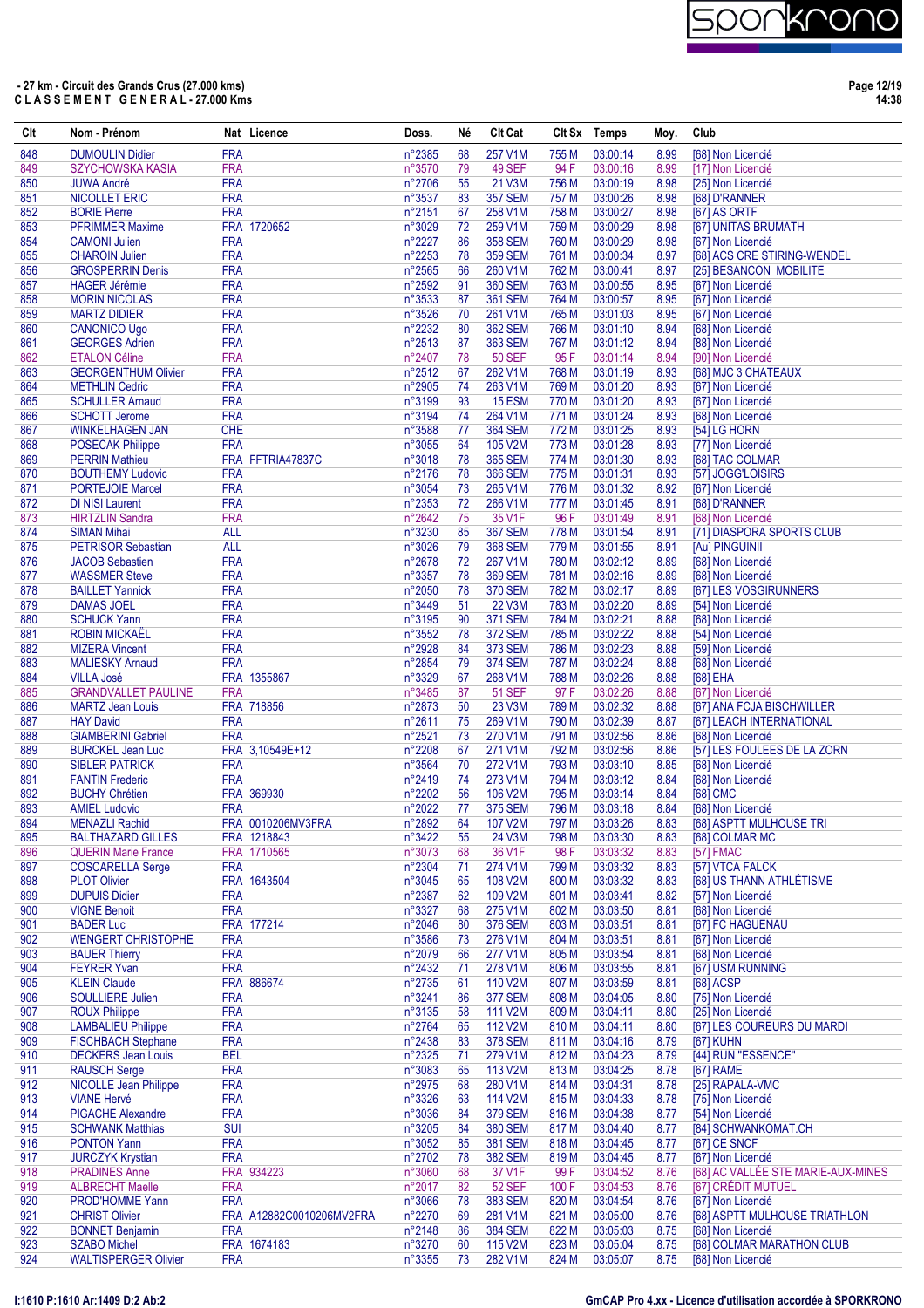# )

| Clt        | Nom - Prénom                                           |                          | Nat Licence              | Doss.            | Né       | Clt Cat                         |                | Clt Sx Temps         | Moy.         | Club                                                |
|------------|--------------------------------------------------------|--------------------------|--------------------------|------------------|----------|---------------------------------|----------------|----------------------|--------------|-----------------------------------------------------|
| 925        | <b>SPERONI Raphael</b>                                 | <b>FRA</b>               |                          | n°3246           | 82       | <b>385 SEM</b>                  | 825 M          | 03:05:11             | 8.75         | [67] Non Licencié                                   |
| 926        | <b>LE BEL Denis</b>                                    | <b>FRA</b>               |                          | n°2780           | 84       | <b>386 SEM</b>                  | 826 M          | 03:05:14             | 8.75         | [67] Non Licencié                                   |
| 927        | <b>DOIT Valerie</b>                                    |                          | FRA A10158C0070167FV2FRA | n°2363           | 68       | 38 V1F                          | 101 F          | 03:05:21             | 8.74         | [10] TOS TRIATHLON                                  |
| 928<br>929 | <b>ESSLINGER Corinne</b><br><b>ADAM David</b>          | <b>FRA</b><br><b>FRA</b> |                          | n°2406<br>n°2003 | 73<br>79 | 39 V1F<br><b>387 SEM</b>        | 102F<br>827 M  | 03:05:24<br>03:05:31 | 8.74<br>8.73 | [67] CRÉDIT MUTUEL<br>[68] Non Licencié             |
| 930        | <b>BETTON Martine</b>                                  |                          | FRA 1335254              | n°2119           | 65       | 11 V <sub>2</sub> F             | 103 F          | 03:05:33             | 8.73         | [68] FC GUEBWILLER                                  |
| 931        | <b>KESSLER Thierry</b>                                 |                          | FRA 460988               | n°2721           | 62       | 116 V2M                         | 828 M          | 03:05:37             | 8.73         | [68] EHA - ATHLE DOLLER                             |
| 932        | <b>POIROT Nathalie</b>                                 |                          | FRA 1629944              | n°3050           | 66       | 40 V1F                          | 104 F          | 03:05:42             | 8.72         | [88] COHM                                           |
| 933        | <b>FREBILLOT Frederic</b>                              | <b>FRA</b>               |                          | n°2467           | 71       | 283 V1M                         | 829 M          | 03:05:50             | 8.72         | [54] Non Licencié                                   |
| 934        | <b>MAUCLAIR Vincent</b>                                | <b>FRA</b>               |                          | n°2882           | 74       | 284 V1M                         | 830 M          | 03:05:50             | 8.72         | [54] Non Licencié                                   |
| 935        | <b>BLÉGER Lucas</b>                                    | <b>FRA</b>               |                          | n°2133           | 77       | <b>388 SEM</b>                  | 831 M          | 03:05:52             | 8.72         | [68] Non Licencié                                   |
| 936        | <b>DRAPP Emmanuel</b>                                  |                          | <b>FRA A66575C</b>       | n°2371           | 71       | 285 V1M                         | 832 M          | 03:05:53             | 8.72         | [57] SARREGUEMINES TRIATHLON CLUB                   |
| 937<br>938 | <b>MAURIN Didier</b><br><b>BOURQUIN DAVID</b>          | <b>FRA</b><br><b>FRA</b> |                          | n°2884<br>n°3434 | 54<br>76 | <b>25 V3M</b><br><b>389 SEM</b> | 833 M<br>834 M | 03:05:55<br>03:05:57 | 8.71<br>8.71 | [25] Non Licencié<br>[68] Non Licencié              |
| 939        | <b>BLIAULT Daniel</b>                                  |                          | FRA 476061               | n°2135           | 70       | 286 V1M                         | 835 M          | 03:05:57             | 8.71         | [67] SRO                                            |
| 940        | <b>GOBERT Marie</b>                                    |                          | FRA A13324C0160033MV1FRA | n°2538           | 87       | <b>53 SEF</b>                   | 105F           | 03:05:58             | 8.71         | [67] SG WANTZENAU TRI                               |
| 941        | <b>PURVES Alexandre</b>                                | <b>FRA</b>               |                          | n°3071           | 77       | <b>390 SEM</b>                  | 836 M          | 03:05:58             | 8.71         | [67] Non Licencié                                   |
| 942        | <b>VELASCO Loic</b>                                    | <b>FRA</b>               |                          | n°3320           | 90       | <b>391 SEM</b>                  | 837 M          | 03:05:59             | 8.71         | [68] Non Licencié                                   |
| 943        | <b>PERRIN Christophe</b>                               | <b>FRA</b>               |                          | n°3017           | 71       | 287 V1M                         | 838 M          | 03:06:00             | 8.71         | [68] TEAM DECATHLON WITTENHEIM                      |
| 944        | <b>VERNERAY Allison</b>                                | <b>FRA</b>               |                          | n°3321           | 91       | <b>54 SEF</b>                   | 106 F          | 03:06:03             | 8.71         | [68] TEAM DECATHLON WITTENHEIM                      |
| 945        | <b>SCHILLING ERIC</b>                                  | <b>FRA</b>               |                          | n°3558           | 56       | 117 V2M                         | 839 M          | 03:06:04             | 8.71         | [68] POMPIERS NIEDERENTZEN                          |
| 946<br>947 | <b>CHAUVIGNY Bruno</b><br><b>CHEVILLET Sebastien</b>   | <b>FRA</b><br><b>FRA</b> |                          | n°2257<br>n°2266 | 63<br>83 | 118 V2M<br><b>392 SEM</b>       | 840 M<br>841 M | 03:06:05<br>03:06:09 | 8.71<br>8.70 | [90] LES COUREURS DE L'ALLAINE<br>[88] Non Licencié |
| 948        | <b>KAUFF Vincent</b>                                   | <b>FRA</b>               |                          | n°2712           | 61       | 119 V2M                         | 842 M          | 03:06:09             | 8.70         | [68] CIC EST RUNNING                                |
| 949        | <b>ROTH CHRISTOPHE</b>                                 | <b>FRA</b>               |                          | n°3553           | 72       | 288 V1M                         | 843 M          | 03:06:14             | 8.70         | [67] PUMA RUNNING TEAM                              |
| 950        | <b>SUCKER Véroniaque</b>                               | <b>FRA</b>               | 1638369                  | n°3266           | 64       | <b>12 V2F</b>                   | 107 F          | 03:06:19             | 8.70         | [67] TRAIL DU HAUT KOENIGSBOURG                     |
| 951        | <b>MOUHOT Bertrand</b>                                 | <b>FRA</b>               |                          | n°2949           | 72       | 289 V1M                         | 844 M          | 03:06:21             | 8.69         | [90] TRAIL BELFORT MARATHON                         |
| 952        | <b>HENNINGER Frédéric</b>                              | <b>FRA</b>               |                          | n°2621           | 77       | <b>393 SEM</b>                  | 845 M          | 03:06:21             | 8.69         | [68] Non Licencié                                   |
| 953        | <b>PENN Eric</b>                                       | <b>FRA</b>               |                          | n°3009           | 66       | 290 V1M                         | 846 M          | 03:06:22             | 8.69         | [67] Non Licencié                                   |
| 954        | <b>RENAUD Jean Pierre</b>                              | <b>FRA</b>               |                          | n°3098           | 57       | 120 V2M                         | 847 M          | 03:06:24             | 8.69         | [68] Non Licencié                                   |
| 955        | <b>MARTINEZ GREGORIO</b>                               | <b>FRA</b>               |                          | n°3525           | 79       | <b>394 SEM</b>                  | 848 M          | 03:06:29             | 8.69         | [68] Non Licencié                                   |
| 956<br>957 | <b>COME Emmanuelle</b><br><b>HEIMBURGER Christophe</b> | <b>FRA</b><br><b>FRA</b> |                          | n°2291<br>n°2615 | 69<br>64 | 41 V1F<br>121 V2M               | 108 F<br>849 M | 03:06:32<br>03:06:38 | 8.69<br>8.68 | [68] Non Licencié<br>[68] Non Licencié              |
| 958        | <b>MABBOUX Laurent</b>                                 |                          | FRA 1643154              | n°2841           | 62       | 122 V2M                         | 850 M          | 03:06:38             | 8.68         | [74] CMBM                                           |
| 959        | <b>DIENER Franck</b>                                   | <b>FRA</b>               |                          | n°2358           | 73       | 291 V1M                         | 851 M          | 03:06:47             | 8.67         | [68] POLYPIPE                                       |
| 960        | <b>JACQUEMAIN Joel</b>                                 | <b>FRA</b>               |                          | n°2680           | 53       | 26 V3M                          | 852 M          | 03:06:49             | 8.67         | [25] Non Licencié                                   |
| 961        | <b>CANEVET Raphaël</b>                                 | <b>FRA</b>               |                          | n°2231           | 74       | 292 V1M                         | 853 M          | 03:06:57             | 8.67         | [67] Non Licencié                                   |
| 962        | <b>BUECHER Michel</b>                                  | <b>FRA</b>               |                          | n°2203           | 55       | <b>27 V3M</b>                   | 854 M          | 03:07:07             | 8.66         | [68] D'RANNERS D'ANDOLSHEIM                         |
| 963        | <b>GRABHERR Mathieu</b>                                | <b>FRA</b>               |                          | n°2551           | 85       | <b>395 SEM</b>                  | 855 M          | 03:07:10             | 8.66         | [68] Non Licencié                                   |
| 964        | <b>SCHLICHTING Romain</b>                              | <b>FRA</b>               |                          | n°3183           | 86       | <b>396 SEM</b>                  | 856 M          | 03:07:13             | 8.65         | [67] Non Licencié                                   |
| 965<br>966 | <b>KOLB Fabienne</b><br><b>CHEVALLEY Luc</b>           | <b>FRA</b>               | FRA 1623521              | n°2750<br>n°2262 | 64<br>66 | 13 V <sub>2F</sub><br>293 V1M   | 109F<br>857 M  | 03:07:14<br>03:07:20 | 8.65<br>8.65 | [68] IRON CLUB DE DANNEMARIE                        |
| 967        | <b>KELLER JENS</b>                                     | <b>FRA</b>               |                          | n°3599           | 73       | 294 V1M                         | 858 M          | 03:07:20             | 8.65         | [88] CAHM<br>Non Licencié                           |
| 968        | <b>GRANDJEAN Bernard</b>                               |                          | FRA 1703035              | n°2552           | 62       | 123 V2M                         | 859 M          | 03:07:20             | 8.65         | [68] SL FC GUEBWILLER                               |
| 969        | <b>FRIGOTTO Pierre</b>                                 | <b>FRA</b>               |                          | n°2475           | 64       | 124 V2M                         | 860 M          | 03:07:25             | 8.64         | [90] Non Licencié                                   |
| 970        | <b>HEMMERLE Celine</b>                                 |                          | FRA 1525366              | n°2619           | 78       | <b>55 SEF</b>                   | 110 F          | 03:07:35             | 8.64         | <b>[68] SLRC</b>                                    |
| 971        | <b>VERDUCI FRANCOIS</b>                                |                          | ITA 934923               | n°3602           | 54       | <b>28 V3M</b>                   | 861 M          | 03:07:37             | 8.64         | [68] ENTENTE DE HAUTE ALSACE                        |
| 972        | <b>PLISSONNIER Laurent</b>                             | <b>FRA</b>               |                          | n°3044           | 70       | 295 V1M                         | 862 M          | 03:07:37             | 8.63         | [25] Non Licencié                                   |
| 973        | <b>MOORE Edwin</b>                                     | <b>FRA</b>               |                          | n°2939           | 83       | <b>397 SEM</b>                  | 863 M          | 03:07:40             | 8.63         | [67] 4E CIE 44E RÉGIMENT DE TRANSMISSION:           |
| 974<br>975 | <b>LUTHRINGER Jean Pierre</b><br><b>KARNER Mikael</b>  | <b>FRA</b><br><b>FRA</b> |                          | n°2835<br>n°2711 | 55<br>79 | 29 V3M<br><b>398 SEM</b>        | 864 M<br>865 M | 03:07:46<br>03:07:52 | 8.63<br>8.62 | [68] Non Licencié<br>[67] AS LILLY                  |
| 976        | <b>MAIETTI DIDIER</b>                                  | <b>FRA</b>               |                          | n°3520           | 62       | 125 V2M                         | 866 M          | 03:07:52             | 8.62         | [54] Non Licencié                                   |
| 977        | <b>DELJEHIER DAVID</b>                                 | <b>FRA</b>               |                          | n°3454           | 79       | <b>399 SEM</b>                  | 867 M          | 03:07:52             | 8.62         | [54] Non Licencié                                   |
| 978        | <b>DREHER Leonard</b>                                  | <b>FRA</b>               |                          | n°2372           | 92       | <b>400 SEM</b>                  | 868 M          | 03:07:53             | 8.62         | [68] Non Licencié                                   |
| 979        | <b>GABAS Thomas</b>                                    | <b>FRA</b>               |                          | n°2484           | 86       | <b>401 SEM</b>                  | 869 M          | 03:07:56             | 8.62         | [92] Non Licencié                                   |
| 980        | <b>MICHEL YANN</b>                                     | <b>FRA</b>               |                          | n°3530           | 73       | 296 V1M                         | 870 M          | 03:07:57             | 8.62         | [67] Non Licencié                                   |
| 981        | <b>YUNGBLUTH Katia</b>                                 |                          | FRA 993866               | n°3391           | 68       | 42 V1F                          | 111F           | 03:08:04             | 8.61         | [68] EHA PULVERSHEIM                                |
| 982<br>983 | <b>BARB-HERTZOG Agnes</b><br><b>PELLETIER Florence</b> |                          | FRA 184011               | n°2063           | 63       | 14 V2F                          | 112F           | 03:08:15             | 8.61         | [68] COLMAR MC                                      |
| 984        | <b>LUTZ Olivia</b>                                     | <b>FRA</b><br><b>FRA</b> |                          | n°3008<br>n°2837 | 67<br>74 | 43 V1F<br>44 V1F                | 113F<br>114 F  | 03:08:16<br>03:08:22 | 8.60<br>8.60 | [90] COUREURS DE L' ALLAINE<br>[67] Non Licencié    |
| 985        | <b>GRILLON Laurent</b>                                 | <b>FRA</b>               |                          | n°2558           | 78       | <b>402 SEM</b>                  | 871M           | 03:08:23             | 8.60         | [68] Non Licencié                                   |
| 986        | <b>PALMAS Olivier</b>                                  | <b>FRA</b>               |                          | n°2998           | 83       | <b>403 SEM</b>                  | 872 M          | 03:08:28             | 8.60         | [91] Non Licencié                                   |
| 987        | <b>ANSELM Anne</b>                                     | <b>FRA</b>               |                          | n°2028           | 78       | <b>56 SEF</b>                   | 115F           | 03:08:38             | 8.59         | [67] Non Licencié                                   |
| 988        | SCHWEITZER Stéphane                                    | <b>FRA</b>               |                          | n°3209           | 80       | <b>404 SEM</b>                  | 873 M          | 03:08:42             | 8.59         | [67] Non Licencié                                   |
| 989        | <b>BERINGER DANIEL</b>                                 | <b>FRA</b>               |                          | n°3429           | 64       | 126 V2M                         | 874 M          | 03:08:44             | 8.58         | [68] Non Licencié                                   |
| 990        | <b>ADAMEK Christian</b>                                | <b>FRA</b>               |                          | n°2004           | 58       | 127 V2M                         | 875M           | 03:08:44             | 8.58         | [25] MONTBELIARD MARATHON                           |
| 991        | <b>BOEHLER Philippe</b>                                | <b>FRA</b>               |                          | n°2139           | 74       | 297 V1M                         | 876 M          | 03:08:53             | 8.58         | [67] ROSHEIM RUNNING                                |
| 992<br>993 | <b>HAUSS Florian</b><br><b>NASSIRI NASROLLAH</b>       | <b>FRA</b><br><b>CHE</b> |                          | n°2610<br>n°3536 | 88<br>72 | <b>405 SEM</b><br>298 V1M       | 877 M<br>878 M | 03:09:15<br>03:09:23 | 8.56<br>8.55 | [67] Non Licencié<br>[10] Non Licencié              |
| 994        | <b>BICK Frederic</b>                                   | <b>FRA</b>               |                          | n°2120           | 71       | 299 V1M                         | 879 M          | 03:09:24             | 8.55         | [57] Non Licencié                                   |
| 995        | <b>TOUSCH Christine</b>                                | <b>FRA</b>               |                          | n°3292           | 75       | 45 V1F                          | 116 F          | 03:09:24             | 8.55         | [68] Non Licencié                                   |
| 996        | <b>SCHIMPGEN Alain</b>                                 | <b>FRA</b>               |                          | n°3180           | 80       | <b>406 SEM</b>                  | 880 M          | 03:09:25             | 8.55         | [68] Non Licencié                                   |
| 997        | <b>BEILICH Florian</b>                                 | <b>FRA</b>               |                          | n°2094           | 92       | <b>407 SEM</b>                  | 881 M          | 03:09:30             | 8.55         | [67] Non Licencié                                   |
| 998        | <b>MORAT Murielle</b>                                  |                          | FRA 1125151              | n°2940           | 71       | 46 V1F                          | 117 F          | 03:09:43             | 8.54         | [55] ASPTT VERDUN                                   |
| 999        | <b>BERDONNIER Nicolas</b>                              | <b>FRA</b>               |                          | n°2105           | 74       | 300 V1M                         | 882 M          | 03:09:45             | 8.54         | [68] Non Licencié                                   |
| 1000       | AIMÉ Joris                                             | <b>FRA</b>               |                          | n°2010           | 78       | <b>408 SEM</b>                  | 883 M          | 03:09:52             | 8.53         | [67] Non Licencié                                   |
| 1001       | ROZIER Frédéric                                        | <b>FRA</b>               |                          | n°3142           | 81       | <b>409 SEM</b>                  | 884 M          | 03:09:58             | 8.53         | [12] Non Licencié                                   |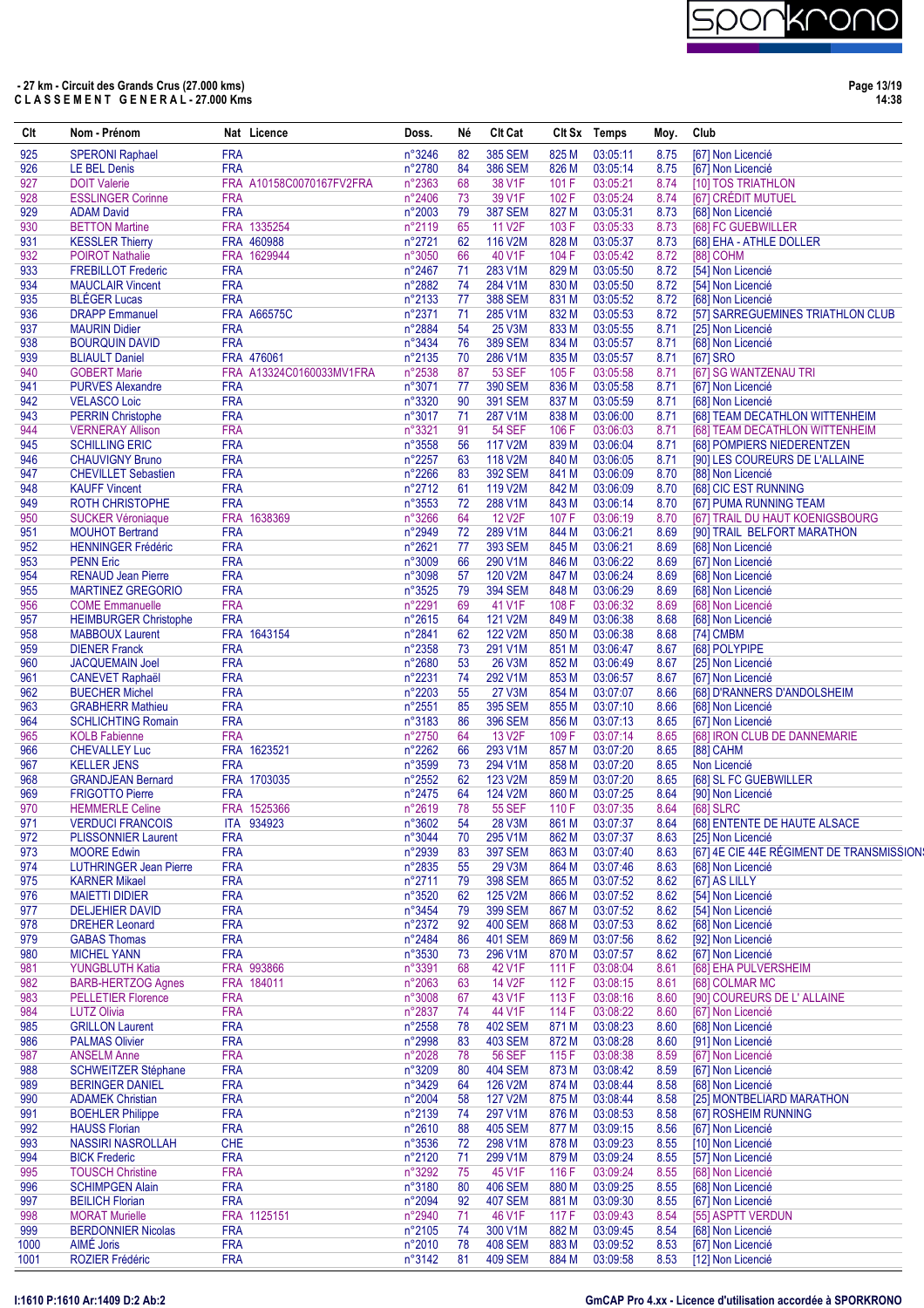

**Page 14/19 14:38**

| Clt          | Nom - Prénom                                    |                          | Nat Licence | Doss.                     | Né       | <b>CIt Cat</b>                   |                | Clt Sx Temps         | Moy.         | Club                                                |
|--------------|-------------------------------------------------|--------------------------|-------------|---------------------------|----------|----------------------------------|----------------|----------------------|--------------|-----------------------------------------------------|
| 1002         | <b>KHALED CHRISTIAN</b>                         | <b>FRA</b>               |             | n°3502                    | 80       | <b>410 SEM</b>                   | 885 M          | 03:10:01             | 8.53         | [67] Non Licencié                                   |
| 1003         | <b>LEJEUNE Virginie</b>                         | <b>FRA</b>               |             | n°2800                    | 65       | 15 V2F                           | 118 F          | 03:10:13             | 8.52         | [25] SPORT ET CIMES LEVIER                          |
| 1004         | <b>GLENAT Frederic</b>                          | <b>FRA</b>               |             | $n^{\circ}2535$           | 74       | 301 V1M                          | 886 M          | 03:10:16             | 8.51         | [54] Non Licencié                                   |
| 1005         | <b>LANGLOIS Jean Baptiste</b>                   |                          | FRA 1575037 | n°2770                    | 85       | <b>411 SEM</b>                   | 887 M          | 03:10:17             | 8.51         | [68] SAINT-LOUIS RC                                 |
| 1006         | <b>BILDSTEIN Rodolphe</b>                       |                          | FRA 1577413 | n°2123                    | 65       | 128 V2M                          | 888 M          | 03:10:17             | 8.51         | <b>[68] CGFM</b>                                    |
| 1007         | <b>RAFFEL Nicolas</b>                           | <b>FRA</b>               |             | n°3076                    | 82       | <b>412 SEM</b>                   | 889 M          | 03:10:27             | 8.51         | [88] TEAM DECATHLON WITTENHEIM                      |
| 1008         | <b>GRABER Michel</b>                            | <b>FRA</b><br><b>FRA</b> |             | n°2550                    | 55<br>57 | 30 V3M<br>129 V2M                | 890 M          | 03:10:34<br>03:10:36 | 8.50         | [25] COUREURS DE L'ALLAINE                          |
| 1009<br>1010 | <b>WISSELMANN Guy</b><br><b>TARCY Arnaud</b>    | <b>FRA</b>               |             | $n^{\circ}3385$<br>n°3273 | 75       | 302 V1M                          | 891 M<br>892 M | 03:10:40             | 8.50<br>8.50 | [68] Non Licencié<br>[68] TEAM DECATHLON WITTENHEIM |
| 1011         | PARALOVO Gregory                                | <b>FRA</b>               |             | n°3000                    | 78       | <b>413 SEM</b>                   | 893 M          | 03:10:40             | 8.50         | [57] JOG LOISIRS HILSPRICH                          |
| 1012         | <b>LUFALLA Alexandre</b>                        | <b>FRA</b>               |             | n°2832                    | 67       | 303 V1M                          | 894 M          | 03:10:50             | 8.49         | [67] Non Licencié                                   |
| 1013         | <b>BASILE Stéphanie</b>                         | <b>FRA</b>               |             | $n^{\circ}2073$           | 74       | 47 V1F                           | 119 F          | 03:10:56             | 8.49         | [68] Non Licencié                                   |
| 1014         | <b>APTER Claude</b>                             |                          | FRA 1394253 | $n^{\circ}2034$           | 61       | 130 V2M                          | 895 M          | 03:11:01             | 8.48         | [68] S/L CCA ROUFFACH                               |
| 1015         | <b>BENOIT Marion</b>                            | <b>FRA</b>               |             | n°2100                    | 92       | <b>57 SEF</b>                    | 120 F          | 03:11:11             | 8.47         | [54] WTL                                            |
| 1016         | <b>GOBERT Lise</b>                              |                          | FRA A61924C | n°2537                    | 87       | <b>58 SEF</b>                    | 121 F          | 03:11:13             | 8.47         | [68] TACC                                           |
| 1017         | <b>LLORENS Mathieu</b>                          | <b>FRA</b>               |             | n°2820                    | 78       | <b>414 SEM</b>                   | 896 M          | 03:11:14             | 8.47         | [54] Non Licencié                                   |
| 1018         | <b>PIERRART Grégory</b>                         | <b>BEL</b>               |             | n°3033                    | 86       | <b>415 SEM</b>                   | 897 M          | 03:11:16             | 8.47         | [71] Non Licencié                                   |
| 1019         | <b>FLEITH QUENTIN</b>                           | <b>FRA</b>               |             | n°3468                    | 86       | <b>416 SEM</b>                   | 898 M          | 03:11:17             | 8.47         | [67] Non Licencié                                   |
| 1020         | <b>HERMAND Gui</b>                              | <b>BEL</b>               |             | n°2630                    | 89       | <b>417 SEM</b>                   | 899 M          | 03:11:17             | 8.47         | [71] Non Licencié                                   |
| 1021         | <b>FLEITH DANIEL</b>                            | <b>FRA</b>               |             | n°3467                    | 87       | <b>418 SEM</b>                   | 900 M          | 03:11:20             | 8.47         | [68] Non Licencié                                   |
| 1022         | <b>BROSSARD Laurent</b>                         | <b>FRA</b>               |             | $n^{\circ}2195$           | 61       | 131 V2M                          | 901 M          | 03:11:25             | 8.46         | [67] COUREURS DE LA SALINE                          |
| 1023         | <b>HARTMANN Stephane</b>                        | <b>FRA</b>               |             | n°2606                    | 77       | <b>419 SEM</b>                   | 902 M          | 03:11:36             | 8.46         | [68] Non Licencié                                   |
| 1024<br>1025 | <b>SIGRIST Olivier</b><br><b>GUTOWSKI Sonia</b> | <b>FRA</b><br><b>FRA</b> |             | n°3229<br>n°2584          | 74<br>77 | 304 V1M<br><b>59 SEF</b>         | 903 M<br>122 F | 03:11:36<br>03:11:36 | 8.46<br>8.46 | [68] Non Licencié<br>[68] Non Licencié              |
| 1026         | <b>BARZAGLI Alesandro</b>                       | <b>FRA</b>               |             | $n^{\circ}2072$           | 67       | 305 V1M                          | 904 M          | 03:11:37             | 8.45         | [68] Non Licencié                                   |
| 1027         | <b>LARDIERI Daniel</b>                          | <b>FRA</b>               |             | n°2773                    | 69       | 306 V1M                          | 905 M          | 03:11:41             | 8.45         | [68] Non Licencié                                   |
| 1028         | <b>PAIN Thierry</b>                             | <b>FRA</b>               |             | n°2997                    | 65       | 132 V2M                          | 906 M          | 03:11:42             | 8.45         | [90] APRR                                           |
| 1029         | <b>HABERBUSCH Guillaume</b>                     | <b>FRA</b>               |             | n°2585                    | 82       | <b>420 SEM</b>                   | 907 M          | 03:11:42             | 8.45         | [68] Non Licencié                                   |
| 1030         | <b>KLAR OLIVIER</b>                             | <b>FRA</b>               |             | $n^{\circ}3505$           | 71       | 307 V1M                          | 908 M          | 03:11:43             | 8.45         | <b>1681 POMPIERS NIEDERENTZEN</b>                   |
| 1031         | <b>NNORUKA Séverine</b>                         |                          | FRA 1430447 | n°2977                    | 75       | 48 V1F                           | 123 F          | 03:11:45             | 8.45         | [68] ASPTT MULHOUSE                                 |
| 1032         | <b>MICHEL Jean Paul</b>                         | <b>FRA</b>               |             | n°2921                    | 64       | 133 V2M                          | 909 M          | 03:11:47             | 8.45         | [57] Non Licencié                                   |
| 1033         | <b>MULLER Patrick</b>                           | <b>FRA</b>               |             | n°2952                    | 70       | 308 V1M                          | 910 M          | 03:11:51             | 8.44         | [67] CRCC CIE RÉGIONALE DES COMMISSAIRE             |
| 1034         | <b>BUSCHENRIEDER David</b>                      | <b>FRA</b>               |             | n°2216                    | 71       | 309 V1M                          | 911 M          | 03:11:52             | 8.44         | [68] DEGANZRUNNERS                                  |
| 1035         | <b>LAMBERT Guillaume</b>                        | <b>FRA</b>               |             | n°2766                    | 85       | <b>421 SEM</b>                   | 912 M          | 03:11:59             | 8.44         | [67] Non Licencié                                   |
| 1036         | <b>KIFFER Kévin</b>                             | <b>FRA</b>               |             | n°2729                    | 90       | <b>422 SEM</b>                   | 913 M          | 03:12:01             | 8.44         | [57] Non Licencié                                   |
| 1037         | <b>FISCHER Patrick</b>                          | <b>FRA</b>               |             | n°2440                    | 61       | 134 V2M                          | 914 M          | 03:12:03             | 8.44         | [90] Non Licencié                                   |
| 1038         | <b>GHIO Laure</b>                               | <b>FRA</b>               |             | n°2520                    | 84       | <b>60 SEF</b>                    | 124 F          | 03:12:12             | 8.43         | [68] D'RANNER                                       |
| 1039         | <b>GILLET Stéphane</b>                          | <b>FRA</b>               |             | n°2525                    | 78       | <b>423 SEM</b>                   | 915 M          | 03:12:14             | 8.43         | [68] Non Licencié                                   |
| 1040         | <b>SOMMER Annick</b>                            |                          | FRA 1353224 | n°3238                    | 70       | 49 V1F                           | 125 F          | 03:12:26             | 8.42         | [68] COLMAR MC                                      |
| 1041         | <b>BOIS Ludovic</b>                             | <b>FRA</b>               |             | n°2144                    | 83       | <b>424 SEM</b>                   | 916 M          | 03:12:28             | 8.42         | [31] Non Licencié                                   |
| 1042         | <b>BOIS Grégory</b>                             | <b>FRA</b>               |             | n°2143                    | 88       | <b>425 SEM</b>                   | 917 M          | 03:12:28             | 8.42         | [67] Non Licencié                                   |
| 1043         | <b>STEINBACH Pierre</b>                         | <b>FRA</b>               |             | n°3254                    | 63       | 135 V2M                          | 918 M          | 03:12:34             | 8.41         | [67] Non Licencié                                   |
| 1044<br>1045 | <b>GUCEVE Thomas</b><br><b>PERCHET Etienne</b>  | <b>FRA</b><br><b>FRA</b> |             | n°2569<br>n°3013          | 77<br>91 | <b>426 SEM</b><br><b>427 SEM</b> | 919 M<br>920 M | 03:12:34<br>03:12:38 | 8.41<br>8.41 | [68] TEAM BRETZEL POWER<br>[67] Non Licencié        |
| 1046         | <b>LAMARTINE Joel</b>                           | <b>FRA</b>               |             | n°2763                    | 71       | 310 V1M                          | 921 M          | 03:12:39             | 8.41         | [68] ESCHEN'S TEAM                                  |
| 1047         | <b>BELTZ GUNTHER</b>                            | <b>FRA</b>               |             | $n^{\circ}3426$           | 75       | 311 V1M                          | 922 M          | 03:12:39             | 8.41         | [68] Non Licencié                                   |
| 1048         | <b>ZEH Annie</b>                                | <b>FRA</b>               |             | n°3397                    | 65       | 16 V2F                           | 126 F          | 03:12:52             | 8.40         | [68] Non Licencié                                   |
| 1049         | <b>PERREAU Laurent</b>                          | <b>FRA</b>               |             | n°3015                    | 71       | 312 V1M                          | 923 M          | 03:13:05             | 8.39         | [68] Non Licencié                                   |
| 1050         | <b>SCHIMPGEN Marion</b>                         | <b>FRA</b>               |             | n°3179                    | 84       | 61 SEF                           | 127 F          | 03:13:06             | 8.39         | [68] Non Licencié                                   |
| 1051         | <b>LIEBER Sébastien</b>                         | <b>FRA</b>               |             | n°2814                    | 84       | <b>428 SEM</b>                   | 924 M          | 03:13:07             | 8.39         | [54] Non Licencié                                   |
| 1052         | <b>DABRAINVILLE STEPHANIE</b>                   | <b>FRA</b>               |             | n°3448                    | 87       | 62 SEF                           | 128 F          | 03:13:09             | 8.39         | [68] Non Licencié                                   |
| 1053         | <b>BLEICHER Eric</b>                            | <b>FRA</b>               |             | n°2134                    | 61       | 136 V2M                          | 925 M          | 03:13:11             | 8.39         | [78] Non Licencié                                   |
| 1054         | <b>MARCELLIN Eric</b>                           | <b>FRA</b>               |             | $n^{\circ}2863$           | 63       | 137 V2M                          | 926 M          | 03:13:14             | 8.38         | [67] EQUIPE TRAIL 44RT/BOI                          |
| 1055         | <b>CHARBONNEL Marie Claude</b>                  |                          | FRA 1642142 | $n^{\circ}2250$           | 67       | 50 V1F                           | 129 F          | 03:13:14             | 8.38         | [68] SUNDGO <sup>2</sup>                            |
| 1056         | <b>LEHMANN CHAREF Frncoise</b>                  | <b>FRA</b>               |             | n°2798                    | 65       | <b>17 V2F</b>                    | 130 F          | 03:13:14             | 8.38         | [68] Non Licencié                                   |
| 1057         | <b>AUBERTIN Claude</b>                          | <b>FRA</b>               |             | n°2039                    | 68       | 313 V1M                          | 927 M          | 03:13:28             | 8.37         | [57] ALTI TRAIL                                     |
| 1058         | <b>WIDMER JEAN PIERRE</b>                       | <b>FRA</b>               |             | n°3587                    | 53       | 31 V3M                           | 928 M          | 03:13:37             | 8.37         | [68] POMPIERS NIEDERENTZEN                          |
| 1059         | <b>KIENNER Frédéric</b>                         | <b>FRA</b>               |             | n°2728                    | 81       | <b>429 SEM</b>                   | 929 M          | 03:13:38             | 8.37         | [68] RIDE AGAIN                                     |
| 1060<br>1061 | <b>BREISS Benjamin</b><br><b>RIEGER Klaus</b>   | <b>FRA</b><br><b>ALL</b> |             | n°2184<br>n°3107          | 96<br>77 | 3 JUM<br><b>430 SEM</b>          | 930 M<br>931 M | 03:13:40<br>03:13:40 | 8.37<br>8.36 | [68] Non Licencié<br>[10] Q_PERIOR AG               |
| 1062         | <b>MEHL Thierry</b>                             | <b>FRA</b>               |             | $n^{\circ}2888$           | 68       | 314 V1M                          | 932 M          | 03:13:42             | 8.36         | [67] Non Licencié                                   |
| 1063         | <b>REINOLD Bryan</b>                            | <b>FRA</b>               |             | n°3091                    | 95       | 16 ESM                           | 933 M          | 03:14:08             | 8.35         | [68] Non Licencié                                   |
| 1064         | <b>PEPIN Hubert</b>                             | <b>FRA</b>               |             | n°3011                    | 86       | <b>431 SEM</b>                   | 934 M          | 03:14:12             | 8.34         | [68] Non Licencié                                   |
| 1065         | <b>STAUB Alain</b>                              | <b>FRA</b>               |             | n°3251                    | 60       | 138 V2M                          | 935 M          | 03:14:18             | 8.34         | [68] Non Licencié                                   |
| 1066         | <b>DONZEL Gerald</b>                            | <b>FRA</b>               |             | $n^{\circ}2366$           | 72       | 315 V1M                          | 936 M          | 03:14:28             | 8.33         | [68] ACSP PEUGEOT CITROËN                           |
| 1067         | <b>LOUMACHI Alain</b>                           | <b>FRA</b>               |             | n°2829                    | 50       | 32 V3M                           | 937 M          | 03:14:34             | 8.33         | [90] Non Licencié                                   |
| 1068         | <b>HALIB Moon</b>                               |                          | FRA 1257772 | n°2594                    | 68       | 51 V1F                           | 131 F          | 03:14:45             | 8.32         | [68] ASPTT MULHOUSE                                 |
| 1069         | <b>BARTHELMEBS Caroline</b>                     | <b>FRA</b>               |             | n°2071                    | 75       | 52 V1F                           | 132 F          | 03:14:50             | 8.31         | [67] Non Licencié                                   |
| 1070         | <b>GREMILLET Tony</b>                           | <b>FRA</b>               |             | n°2554                    | 85       | <b>432 SEM</b>                   | 938 M          | 03:14:52             | 8.31         | [54] Non Licencié                                   |
| 1071         | <b>CHATEAUX Véronique</b>                       |                          | FRA 1748300 | n°2255                    | 73       | 53 V1F                           | 133 F          | 03:15:05             | 8.30         | <b>[57] ASSA</b>                                    |
| 1072         | <b>HODAPP Jean Marie</b>                        | <b>FRA</b>               |             | $n^{\circ}2646$           | 57       | 139 V2M                          | 939 M          | 03:15:13             | 8.30         | [67] TRAIL USOCOME                                  |
| 1073         | <b>BERCAND Manuel</b>                           |                          | FRA 1624012 | $n^{\circ}2104$           | 73       | 316 V1M                          | 940 M          | 03:15:14             | 8.30         | [70] LUXEUIL ATHLE 70                               |
| 1074         | <b>LAMBERT Magalie</b>                          | <b>FRA</b>               |             | n°2765                    | 81       | 63 SEF                           | 134 F          | 03:15:14             | 8.30         | [70] Non Licencié                                   |
| 1075         | <b>BORDAIS Guillaume</b>                        | <b>FRA</b>               |             | n°2150                    | 73       | 317 V1M                          | 941 M          | 03:15:19             | 8.29         | [68] Non Licencié                                   |
| 1076         | <b>BRUDER Jean Marc</b>                         | <b>FRA</b>               |             | n°2197                    | 51       | 33 V3M                           | 942 M          | 03:15:31             | 8.29         | [90] CSA BOUROGNE                                   |
| 1077         | <b>BUBENDORFF Rene</b>                          | <b>FRA</b>               |             | n°2200                    | 64       | 140 V2M                          | 943 M          | 03:15:33             | 8.28         | [68] Non Licencié                                   |
| 1078         | <b>TURPANI Fabien</b>                           | <b>FRA</b>               |             | n°3304                    | 77       | 433 SEM                          | 944 M          | 03:15:33             | 8.28         | [67] TEAM BRETZEL POWER                             |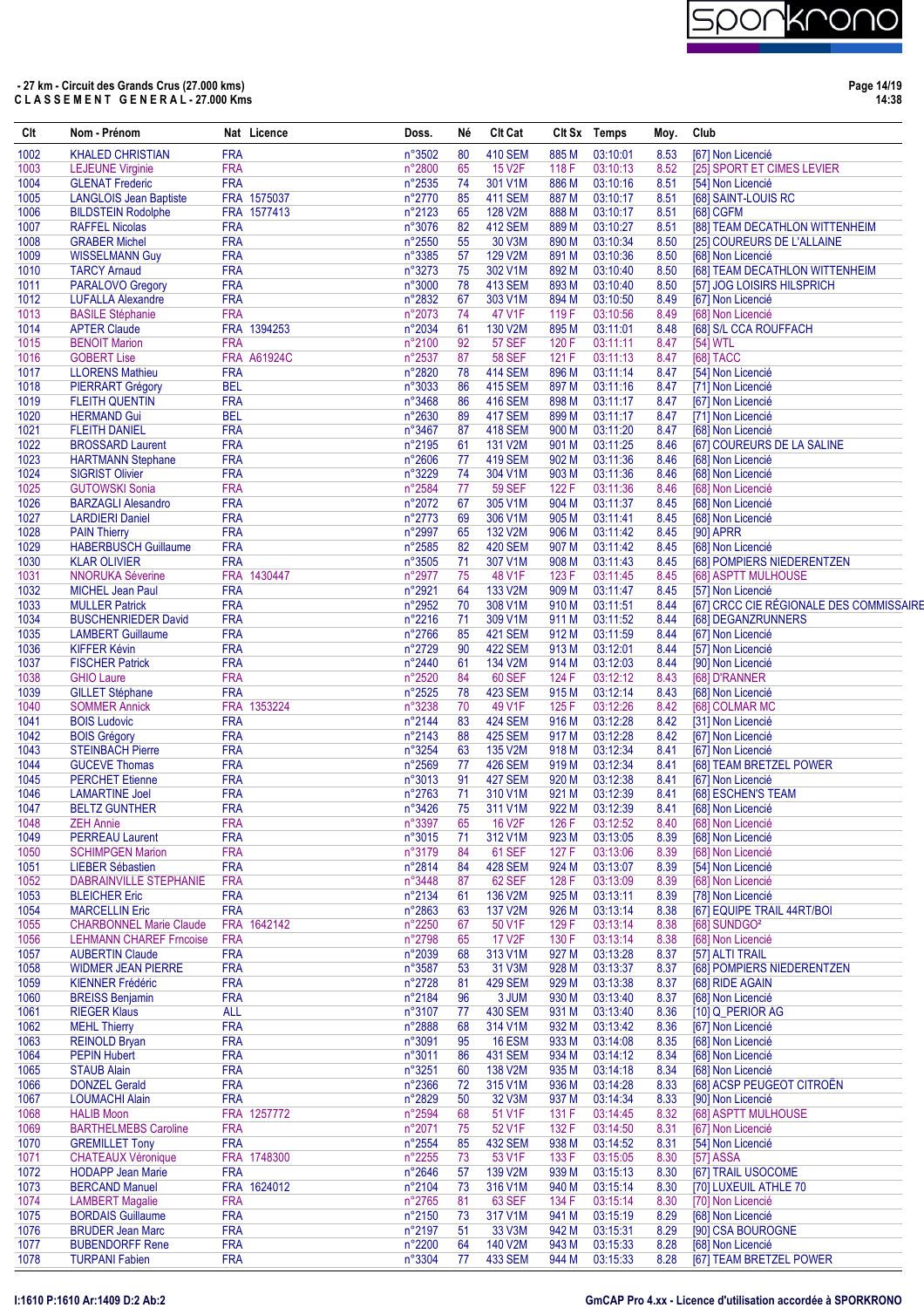| Clt          | Nom - Prénom                                            |                          | Nat Licence              | Doss.            | Né       | Clt Cat                         |                | Clt Sx Temps         | Moy.         | Club                                                  |
|--------------|---------------------------------------------------------|--------------------------|--------------------------|------------------|----------|---------------------------------|----------------|----------------------|--------------|-------------------------------------------------------|
| 1079         | <b>JAEGLY-KELLER Angélique</b>                          |                          | FRA 1713568              | n°2682           | 75       | 54 V1F                          | 135 F          | 03:15:34             | 8.28         | <b>I681 SUNDGO2</b>                                   |
| 1080         | <b>BRAYE Sylvia</b>                                     |                          | FRA A12880C0010206FS4FRA | n°2182           | 77       | 64 SEF                          | 136 F          | 03:15:38             | 8.28         | [68] ASPTT MULHOUSE TRIATHLON                         |
| 1081         | <b>JORDAN Nicolas</b>                                   | <b>FRA</b>               |                          | n°2692           | 70       | 318 V1M                         | 945 M          | 03:15:40             | 8.28         | [67] DRANNER                                          |
| 1082         | <b>VAN DIRCK LAURENT</b>                                | <b>BEL</b>               |                          | n°3331           | 80       | <b>434 SEM</b>                  | 946 M          | 03:16:05             | 8.26         | $[55] -$                                              |
| 1083<br>1084 | <b>RIESS Amaud</b><br><b>LUTHRINGER Lise</b>            | <b>FRA</b>               | FRA A47938C0010216FS2FRA | n°3110<br>n°2834 | 84<br>88 | <b>435 SEM</b><br><b>65 SEF</b> | 947 M<br>137 F | 03:16:09<br>03:16:35 | 8.26<br>8.24 | [68] Non Licencié<br>[68] FAST GUEBWILLER             |
| 1085         | <b>PIQUEE LAURENT</b>                                   | <b>FRA</b>               |                          | n°3545           | 76       | <b>436 SEM</b>                  | 948 M          | 03:16:52             | 8.23         | [67] Non Licencié                                     |
| 1086         | PIQUEE STÉPHANIE                                        | <b>FRA</b>               |                          | n°3546           | 77       | <b>66 SEF</b>                   | 138 F          | 03:16:53             | 8.23         | [67] Non Licencié                                     |
| 1087         | <b>COLMENERO Veronique</b>                              |                          | FRA 1455355              | n°2289           | 65       | <b>18 V2F</b>                   | 139 F          | 03:16:55             | 8.23         | [67] ASPTT STRASBOURG                                 |
| 1088         | <b>BAYET Jonathan</b>                                   | <b>BEL</b>               |                          | n°2085           | 82       | <b>437 SEM</b>                  | 949 M          | 03:16:58             | 8.23         | [51] RUNNING TEC NAMUR                                |
| 1089         | <b>KLEIN Tony</b>                                       | <b>FRA</b>               |                          | n°2736           | 76       | <b>438 SEM</b>                  | 950 M          | 03:17:00             | 8.22         | [68] Non Licencié                                     |
| 1090         | <b>JOUVE Jean Nicolas</b>                               | <b>FRA</b>               |                          | n°2696           | 84       | <b>439 SEM</b>                  | 951 M          | 03:17:04             | 8.22         | [67] Non Licencié                                     |
| 1091<br>1092 | <b>DUHAMEL SYLVIE</b><br><b>MAECHLING Pia</b>           | <b>FRA</b>               | FRA 1415158              | n°3595<br>n°2842 | 71<br>63 | 55 V1F<br>19 V2F                | 140 F<br>141 F | 03:17:08<br>03:17:09 | 8.22<br>8.22 | Non Licencié<br>[67] Non Licencié                     |
| 1093         | <b>HUNZINGER Roland</b>                                 | <b>FRA</b>               |                          | n°2668           | 62       | 141 V2M                         | 952 M          | 03:17:12             | 8.22         | [68] D'RANNER ANDOLSHEIM                              |
| 1094         | <b>TSCHIRREN Nathalie</b>                               | <b>FRA</b>               |                          | n°3303           | 71       | 56 V1F                          | 142 F          | 03:17:13             | 8.21         | [68] D'RANNER ANDOLSHEIM                              |
| 1095         | <b>FRANCONNET Pascal</b>                                | <b>FRA</b>               |                          | n°2464           | 70       | 319 V1M                         | 953 M          | 03:17:18             | 8.21         | [54] CA DUDELANGE                                     |
| 1096         | <b>MEYER JUSTINE</b>                                    |                          | FRA 1683061              | n°3528           | 90       | <b>67 SEF</b>                   | 143 F          | 03:17:20             | 8.21         | [67] CLUB ATHLE WASSELONNE                            |
| 1097         | <b>SCHANG JEAN MICHEL</b>                               | <b>FRA</b>               |                          | n°3557           | 83       | 440 SEM                         | 954 M          | 03:17:22             | 8.21         | [67] Non Licencié                                     |
| 1098         | <b>DIEZ LUC</b>                                         | <b>FRA</b>               |                          | n°3457           | 83       | <b>441 SEM</b>                  | 955 M          | 03:17:23             | 8.21         | [57] Non Licencié                                     |
| 1099<br>1100 | <b>GAUTHIER Francis</b><br><b>CLOÎTRE Jean Matthieu</b> | <b>FRA</b><br><b>FRA</b> |                          | n°2501<br>n°2281 | 71<br>76 | 320 V1M<br><b>442 SEM</b>       | 956 M<br>957 M | 03:17:23<br>03:17:30 | 8.21<br>8.20 | [70] ECHENOZ TRAIL<br>[67] Non Licencié               |
| 1101         | <b>D'ANGELO Gabriel</b>                                 |                          | FRA A64077C0160196MV1FRA | n°2322           | 73       | 321 V1M                         | 958 M          | 03:17:49             | 8.19         | [57] VTCA FALCK                                       |
| 1102         | <b>HEILIGENSTEIN Franck</b>                             | <b>FRA</b>               |                          | n°2614           | 74       | 322 V1M                         | 959 M          | 03:17:55             | 8.19         | [67] Non Licencié                                     |
| 1103         | <b>ACKERMANN MARIE CLAIRE</b>                           | <b>FRA</b>               |                          | n°3412           | 64       | 20 V2F                          | 144 F          | 03:17:55             | 8.19         | [68] Non Licencié                                     |
| 1104         | <b>SCHULER Nicolas</b>                                  | <b>FRA</b>               |                          | n°3198           | 76       | <b>443 SEM</b>                  | 960 M          | 03:17:55             | 8.19         | [67] Non Licencié                                     |
| 1105         | <b>THOMAS Serge</b>                                     |                          | FRA 1662305              | n°3284           | 44       | 3 V4M                           | 961 M          | 03:18:08             | 8.18         | [70] ACAB                                             |
| 1106         | <b>CLARA Rosmarie</b>                                   | <b>SUI</b>               |                          | n°2274           | 85       | <b>68 SEF</b>                   | 145 F          | 03:18:12             | 8.17         | [80] Non Licencié                                     |
| 1107         | <b>LEFEBVRE Eric</b>                                    | <b>FRA</b>               |                          | n°2789           | 68       | 323 V1M                         | 962 M          | 03:18:27             | 8.16         | [67] Non Licencié                                     |
| 1108<br>1109 | <b>STIPIC Sacha</b><br><b>BERGER PATRICK</b>            | <b>FRA</b><br><b>FRA</b> |                          | n°3259<br>n°3427 | 75<br>59 | 324 V1M<br>142 V2M              | 963 M<br>964 M | 03:18:33<br>03:18:38 | 8.16<br>8.16 | [57] JOG LOISIRS HILSPRICH<br>[67] Non Licencié       |
| 1110         | SUGIOKA Kazuyuki                                        | <b>AUT</b>               |                          | n°3267           | 59       | 143 V2M                         | 965 M          | 03:18:38             | 8.16         | [54] AER ERSTEIN                                      |
| 1111         | <b>SENGLER Sebastien</b>                                |                          | FRA 289568               | n°3221           | 82       | <b>444 SEM</b>                  | 966 M          | 03:18:41             | 8.15         | [67] AC CENTRE ALSACE                                 |
| 1112         | <b>BENSAIDA Abderrahim</b>                              | <b>FRA</b>               |                          | n°2102           | 60       | 144 V2M                         | 967 M          | 03:18:43             | 8.15         | [67] CODO                                             |
| 1113         | <b>SCHALTENBRAND Gisele</b>                             | <b>FRA</b>               |                          | n°3169           | 61       | 21 V2F                          | 146 F          | 03:18:45             | 8.15         | [67] LES RATCHEUSES                                   |
| 1114         | <b>SCHALTENBRAND Nicolas</b>                            | <b>FRA</b>               |                          | n°3170           | 65       | 145 V2M                         | 968 M          | 03:18:45             | 8.15         | [67] LES RATCHEUSES                                   |
| 1115         | <b>WIDMER Luc</b>                                       | <b>FRA</b>               |                          | n°3378           | 86       | <b>445 SEM</b>                  | 969 M          | 03:18:52             | 8.15         | [68] Non Licencié                                     |
| 1116<br>1117 | <b>ZIMPFER Véronique</b><br><b>DUMOULIN Frédéric</b>    | <b>FRA</b><br><b>BEL</b> |                          | n°3404<br>n°2384 | 73<br>88 | 57 V1F<br><b>446 SEM</b>        | 147 F<br>970 M | 03:18:57<br>03:18:59 | 8.14<br>8.14 | [68] Non Licencié<br>[56] WAL'COURSE                  |
| 1118         | <b>ZEH Thierry</b>                                      | <b>FRA</b>               |                          | n°3396           | 64       | 146 V2M                         | 971 M          | 03:19:00             | 8.14         | [68] Non Licencié                                     |
| 1119         | <b>BURKI Peggy</b>                                      | <b>FRA</b>               |                          | n°2214           | 73       | 58 V1F                          | 148 F          | 03:19:03             | 8.14         | [68] Non Licencié                                     |
| 1120         | <b>GULLY Mathilde</b>                                   | <b>FRA</b>               |                          | n°2582           | 89       | 69 SEF                          | 149 F          | 03:19:08             | 8.14         | [68] Non Licencié                                     |
| 1121         | <b>SEIDL FABIEN</b>                                     | <b>FRA</b>               |                          | n°3563           | 79       | <b>447 SEM</b>                  | 972 M          | 03:19:12             | 8.13         | [68] Non Licencié                                     |
| 1122<br>1123 | <b>THERINCA Alix</b><br><b>GINDRE Francois</b>          | <b>FRA</b>               | FRA A12868C0010206MV4FRA | n°3279<br>n°2527 | 56<br>61 | 147 V2M<br>148 V2M              | 973 M<br>974 M | 03:19:22<br>03:19:25 | 8.13<br>8.12 | [68] ASPTT MULHOUSE TRIATHLON<br>[68] Non Licencié    |
| 1124         | <b>DELLE DONNE Pascal</b>                               | <b>BEL</b>               |                          | n°2335           | 72       | 325 V1M                         | 975 M          | 03:19:26             | 8.12         | [55] MP STUDIO                                        |
| 1125         | <b>FLURI</b> Stephane                                   | <b>FRA</b>               |                          | n°2452           | 76       | <b>448 SEM</b>                  | 976 M          | 03:19:32             | 8.12         | [68] IRON CLUB DANNEMARIE                             |
| 1126         | <b>HEYER Nathalie</b>                                   |                          | FRA 1644799              | n°2634           | 66       | 59 V1F                          | 150 F          | 03:19:33             | 8.12         | [68] RC ST-LOUIS                                      |
| 1127         | <b>BRAND Martine</b>                                    |                          | FRA 1090238              | n°2179           | 59       | 22 V <sub>2</sub> F             | 151 F          | 03:19:37             | 8.12         | [68] FC MULHOUSE 1893                                 |
| 1128         | <b>LALEVEE Pierre</b>                                   | <b>FRA</b>               |                          | n°2761           | 83       | <b>449 SEM</b>                  | 977 M          | 03:19:38             | 8.11         | [67] VITTEL TRI                                       |
| 1129         | <b>JOLY Helene</b>                                      | <b>FRA</b>               |                          | n°2691           | 84       | <b>70 SEF</b>                   | 152 F          | 03:19:39             | 8.11         | [67] CAP DINSHEIM                                     |
| 1130<br>1131 | <b>PONTIER Liroy</b><br><b>SCHILDKNECHT Alain</b>       | <b>FRA</b>               | FRA 584554               | n°3051<br>n°3178 | 96<br>52 | 4 JUM<br>34 V3M                 | 978 M<br>979 M | 03:19:48<br>03:19:51 | 8.11<br>8.11 | [68] D'RANNER ANDOLSHEIM<br>[68] ENTENTE SR COLMAR AC |
| 1132         | <b>RAYNAUD Muriel Lara</b>                              | <b>FRA</b>               |                          | n°3085           | 69       | 60 V1F                          | 153F           | 03:19:56             | 8.10         | [68] D'RANNERS ANDOLSHEIM                             |
| 1133         | <b>STEPHAN Sandrine</b>                                 | <b>FRA</b>               |                          | n°3256           | 73       | 61 V1F                          | 154 F          | 03:20:00             | 8.10         | [68] Non Licencié                                     |
| 1134         | <b>RUIZ Franck</b>                                      | <b>FRA</b>               |                          | n°3145           | 77       | <b>450 SEM</b>                  | 980 M          | 03:20:25             | 8.08         | [54] Non Licencié                                     |
| 1135         | <b>PATARIN Christelle</b>                               |                          | <b>FRA A12649C</b>       | n°3004           | 84       | <b>71 SEF</b>                   | 155 F          | 03:20:32             | 8.08         | [68] TACC                                             |
| 1136         | <b>RIVAT Yannick</b>                                    | <b>FRA</b>               |                          | n°3117           | 78       | <b>451 SEM</b>                  | 981 M          | 03:20:45             | 8.07         | [67] Non Licencié                                     |
| 1137<br>1138 | <b>DESGRANDCHAMPS Cecile</b><br><b>PETIT VIRGINIE</b>   | <b>FRA</b>               | <b>FRA A68775L</b>       | n°2349<br>n°3542 | 73       | 62 V1F<br><b>72 SEF</b>         | 156 F<br>157 F | 03:21:09<br>03:21:26 | 8.05<br>8.04 | [90] Non Licencié<br>[68] ASPTT MULHOUSE TRIATHLON    |
| 1139         | <b>BAYRAM KMIHA</b>                                     | <b>FRA</b>               |                          | n°3593           | 87<br>83 | <b>452 SEM</b>                  | 982 M          | 03:21:28             | 8.04         | Non Licencié                                          |
| 1140         | <b>STAUDT Dominique</b>                                 | <b>FRA</b>               |                          | n°3252           | 57       | 149 V2M                         | 983 M          | 03:21:33             | 8.04         | [67] CSC KRONENBOURG                                  |
| 1141         | <b>CHEBRE David</b>                                     | <b>FRA</b>               |                          | n°2260           | 71       | 326 V1M                         | 984 M          | 03:21:34             | 8.04         | [54] Non Licencié                                     |
| 1142         | <b>DURAIN NADINE</b>                                    | <b>FRA</b>               |                          | n°3461           | 67       | 63 V1F                          | 158 F          | 03:21:43             | 8.03         | [68] Non Licencié                                     |
| 1143         | <b>DURAIN DANIEL</b>                                    | <b>FRA</b>               |                          | n°3462           | 64       | 150 V2M                         | 985 M          | 03:21:43             | 8.03         | [68] Non Licencié                                     |
| 1144         | <b>BILL Sandrine</b>                                    |                          | FRA 1538765              | n°2124           | 62       | 23 V2F                          | 159 F          | 03:22:02             | 8.02         | [68] CGFM                                             |
| 1145<br>1146 | <b>CONRAD Jean Marie</b><br><b>HELLWIG Dirk</b>         | <b>FRA</b><br><b>ALL</b> |                          | n°2294<br>n°2618 | 54<br>69 | 35 V3M<br>327 V1M               | 986 M<br>987 M | 03:22:05<br>03:22:11 | 8.02<br>8.01 | [67] Non Licencié<br>[48] DAV MÜNSTER                 |
| 1147         | <b>HOFFNER Didier</b>                                   | <b>FRA</b>               |                          | n°2649           | 70       | 328 V1M                         | 988 M          | 03:22:13             | 8.01         | [67] CRÉDIT MUTUEL                                    |
| 1148         | <b>HANAUER Caroline</b>                                 | <b>FRA</b>               |                          | n°2599           | 87       | <b>73 SEF</b>                   | 160 F          | 03:22:16             | 8.01         | [68] D'RANNER ANDOLSHEIM                              |
| 1149         | <b>LEROY Pascal</b>                                     | <b>FRA</b>               |                          | n°2812           | 60       | 151 V2M                         | 989 M          | 03:22:17             | 8.01         | [68] D RANNER ANDOLSHEIM                              |
| 1150         | <b>APERT Maïa</b>                                       | <b>FRA</b>               |                          | n°2033           | 78       | <b>74 SEF</b>                   | 161 F          | 03:22:22             | 8.01         | [68] Non Licencié                                     |
| 1151         | <b>CLOSE Catherine</b>                                  |                          | FRA 1586489              | n°2282           | 68       | 64 V1F                          | 162 F          | 03:22:28             | 8.00         | [67] SRO                                              |
| 1152         | <b>HOCH Cédric</b>                                      | <b>FRA</b>               |                          | n°2644           | 80       | <b>453 SEM</b>                  | 990 M          | 03:22:34             | 8.00         | [67] Non Licencié                                     |
| 1153<br>1154 | <b>FILLINGER Denise</b><br><b>HABIB Martine</b>         | <b>FRA</b><br><b>FRA</b> |                          | n°2436<br>n°2586 | 56<br>77 | 24 V2F<br><b>75 SEF</b>         | 163 F<br>164 F | 03:22:44<br>03:22:45 | 7.99<br>7.99 | [68] Non Licencié<br>[68] Non Licencié                |
| 1155         | <b>VILLE Bénédicte</b>                                  |                          | FRA 0070167FV3FRA        | n°3330           | 65       | 25 V2F                          | 165F           | 03:23:02             | 7.98         | [10] TOS TRI                                          |
|              |                                                         |                          |                          |                  |          |                                 |                |                      |              |                                                       |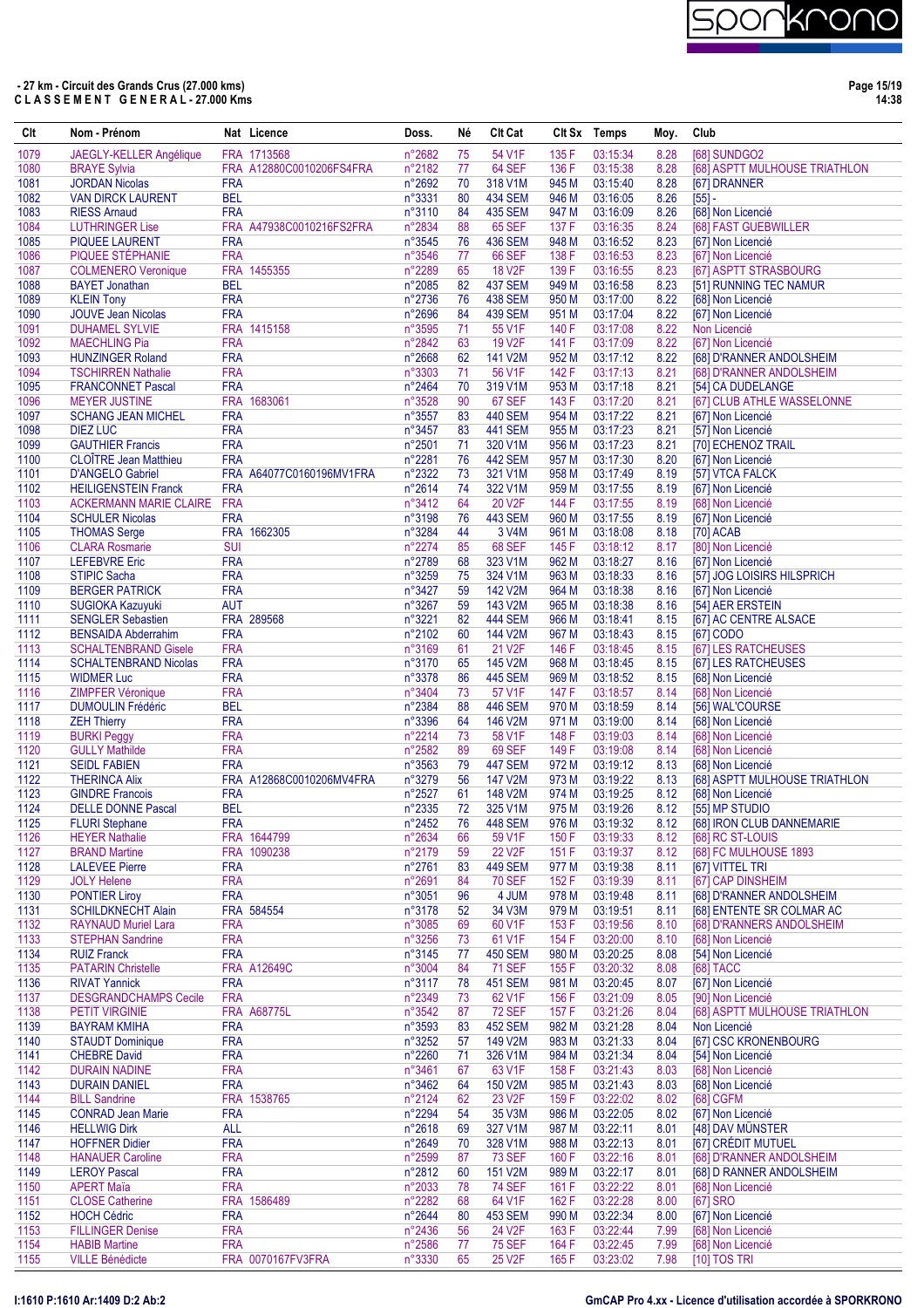

**Page 16/19 14:38**

| Clt          | Nom - Prénom                                             |                          | Nat Licence              | Doss.            | Né       | <b>CIt Cat</b>                   |                             | Clt Sx Temps         | Moy.         | Club                                                    |
|--------------|----------------------------------------------------------|--------------------------|--------------------------|------------------|----------|----------------------------------|-----------------------------|----------------------|--------------|---------------------------------------------------------|
| 1156         | <b>CLOG Helene</b>                                       |                          | FRA A38559C0100683FV1FRA | n°2280           | 74       | 65 V1F                           | 166 F                       | 03:23:07             | 7.98         | [25] C N PONTARLIER TRIATHLON                           |
| 1157         | <b>KISTNER Klaus</b>                                     |                          | ALL 67045                | n°2730           | 53       | 36 V3M                           | 991 M                       | 03:23:08             | 7.98         | [76] LG RÜLZHEIM                                        |
| 1158         | <b>TOURNEUR Stéphane</b>                                 | <b>SUI</b>               |                          | n°3290           | 56       | 152 V2M                          | 992 M                       | 03:23:08             | 7.98         | [40] TEAM RAIDLIGHT                                     |
| 1159         | <b>MURÉ Dominique</b>                                    | <b>FRA</b>               |                          | n°2962           | 68       | 329 V1M                          | 993 M                       | 03:23:09             | 7.97         | [25] SUPER U LE RUSSEY                                  |
| 1160<br>1161 | <b>GEORG Valentine</b>                                   | <b>FRA</b>               | FRA 1424948              | n°2510           | 89       | <b>76 SEF</b><br><b>77 SEF</b>   | 167 F<br>168 F              | 03:23:10             | 7.97<br>7.97 | [67] FCJAB<br>[68] Non Licencié                         |
| 1162         | <b>JEANDEL Aude</b><br>PERICHAUD-ROOS LAURENT FRA        |                          |                          | n°2686<br>n°3541 | 77<br>77 | <b>454 SEM</b>                   | 994 M                       | 03:23:11<br>03:23:15 | 7.97         | [68] Non Licencié                                       |
| 1163         | <b>FOLZER Claudine</b>                                   |                          | FRA 1742310              | n°2454           | 71       | 66 V1F                           | 169 F                       | 03:23:21             | 7.97         | [68] ACSP PEUGEOT                                       |
| 1164         | <b>GOEPFERT Elisabeth</b>                                | <b>FRA</b>               |                          | n°2540           | 61       | 26 V2F                           | 170 F                       | 03:23:21             | 7.97         | [68] SCHNAKAS CLUB                                      |
| 1165         | <b>SCHICKEL Sandrine</b>                                 | <b>FRA</b>               |                          | n°3177           | 67       | 67 V1F                           | 171 F                       | 03:23:25             | 7.96         | [68] Non Licencié                                       |
| 1166         | <b>BOURIGAULT Franck</b>                                 |                          | FRA 1741471              | n°2174           | 72       | 330 V1M                          | 995 M                       | 03:23:30             | 7.96         | [67] AF COUREUR DE FOND D'ALASCE                        |
| 1167         | <b>KIEFFER Céline</b>                                    | <b>FRA</b>               |                          | n°2725           | 89       | <b>78 SEF</b>                    | 172F                        | 03:23:58             | 7.94         | [31] Non Licencié                                       |
| 1168         | <b>BEARZATTO Hugues</b>                                  | <b>BEL</b>               |                          | n°2088           | 74       | 331 V1M                          | 996 M                       | 03:24:07             | 7.94         | [51] Non Licencié                                       |
| 1169         | <b>HUSSMANN Bruno</b>                                    | <b>FRA</b>               |                          | n°2671           | 73       | 332 V1M                          | 997 M                       | 03:24:08             | 7.94         | [68] Non Licencié                                       |
| 1170<br>1171 | <b>WELSCH Benoit</b><br><b>FREYBURGER Nathalie</b>       | <b>FRA</b><br><b>FRA</b> |                          | n°3370<br>n°2473 | 74<br>73 | 333 V1M<br>68 V1F                | 998 M<br>173F               | 03:24:11<br>03:24:12 | 7.93<br>7.93 | [57] Non Licencié<br>[68] Non Licencié                  |
| 1172         | <b>FRIGOTTO Regine</b>                                   | <b>FRA</b>               |                          | n°2476           | 64       | 27 V2F                           | 174 F                       | 03:24:17             | 7.93         | [90] Non Licencié                                       |
| 1173         | <b>URBAN Frédéric</b>                                    | <b>FRA</b>               |                          | n°3310           | 84       | <b>455 SEM</b>                   | 999 M                       | 03:24:17             | 7.93         | [67] IRCAD                                              |
| 1174         | <b>BOSSWINGEL Jean Luc</b>                               | <b>FRA</b>               |                          | n°2155           | 64       | 153 V2M                          | 1000 M                      | 03:24:22             | 7.93         | [68] IRON CLUB DANNEMARIE                               |
| 1175         | <b>CREFF JEAN</b>                                        | <b>FRA</b>               |                          | n°3447           | 68       | 334 V1M                          | 1001 M                      | 03:24:27             | 7.92         | [68] Non Licencié                                       |
| 1176         | <b>NICOLE David</b>                                      |                          | FRA 1595186              | n°2974           | 68       | 335 V1M                          | 1002 M                      | 03:24:35             | 7.92         | [18] SAMBA                                              |
| 1177         | <b>VERRIER Benjamin</b>                                  | <b>FRA</b>               |                          | n°3324           | 86       | <b>456 SEM</b>                   | 1003 M                      | 03:24:40             | 7.92         | [54] Non Licencié                                       |
| 1178         | <b>NGUYEN Angelique</b>                                  | <b>FRA</b>               |                          | n°2972           | 77       | <b>79 SEF</b>                    | 175F                        | 03:24:46             | 7.91         | [90] Non Licencié                                       |
| 1179<br>1180 | <b>DEMENGEL Roger</b><br><b>BREITEL Christophe</b>       | <b>FRA</b><br><b>FRA</b> |                          | n°2339<br>n°2186 | 54<br>78 | 37 V3M<br><b>457 SEM</b>         | 1004 M<br>1005 <sub>M</sub> | 03:24:47<br>03:25:31 | 7.91<br>7.88 | [90] BELFORT MARATHON<br>[67] Non Licencié              |
| 1181         | <b>BREITEL Magalie</b>                                   | <b>FRA</b>               |                          | n°2185           | 88       | <b>80 SEF</b>                    | 176 F                       | 03:25:34             | 7.88         | [67] Non Licencié                                       |
| 1182         | <b>COLLADO DOMINIQUE</b>                                 | <b>FRA</b>               |                          | n°3441           | 65       | 28 V2F                           | 177 F                       | 03:25:37             | 7.88         | [68] Non Licencié                                       |
| 1183         | <b>REMY Gerard</b>                                       | <b>FRA</b>               |                          | n°3093           | 45       | 4 V4M                            | 1006 M                      | 03:25:37             | 7.88         | [54] Non Licencié                                       |
| 1184         | <b>ANTOINE Catherine</b>                                 | <b>FRA</b>               |                          | n°2030           | 71       | 69 V1F                           | 178 F                       | 03:25:38             | 7.88         | [68] Non Licencié                                       |
| 1185         | <b>ANTOINE Emmanuel</b>                                  | <b>FRA</b>               |                          | n°2032           | 69       | 336 V1M                          | 1007 M                      | 03:25:38             | 7.88         | [68] Non Licencié                                       |
| 1186         | <b>SCHMITT Phil</b>                                      | <b>FRA</b>               |                          | n°3188           | 89       | <b>458 SEM</b>                   | 1008 M                      | 03:25:45             | 7.87         | [57] Non Licencié                                       |
| 1187         | <b>LUTZ Sophie</b>                                       | <b>FRA</b>               |                          | n°2836           | 85       | <b>81 SEF</b>                    | 179F                        | 03:25:45             | 7.87         | [57] Non Licencié                                       |
| 1188         | <b>STAUDT Yann</b>                                       | <b>FRA</b>               |                          | n°3253           | 82       | <b>459 SEM</b>                   | 1009 M                      | 03:25:52             | 7.87         | [67] ANIMATION VILLAGE BERGBIETEN                       |
| 1189         | <b>FRINDEL Michaël</b>                                   | <b>FRA</b><br><b>FRA</b> |                          | n°2477<br>n°2286 | 86<br>84 | <b>460 SEM</b>                   | 1010 M<br>1011 M            | 03:25:53<br>03:26:18 | 7.87<br>7.85 | [67] Non Licencié                                       |
| 1190<br>1191 | <b>COLINET Gregory</b><br><b>BOUHL Raphaël</b>           | <b>FRA</b>               |                          | n°2163           | 72       | <b>461 SEM</b><br>337 V1M        | 1012 M                      | 03:26:22             | 7.85         | [57] ACS CRE STIRING WENDEL<br>[57] Non Licencié        |
| 1192         | <b>RANZATO Michel</b>                                    | <b>FRA</b>               |                          | n°3081           | 69       | 338 V1M                          | 1013 M                      | 03:26:26             | 7.85         | [68] Non Licencié                                       |
| 1193         | <b>ZIMMERLIN Tobias</b>                                  | <b>FRA</b>               |                          | n°3403           | 72       | 339 V1M                          | 1014 M                      | 03:26:34             | 7.84         | [68] Non Licencié                                       |
| 1194         | <b>WEISSMULLER Nathalie</b>                              | <b>FRA</b>               |                          | n°3368           | 73       | 70 V1F                           | 180 F                       | 03:26:35             | 7.84         | [67] Non Licencié                                       |
| 1195         | <b>DELVAL Bernard</b>                                    | <b>FRA</b>               |                          | n°2337           | 49       | 38 V3M                           | 1015M                       | 03:26:37             | 7.84         | [25] TEAM RAIDLIGTH                                     |
| 1196         | <b>BOSQUION Laurence</b>                                 | <b>BEL</b>               |                          | n°2154           | 84       | <b>82 SEF</b>                    | 181 F                       | 03:26:44             | 7.84         | [56] MP STUDIO                                          |
| 1197         | <b>LORENT Oliver</b>                                     | <b>BEL</b>               |                          | n°2826           | 81       | <b>462 SEM</b>                   | 1016 <sub>M</sub>           | 03:26:44             | 7.84         | [56] MP STUDIO                                          |
| 1198<br>1199 | <b>ZYCH Pascal</b>                                       | <b>FRA</b><br><b>FRA</b> |                          | n°3411<br>n°3248 | 65<br>72 | 154 V2M<br>71 V1F                | 1017 <sub>M</sub><br>182F   | 03:26:47<br>03:26:50 | 7.83<br>7.83 | [90] RAID AVENTURE<br>[68] Non Licencié                 |
| 1200         | <b>SPINDLER Myriam</b><br><b>GIRARDET Joel</b>           |                          | FRA 1700813              | n°2531           | 61       | 155 V2M                          | 1018 <sub>M</sub>           | 03:26:51             | 7.83         | [57] ASSA                                               |
| 1201         | <b>BOTTAN Marie Pina</b>                                 | <b>FRA</b>               |                          | n°2156           | 72       | 72 V1F                           | 183 F                       | 03:26:54             | 7.83         | [68] Non Licencié                                       |
| 1202         | <b>HUSSMANN Agnes</b>                                    | <b>FRA</b>               |                          | n°2672           | 72       | 73 V1F                           | 184 F                       | 03:27:12             | 7.82         | [68] Non Licencié                                       |
| 1203         | <b>GONCALVES MANUEL</b>                                  | <b>FRA</b>               |                          | n°3483           | 81       | <b>463 SEM</b>                   | 1019 <sub>M</sub>           | 03:27:13             | 7.82         | [74] Non Licencié                                       |
| 1204         | <b>LAUDET Elsa</b>                                       | <b>FRA</b>               |                          | n°2776           | 84       | <b>83 SEF</b>                    | 185 F                       | 03:27:14             | 7.82         | [74] Non Licencié                                       |
| 1205         | <b>BABAULT AGNÈS</b>                                     | <b>FRA</b>               |                          | n°3421           | 65       | 29 V2F                           | 186 F                       | 03:27:26             | 7.81         | [67] ROSHEIM RUNNING                                    |
| 1206         | <b>HENSINGER Benoit</b>                                  | <b>FRA</b>               |                          | n°2627           | 81       | <b>464 SEM</b>                   | 1020 M                      | 03:27:36             | 7.80         | [68] Non Licencié                                       |
| 1207<br>1208 | <b>CLEMMER Jean Sébastien</b><br><b>WOLVERT Geoffray</b> | <b>FRA</b><br><b>FRA</b> |                          | n°2279<br>n°3389 | 79<br>77 | <b>465 SEM</b><br><b>466 SEM</b> | 1021 M<br>1022 M            | 03:27:43<br>03:27:47 | 7.80<br>7.80 | [67] LILLY<br>[68] Non Licencié                         |
| 1209         | <b>DIDIER Alexandre</b>                                  | <b>FRA</b>               |                          | n°2356           | 74       | 340 V1M                          | 1023 M                      | 03:27:47             | 7.80         | [68] SUPER                                              |
| 1210         | <b>GUIDAT SOPHIE</b>                                     | <b>FRA</b>               |                          | n°3487           | 86       | <b>84 SEF</b>                    | 187 F                       | 03:27:51             | 7.79         | [67] Non Licencié                                       |
| 1211         | <b>ALVAREZ Georgette</b>                                 |                          | FRA 1161168              | n°2020           | 52       | 1 V3F                            | 188 F                       | 03:28:09             | 7.78         | [74] CMBM                                               |
| 1212         | <b>COLLIN Emmanuel</b>                                   | <b>FRA</b>               |                          | n°2287           | 74       | 341 V1M                          | 1024 M                      | 03:28:10             | 7.78         | [67] EQUIPE TRAIL 44RT/BOI                              |
| 1213         | <b>ALBERT Stéphanie</b>                                  | <b>FRA</b>               |                          | n°2015           | 73       | 74 V1F                           | 189 F                       | 03:28:12             | 7.78         | [68] Non Licencié                                       |
| 1214         | <b>JULLY Bernard</b>                                     | <b>FRA</b>               |                          | n°2698           | 55       | 39 V3M                           | 1025 M                      | 03:28:18             | 7.78         | [67] Non Licencié                                       |
| 1215         | <b>HEITZ Thomas</b>                                      | <b>FRA</b>               |                          | n°2616           | 88       | <b>467 SEM</b>                   | 1026 M                      | 03:28:19             | 7.78         | [67] Non Licencié<br>[67] LANDAU RUNNING COMPANY        |
| 1216<br>1217 | <b>HAMMANN Volker</b><br><b>MATTHIAS Catherine</b>       | <b>ALL</b><br><b>FRA</b> |                          | n°2597<br>n°2879 | 53<br>58 | 40 V3M<br>30 V2F                 | 1027 M<br>190 F             | 03:28:51<br>03:29:01 | 7.76<br>7.75 | [57] DIEUZE                                             |
| 1218         | <b>ANDRE Olivier</b>                                     | <b>FRA</b>               |                          | n°2024           | 73       | 342 V1M                          | 1028 M                      | 03:29:11             | 7.74         | [68] Non Licencié                                       |
| 1219         | GROSDEMANGE Jean Francoi: FRA 1740082                    |                          |                          | n°2561           | 54       | 41 V3M                           | 1029 M                      | 03:29:16             | 7.74         | [83] ASRHV VALLEE DES LACS                              |
| 1220         | <b>DELHALLE Renaud</b>                                   | <b>BEL</b>               |                          | n°2334           | 80       | <b>468 SEM</b>                   | 1030 M                      | 03:29:28             | 7.73         | [69] RUNNING TEC NAMUR                                  |
| 1221         | <b>OULBANI Jerome</b>                                    | <b>FRA</b>               |                          | n°2991           | 82       | <b>469 SEM</b>                   | 1031 M                      | 03:29:33             | 7.73         | [68] Non Licencié                                       |
| 1222         | <b>MULLER Ludivine</b>                                   | <b>FRA</b>               |                          | n°2956           | 84       | <b>85 SEF</b>                    | 191 F                       | 03:29:37             | 7.73         | [68] TEAM DECATHLON WITTENHEIM                          |
| 1223         | <b>HUMBERT Nathalie</b>                                  |                          | FRA 1541867              | n°2665           | 68       | 75 V1F                           | 192 F                       | 03:29:46             | 7.72         | [88] CAHM                                               |
| 1224         | <b>MORELLI Maxime</b>                                    | <b>FRA</b>               |                          | n°2944           | 72       | 343 V1M                          | 1032 M                      | 03:29:57             | 7.72         | [68] EMERSON PROCESS MGT                                |
| 1225<br>1226 | <b>CHAUVIGNY Christelle</b><br><b>BOULIN Nathalie</b>    | <b>FRA</b>               | FRA 1712082              | n°2256<br>n°2166 | 65<br>71 | 31 V2F<br>76 V1F                 | 193 F<br>194 F              | 03:29:59<br>03:30:00 | 7.72<br>7.71 | [90] LES COUREURS DE L'ALLAINE<br>[90] LUXEUIL ATHLE 70 |
| 1227         | <b>TRAPANI Theresse</b>                                  | <b>FRA</b>               |                          | n°3294           | 71       | 77 V1F                           | 195 F                       | 03:30:18             | 7.70         | [68] D'RANNER                                           |
| 1228         | <b>NIEMAZ Laurent</b>                                    | <b>FRA</b>               |                          | n°2976           | 77       | <b>470 SEM</b>                   | 1033 M                      | 03:30:19             | 7.70         | [68] TEAM DECATHLON WITTENHEIM                          |
| 1229         | <b>SCHINDLER Carine</b>                                  |                          | FRA 1709306              | n°3181           | 79       | <b>86 SEF</b>                    | 196 F                       | 03:30:20             | 7.70         | [67] LADIES RUN                                         |
| 1230         | <b>WINTZER Jean Luc</b>                                  | <b>FRA</b>               |                          | n°3381           | 64       | 156 V2M                          | 1034 M                      | 03:30:39             | 7.69         | [68] ACSPEUGEOT MULHOUSE                                |
| 1231         | <b>SCHUELLER Jonathan</b>                                | <b>FRA</b>               |                          | n°3196           | 85       | <b>471 SEM</b>                   | 1035 M                      | 03:30:58             | 7.68         | [68] Non Licencié                                       |
| 1232         | <b>FESSLER Vincent</b>                                   | <b>FRA</b>               |                          | n°2431           | 76       | <b>472 SEM</b>                   | 1036 M                      | 03:31:03             | 7.68         | [68] Non Licencié                                       |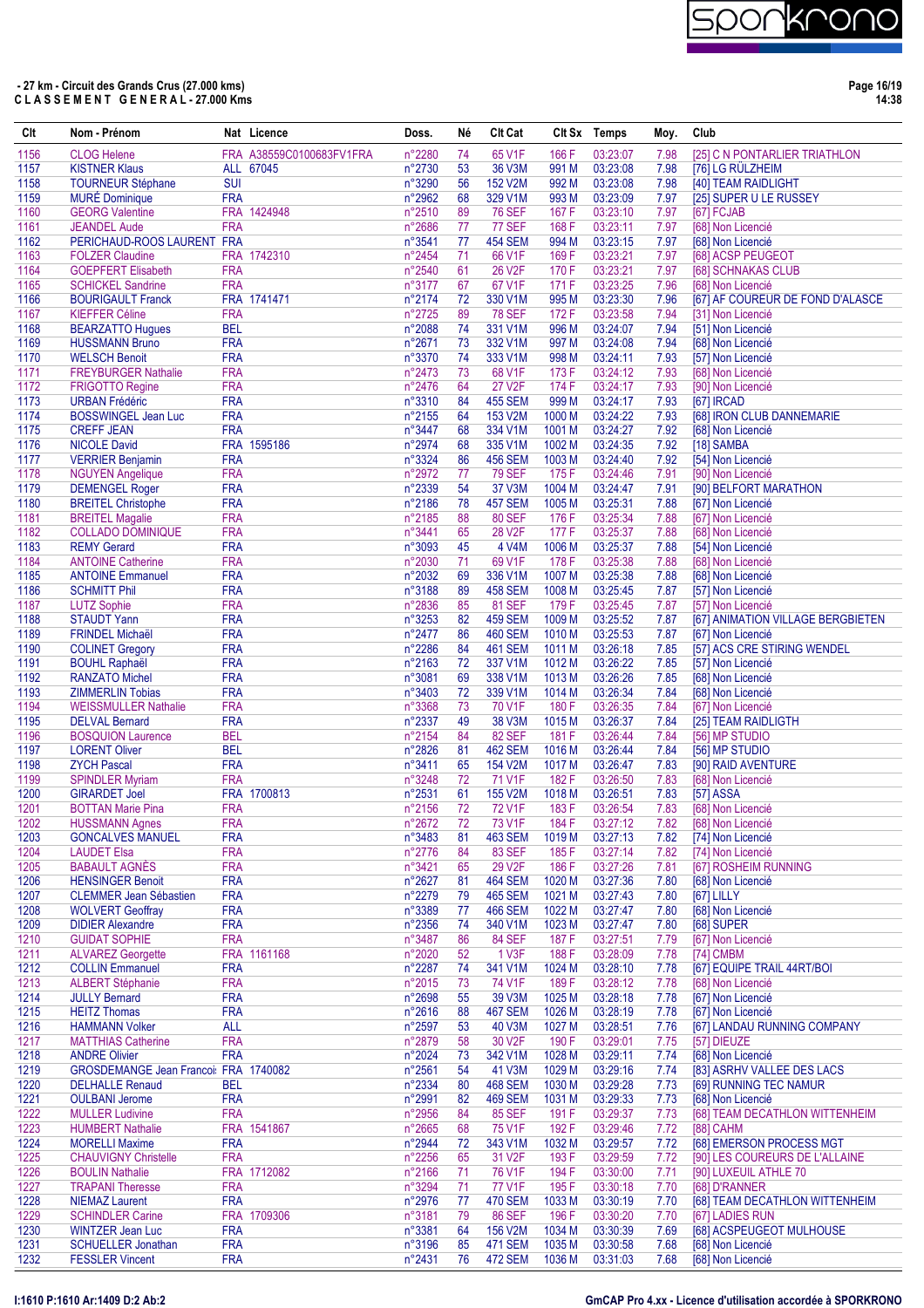

**Page 17/19 14:38**

| Clt          | Nom - Prénom                                         |                          | Nat Licence                                          | Doss.            | Né       | <b>CIt Cat</b>            |                  | Clt Sx Temps         | Moy.         | Club                                      |
|--------------|------------------------------------------------------|--------------------------|------------------------------------------------------|------------------|----------|---------------------------|------------------|----------------------|--------------|-------------------------------------------|
| 1233         | <b>STARK Lars</b>                                    | <b>SUI</b>               |                                                      | n°3250           | 69       | 344 V1M                   | 1037 M           | 03:31:04             | 7.68         | [80] Non Licencié                         |
| 1234         | <b>GISSEROT Thierry</b>                              |                          | FRA 1653082                                          | n°2533           | 70       | 345 V1M                   | 1038 M           | 03:31:17             | 7.67         | [69] ASVEL VILLEURBANNE                   |
| 1235         | <b>LUGA Sylvain</b>                                  | <b>FRA</b>               |                                                      | n°2833           | 72       | 346 V1M                   | 1039 M           | 03:31:26             | 7.66         | [68] TEAM DECATHLON WITTENHEIM            |
| 1236         | <b>KLEITZ Christelle</b>                             | <b>FRA</b>               |                                                      | n°2737           | 84       | <b>87 SEF</b>             | 197 F            | 03:31:30             | 7.66         | [67] Non Licencié                         |
| 1237         | <b>MAFUTA Mickaël</b>                                | <b>FRA</b>               |                                                      | n°2845           | 85       | <b>473 SEM</b>            | 1040 M           | 03:31:34             | 7.66         | [67] 4E CIE 44E RÉGIMENT DE TRANSMISSION: |
| 1238         | <b>LAGRANGE Bruno</b>                                | <b>FRA</b>               |                                                      | n°2759           | 81       | <b>474 SEM</b>            | 1041 M           | 03:31:34             | 7.66         | [67] Non Licencié                         |
| 1239<br>1240 | <b>ROELLINGER Philippe</b><br><b>MABBOUX Josiane</b> |                          | FRA A51419C0010216MV2FRA<br>FRA 1589833              | n°3122<br>n°2840 | 69<br>56 | 347 V1M<br>32 V2F         | 1042 M<br>198 F  | 03:31:40<br>03:31:42 | 7.65<br>7.65 | [68] FAST GUEBWILLER<br>[74] CMBM         |
| 1241         | <b>HENRY Valerie</b>                                 | <b>FRA</b>               |                                                      | n°2626           | 66       | <b>78 V1F</b>             | 199 F            | 03:31:50             | 7.65         | [57] Non Licencié                         |
| 1242         | <b>WALDER KARIN</b>                                  | <b>CHE</b>               |                                                      | n°3583           | 63       | 33 V <sub>2F</sub>        | 200 F            | 03:31:59             | 7.64         | [40] Non Licencié                         |
| 1243         | <b>LEGALL Yann</b>                                   | <b>FRA</b>               |                                                      | n°2795           | 81       | <b>475 SEM</b>            | 1043 M           | 03:32:02             | 7.64         | [54] Non Licencié                         |
| 1244         | <b>OBRINGER Manuel</b>                               | <b>FRA</b>               |                                                      | n°2983           | 79       | <b>476 SEM</b>            | 1044 M           | 03:32:20             | 7.63         | [67] Non Licencié                         |
| 1245         | <b>HAENEL Brigitte</b>                               |                          | <b>FRA A41463C</b>                                   | n°2590           | 63       | 34 V2F                    | 201 F            | 03:32:22             | 7.63         | [67] ASPTT STRASBOURG TRI                 |
| 1246         | <b>WEISSLINGER Jean Marc</b>                         | <b>FRA</b>               |                                                      | n°3367           | 58       | <b>157 V2M</b>            | 1045 M           | 03:32:33             | 7.62         | [67] DAL'ALU                              |
| 1247         | <b>SUTTER Marie Anne</b>                             | <b>FRA</b>               |                                                      | n°3268           | 70       | 79 V1F                    | 202 F            | 03:32:44             | 7.62         | [67] LES RATCHEUSES                       |
| 1248         | <b>BINGLER Ralph</b>                                 | <b>FRA</b>               |                                                      | n°2126           | 75       | 348 V1M                   | 1046 M           | 03:32:52             | 7.61         | [67] AS LILLY                             |
| 1249         | <b>SIMON RACHEL</b>                                  | <b>FRA</b>               |                                                      | n°3611           | 70       | 80 V1F                    | 203 F            | 03:32:53             | 7.61         | [68] COLMAR MARATHON CLUB                 |
| 1250         | <b>SERRIERE Myriam</b>                               | <b>FRA</b>               |                                                      | n°3223           | 65       | 35 V2F                    | 204 F            | 03:33:00             | 7.61         | [68] SPIRIDON CLUB D'ALSACE               |
| 1251<br>1252 | <b>MERCIER Fabienne</b>                              |                          | FRA A12577C0160202FS4FRA<br>FRA A44257C0160202FV2FRA | n°2897<br>n°3317 | 76<br>68 | <b>88 SEF</b><br>81 V1F   | 205F<br>206 F    | 03:33:00             | 7.61         | [57] TRITYC                               |
| 1253         | <b>VATRY Christiane</b><br><b>CORIA Esther</b>       | <b>FRA</b>               |                                                      | n°2298           | 60       | 36 V2F                    | 207 F            | 03:33:01<br>03:33:04 | 7.61<br>7.60 | [57] TRITYC<br>[90] Non Licencié          |
| 1254         | <b>BERTRAND Virginie</b>                             | <b>FRA</b>               |                                                      | n°2116           | 77       | <b>89 SEF</b>             | 208 F            | 03:33:19             | 7.59         | [68] ETS WOLFERSPERGER                    |
| 1255         | <b>WEBER Frank</b>                                   | <b>FRA</b>               |                                                      | n°3359           | 75       | 349 V1M                   | 1047 M           | 03:33:20             | 7.59         | [68] Non Licencié                         |
| 1256         | <b>PFUND Aymeric</b>                                 | <b>FRA</b>               |                                                      | n°3030           | 76       | <b>477 SEM</b>            | 1048 M           | 03:33:29             | 7.59         | [67] Non Licencié                         |
| 1257         | <b>KRIEG WERNER</b>                                  | <b>DEU</b>               |                                                      | n°3508           | 62       | 158 V2M                   | 1049 M           | 03:33:36             | 7.58         | [76] SPVGG WEISENBACH                     |
| 1258         | <b>GERSTNER HOLGER</b>                               | <b>DEU</b>               |                                                      | n°3478           | 64       | 159 V2M                   | 1050 M           | 03:33:36             | 7.58         | [76] SPVGG                                |
| 1259         | <b>RAINKIN Ivan</b>                                  | <b>BEL</b>               |                                                      | n°3078           | 72       | 350 V1M                   | 1051 M           | 03:33:40             | 7.58         | [51] RUNNING TEC NAMUR                    |
| 1260         | <b>MEHN Christophe</b>                               | <b>FRA</b>               |                                                      | n°2889           | 75       | 351 V1M                   | 1052 M           | 03:34:06             | 7.57         | [67] Non Licencié                         |
| 1261         | <b>MHADJI Sania</b>                                  |                          | FRA 1609318                                          | n°2916           | 72       | 82 V1F                    | 209 F            | 03:34:10             | 7.56         | [68] F/C GUEBWILLER                       |
| 1262         | <b>REMY Frederic</b>                                 | <b>FRA</b>               |                                                      | n°3096           | 76       | <b>478 SEM</b>            | 1053 M           | 03:34:13             | 7.56         | [54] JAC ST NICOLAS                       |
| 1263         | <b>KLUFTS Elise</b>                                  | <b>FRA</b>               |                                                      | n°2739           | 77       | <b>90 SEF</b>             | 210 F            | 03:34:14             | 7.56         | [68] D'RANNER ANDOLSHEIM                  |
| 1264         | <b>AUBERT MARIE PIERRE</b>                           | <b>FRA</b>               | FRA 8850246630                                       | n°3419           | 60       | 37 V2F<br><b>479 SEM</b>  | 211 F<br>1054 M  | 03:34:22<br>03:34:23 | 7.56         | [88] R T 2 O                              |
| 1265<br>1266 | <b>ALBERT Ludovic</b><br><b>BOUR Cathy</b>           | <b>FRA</b>               |                                                      | n°2014<br>n°2167 | 78<br>73 | 83 V1F                    | 212 F            | 03:34:26             | 7.56<br>7.56 | [54] Non Licencié<br>[57] ACS CRE STIRING |
| 1267         | <b>DAHLEM Myriam</b>                                 | <b>FRA</b>               |                                                      | n°2318           | 72       | 84 V1F                    | 213 F            | 03:34:26             | 7.55         | [57] ACSCRE STIRING-WENDEL                |
| 1268         | <b>TOUSCH Corinne</b>                                | <b>FRA</b>               |                                                      | n°3291           | 71       | 85 V1F                    | 214 F            | 03:34:27             | 7.55         | [57] ACS CRE STIRING                      |
| 1269         | <b>VERNET Suzanne</b>                                | <b>FRA</b>               |                                                      | n°3322           | 77       | 91 SEF                    | 215F             | 03:34:31             | 7.55         | [57] ACS CRE STIRING                      |
| 1270         | <b>BOUR Jacques</b>                                  | <b>FRA</b>               |                                                      | n°2168           | 69       | 352 V1M                   | 1055 M           | 03:34:37             | 7.55         | [57] ACS CRE STIRING                      |
| 1271         | <b>RITTER Gilbert</b>                                | <b>FRA</b>               |                                                      | n°3116           | 53       | 42 V3M                    | 1056 M           | 03:34:43             | 7.55         | [68] Non Licencié                         |
| 1272         | <b>SPINDLER FREDERIC</b>                             | <b>FRA</b>               |                                                      | n°3567           | 66       | 353 V1M                   | 1057 M           | 03:34:44             | 7.54         | [68] Non Licencié                         |
| 1273         | <b>VAROQUI Nadia</b>                                 |                          | FRA 1275282                                          | n°3316           | 64       | 38 V2F                    | 216 F            | 03:34:48             | 7.54         | [57] US FORBACH                           |
| 1274         | <b>HAEGEL Charlotte</b>                              |                          | FRA 1335495                                          | n°2589           | 78       | <b>92 SEF</b>             | 217 F            | 03:34:49             | 7.54         | <b>[68] CGFM</b>                          |
| 1275         | <b>BOUDRY Vincent</b>                                | <b>FRA</b>               |                                                      | n°2161           | 66       | 354 V1M                   | 1058 M           | 03:35:03             | 7.53         | [62] LNA                                  |
| 1276         | <b>ISRAEL Cathy</b>                                  | <b>ALL</b>               | FRA 1375413                                          | n°2677<br>n°2648 | 71<br>67 | 86 V1F<br>87 V1F          | 218 F            | 03:35:07             | 7.53<br>7.53 | [80] ESPRIT RUN<br>[76] Non Licencié      |
| 1277<br>1278 | HOFFMANN-ZINKE Anja<br><b>TRENCHANT Jean Marc</b>    | <b>FRA</b>               |                                                      | n°3297           | 74       | 355 V1M                   | 219F<br>1059 M   | 03:35:17<br>03:35:38 | 7.51         | [68] Non Licencié                         |
| 1279         | <b>VOGEL Anne</b>                                    | <b>FRA</b>               |                                                      | n°3340           | 91       | 93 SEF                    |                  | 220 F 03:35:43       |              | 7.51 [68] Non Licencié                    |
| 1280         | <b>VOGEL Bernard</b>                                 | <b>FRA</b>               |                                                      | n°3339           | 63       | 160 V2M                   | 1060 M           | 03:35:46             | 7.51         | [68] Non Licencié                         |
| 1281         | <b>DREYER Marlene</b>                                | <b>FRA</b>               |                                                      | n°2373           | 64       | 39 V2F                    | 221 F            | 03:35:53             | 7.50         | [67] RAME                                 |
| 1282         | <b>RICHTER Celine</b>                                | <b>FRA</b>               |                                                      | n°3106           | 71       | 88 V1F                    | 222 F            | 03:35:53             | 7.50         | [67] RAME                                 |
| 1283         | <b>TOUSSAINT Muriel</b>                              | <b>FRA</b>               |                                                      | n°3293           | 67       | 89 V1F                    | 223 F            | 03:35:54             | 7.50         | [67] RAME                                 |
| 1284         | <b>LUX Monique</b>                                   | <b>FRA</b>               |                                                      | n°2838           | 53       | 2 V3F                     | 224 F            | 03:36:03             | 7.50         | [67] RT SCHWEIGHOUSE                      |
| 1285         | <b>HEBINGER Marie</b>                                | <b>FRA</b>               |                                                      | n°2612           | 59       | 40 V2F                    | 225 F            | 03:36:05             | 7.50         | [68] Non Licencié                         |
| 1286         | <b>BOURGADE Tatiana</b>                              | <b>FRA</b>               |                                                      | n°2171           | 77       | <b>94 SEF</b>             | 226 F            | 03:36:05             | 7.50         | [68] Non Licencié                         |
| 1287         | PETITHORY Lylia Daisy                                |                          | FRA 488825                                           | n°3025           | 53       | 3 V3F                     | 227 F            | 03:36:06             | 7.50         | [68] ACH                                  |
| 1288<br>1289 | <b>PAYEN ROBERT</b><br><b>CHAMBAUD Julien</b>        | <b>FRA</b><br><b>FRA</b> |                                                      | n°3607<br>n°2249 | 56<br>83 | 161 V2M<br><b>480 SEM</b> | 1061 M<br>1062 M | 03:36:11<br>03:36:14 | 7.49<br>7.49 | Non Licencié<br>[77] Non Licencié         |
| 1290         | <b>SCHMITT Gilbert</b>                               | <b>FRA</b>               |                                                      | n°3190           | 59       | 162 V2M                   | 1063 M           | 03:36:17             | 7.49         | [90] RAID AVENTURES BETHONCOURT           |
| 1291         | <b>MAPPS Sebastien</b>                               | <b>FRA</b>               |                                                      | n°2861           | 75       | 356 V1M                   | 1064 M           | 03:36:20             | 7.49         | [67] RUNNING TEAM SCHWEIGOUSE             |
| 1292         | <b>TRENCHANT Muriel</b>                              |                          | FRA 1591661                                          | n°3296           | 74       | 90 V1F                    | 228 F            | 03:36:25             | 7.49         | [68] AC HUNINGUE                          |
| 1293         | <b>MERCIER Delphine</b>                              | <b>FRA</b>               |                                                      | n°2899           | 79       | 95 SEF                    | 229 F            | 03:36:43             | 7.48         | [54] WTL                                  |
| 1294         | <b>ROY Katia</b>                                     | <b>FRA</b>               |                                                      | n°3139           | 70       | 91 V1F                    | 230 F            | 03:36:55             | 7.47         | [67] RUNROY                               |
| 1295         | <b>CSEKI</b> Iulia                                   | <b>ALL</b>               |                                                      | n°2312           | 83       | <b>96 SEF</b>             | 231 F            | 03:36:58             | 7.47         | [71] Non Licencié                         |
| 1296         | <b>BOTTE Jean Francois</b>                           | <b>BEL</b>               |                                                      | n°2157           | 64       | 163 V2M                   | 1065 M           | 03:37:01             | 7.47         | [60] SERVELO TEAM                         |
| 1297         | <b>FADY Nicolas</b>                                  | <b>FRA</b>               |                                                      | n°2413           | 70       | 357 V1M                   | 1066 M           | 03:37:03             | 7.46         | [67] Non Licencié                         |
| 1298         | <b>GISS MAGALI</b>                                   | <b>FRA</b>               |                                                      | n°3480           | 75       | 92 V1F                    | 232 F            | 03:37:04             | 7.46         | [67] ROSHEIM RUNNING                      |
| 1299         | <b>GOBERT ERIC</b>                                   | <b>FRA</b>               |                                                      | n°3481           | 67       | 358 V1M                   | 1067 M           | 03:37:12             | 7.46         | [67] Non Licencié                         |
| 1300         | <b>BARBORIN JEAN YVES</b>                            | <b>FRA</b>               |                                                      | n°3423           | 70       | 359 V1M                   | 1068 M           | 03:37:15             | 7.46         | [67] Non Licencié                         |
| 1301<br>1302 | <b>GAGE Valérie</b><br><b>VANDENBERGHE Eric</b>      | <b>FRA</b>               | FRA 1532868                                          | n°2487<br>n°3314 | 73<br>60 | 93 V1F<br>164 V2M         | 233 F<br>1069 M  | 03:37:15<br>03:37:17 | 7.46<br>7.46 | [67] Non Licencié<br>[94] CAP ORMESSON    |
| 1303         | <b>NICOLAS Alexandra</b>                             |                          | FRA 1537228                                          | n°2973           | 77       | 97 SEF                    | 234 F            | 03:37:17             | 7.46         | [94] CAP ORMESSON                         |
| 1304         | <b>SANSOT Sébastien</b>                              |                          | FRA 1626330                                          | n°3156           | 76       | <b>481 SEM</b>            | 1070 M           | 03:37:21             | 7.45         | [28] OCCBA BONNEVAL                       |
| 1305         | <b>VINTROU-DEFAQUE Claire</b>                        | <b>FRA</b>               |                                                      | n°3335           | 91       | <b>98 SEF</b>             | 235 F            | 03:37:21             | 7.45         | [67] Non Licencié                         |
| 1306         | <b>LEPINOIS Quentin</b>                              | <b>BEL</b>               |                                                      | n°2808           | 85       | <b>482 SEM</b>            | 1071 M           | 03:37:41             | 7.44         | [67] Non Licencié                         |
| 1307         | <b>LOOS Sandrine</b>                                 | <b>FRA</b>               |                                                      | n°2825           | 83       | 99 SEF                    | 236 F            | 03:37:48             | 7.44         | [68] Non Licencié                         |
| 1308         | <b>BUECHER Nadine</b>                                | <b>FRA</b>               |                                                      | n°2204           | 67       | 94 V1F                    | 237 F            | 03:37:58             | 7.43         | [68] Non Licencié                         |
| 1309         | <b>MESLOT Marie Therese</b>                          |                          | FRA 1160271                                          | n°2903           | 59       | 41 V2F                    | 238 F            | 03:38:19             | 7.42         | [70] LUXEUIL ATHLE 70                     |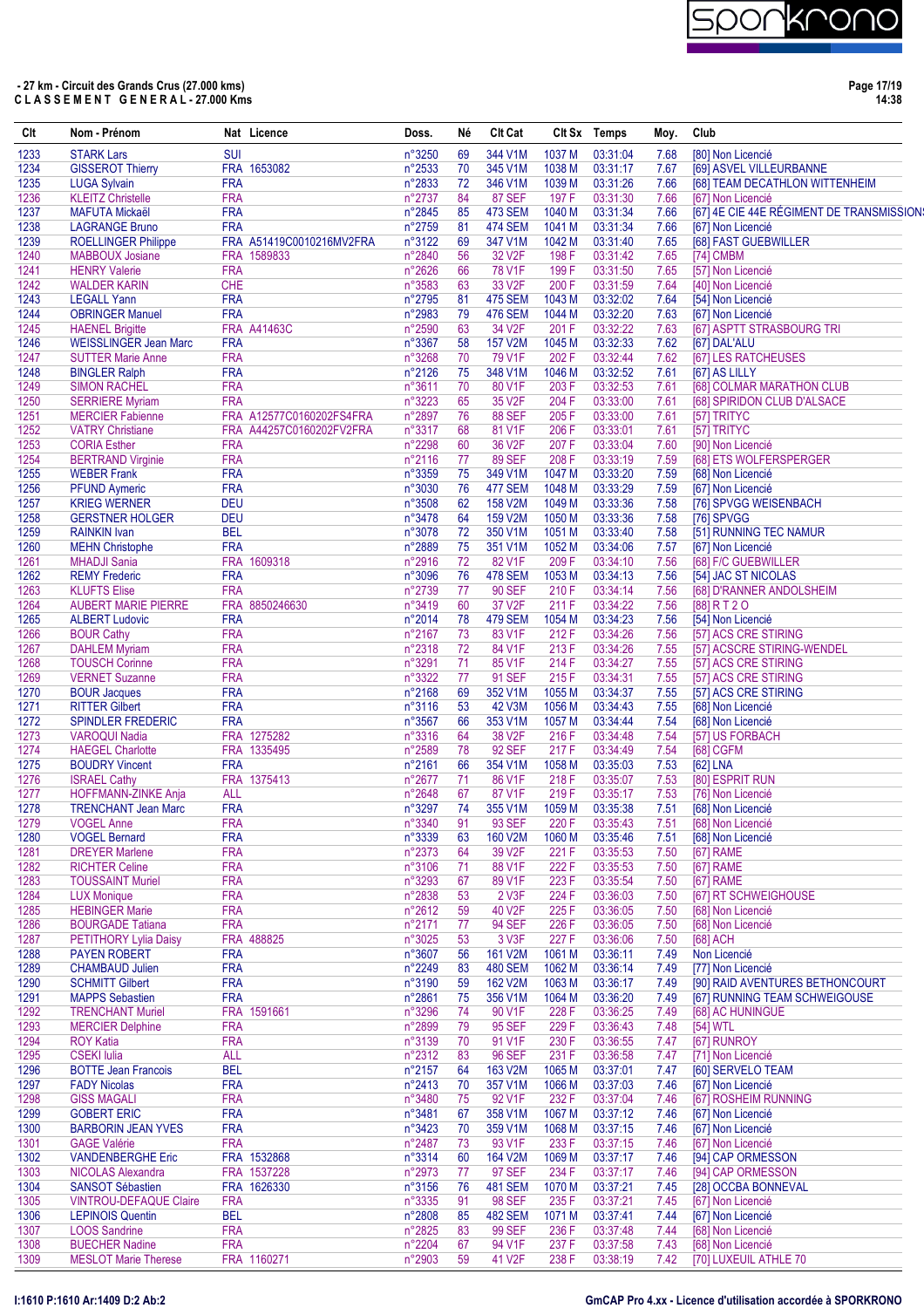

**Page 18/19 14:38**

| Clt          | Nom - Prénom                                         |                          | Nat Licence              | Doss.            | Né       | <b>CIt Cat</b>                   |                   | CIt Sx Temps         | Moy.         | Club                                                       |
|--------------|------------------------------------------------------|--------------------------|--------------------------|------------------|----------|----------------------------------|-------------------|----------------------|--------------|------------------------------------------------------------|
| 1310         | <b>SCHWOB Frédérique</b>                             | <b>FRA</b>               |                          | n°3213           | 73       | 95 V1F                           | 239 F             | 03:38:27             | 7.42         | [68] Non Licencié                                          |
| 1311         | <b>DELATTRE Celine</b>                               | <b>FRA</b>               |                          | n°2333           | 78       | <b>100 SEF</b>                   | 240 F             | 03:38:30             | 7.41         | [67] TEAM BRETZEL POWER                                    |
| 1312         | <b>KAISER-WETZEL Sandra</b>                          | <b>FRA</b>               |                          | n°2707           | 69       | 96 V1F                           | 241 F             | 03:38:30             | 7.41         | [67] Non Licencié                                          |
| 1313<br>1314 | <b>RIEGER Regina</b><br><b>JARDON DIDEBERG Marie</b> | <b>ALL</b><br><b>BEL</b> |                          | n°3108<br>n°2685 | 84<br>58 | <b>101 SEF</b><br>42 V2F         | 242 F<br>243 F    | 03:38:58<br>03:39:04 | 7.40<br>7.40 | [76] Non Licencié<br>[49] Non Licencié                     |
| 1315         | <b>JARDON Paul</b>                                   | <b>BEL</b>               |                          | n°2684           | 55       | <b>43 V3M</b>                    | 1072 M            | 03:39:05             | 7.39         | [49] Non Licencié                                          |
| 1316         | <b>DUCHIER Françoise</b>                             | <b>FRA</b>               |                          | n°2382           | 61       | 43 V2F                           | 244 F             | 03:39:08             | 7.39         | [26] Non Licencié                                          |
| 1317         | <b>MENTZER Quentin</b>                               | <b>FRA</b>               |                          | n°2896           | 96       | 5 JUM                            | 1073 M            | 03:39:09             | 7.39         | <b>[68] ACSS</b>                                           |
| 1318         | <b>HAMDI Alain</b>                                   | <b>FRA</b>               |                          | n°2596           | 68       | 360 V1M                          | 1074 M            | 03:39:13             | 7.39         | [67] FEG ATHLÉ                                             |
| 1319         | <b>MATHIEU Cédric</b>                                | <b>FRA</b><br><b>FRA</b> |                          | n°2876           | 79<br>86 | <b>483 SEM</b>                   | 1075 <sub>M</sub> | 03:39:16             | 7.39         | [67] Non Licencié                                          |
| 1320<br>1321 | <b>GAUDEL Gilles</b><br><b>HORRY Sandrine</b>        | <b>FRA</b>               |                          | n°2498<br>n°2657 | 82       | <b>484 SEM</b><br><b>102 SEF</b> | 1076 M<br>245 F   | 03:39:28<br>03:39:29 | 7.38<br>7.38 | [68] Non Licencié<br>[67] Non Licencié                     |
| 1322         | <b>BARATTA Laurent</b>                               | <b>FRA</b>               |                          | n°2060           | 68       | 361 V1M                          | 1077 M            | 03:39:33             | 7.38         | [67] Non Licencié                                          |
| 1323         | <b>ENDESFELDER Sylvia</b>                            |                          | FRA A56017C0160199FV3FRA | n°2402           | 63       | 44 V2F                           | 246 F             | 03:39:35             | 7.38         | [57] TRIATHLON CLUB SAINT AVOLD                            |
| 1324         | <b>PETER</b> Isabelle                                | <b>FRA</b>               |                          | n°3020           | 70       | 97 V1F                           | 247 F             | 03:40:05             | 7.36         | [57] Non Licencié                                          |
| 1325         | <b>GIGLIA Stephane</b>                               |                          | FRA 1602759              | n°2523           | 54       | 44 V3M                           | 1078 M            | 03:40:06             | 7.36         | [57] ASSA                                                  |
| 1326         | <b>ANTOINE Marie</b>                                 | <b>FRA</b><br><b>FRA</b> |                          | n°2031           | 86<br>73 | <b>103 SEF</b>                   | 248 F<br>249F     | 03:40:13<br>03:40:14 | 7.36         | [54] Non Licencié                                          |
| 1327<br>1328 | <b>FISCHER Valérie</b><br><b>TILMAN Céline</b>       | <b>BEL</b>               |                          | n°2441<br>n°3286 | 92       | 98 V1F<br><b>104 SEF</b>         | 250 F             | 03:40:35             | 7.36<br>7.34 | [67] Non Licencié<br>[55] MP STUDIO                        |
| 1329         | <b>AUBERT Martine</b>                                |                          | FRA 644835               | n°2038           | 68       | 99 V1F                           | 251 F             | 03:41:02             | 7.33         | [67] ANAFCJAB                                              |
| 1330         | MULLER JEAN PHILIPPE                                 | <b>FRA</b>               |                          | n°3534           | 76       | <b>485 SEM</b>                   | 1079 <sub>M</sub> | 03:41:26             | 7.32         | [67] Non Licencié                                          |
| 1331         | <b>LEFORT Patrice</b>                                |                          | FRA 209078               | n°2794           | 66       | 362 V1M                          | 1080 M            | 03:41:44             | 7.31         | [68] ACSP PEUGEOT MULHOUSE                                 |
| 1332         | <b>WARNY Jef</b>                                     | <b>BEL</b>               |                          | n°3356           | 72       | 363 V1M                          | 1081 M            | 03:41:50             | 7.30         | [40] JOG'IN ATTITUDE                                       |
| 1333         | <b>KISTNER Regina</b>                                |                          | ALL 81452                | n°2731           | 57       | 45 V2F                           | 252 F             | 03:41:52             | 7.30         | [76] LG RÜLZHEIM                                           |
| 1334<br>1335 | <b>BATTINGER Camille</b><br><b>DITTE Julia</b>       | <b>FRA</b><br><b>FRA</b> |                          | n°2076<br>n°2362 | 90       | <b>105 SEF</b><br><b>106 SEF</b> | 253F<br>254 F     | 03:41:52<br>03:42:02 | 7.30         | [67] Non Licencié                                          |
| 1336         | <b>BURGER Alexandre</b>                              | <b>FRA</b>               |                          | n°2212           | 84<br>85 | <b>486 SEM</b>                   | 1082 M            | 03:42:02             | 7.30<br>7.30 | [54] Non Licencié<br>[54] Non Licencié                     |
| 1337         | <b>HORRY Habib</b>                                   | <b>FRA</b>               |                          | n°2656           | 76       | <b>487 SEM</b>                   | 1083 M            | 03:42:17             | 7.29         | [67] Non Licencié                                          |
| 1338         | <b>CHRISTIAN Sabine</b>                              | <b>ALL</b>               |                          | n°2271           | 60       | 46 V2F                           | 255 F             | 03:42:48             | 7.27         | [79] DB-SUISSE                                             |
| 1339         | <b>BERKES</b> Isabelle                               | <b>BEL</b>               |                          | n°2107           | 62       | 47 V2F                           | 256 F             | 03:43:12             | 7.26         | [67] Non Licencié                                          |
| 1340         | <b>DROPSY Yannick</b>                                | <b>BEL</b>               |                          | n°2375           | 63       | 165 V2M                          | 1084 M            | 03:43:12             | 7.26         | [67] Non Licencié                                          |
| 1341         | <b>CARSTEN Heinz</b>                                 | <b>ALL</b>               |                          | n°2237           | 78       | <b>488 SEM</b>                   | 1085 M            | 03:43:29             | 7.25         | [72] HOHENZOLLERN -TRAILRUNNING                            |
| 1342         | <b>KNOPF YVES</b>                                    | <b>FRA</b>               |                          | n°3507           | 63       | 166 V2M                          | 1086 M            | 03:43:56             | 7.23         | [68] SPIRIDON CLUB D'ALSACE                                |
| 1343         | STÖCKLIN Markus                                      | <b>SUI</b>               |                          | n°3260           | 60       | 167 V2M                          | 1087 M            | 03:44:17             | 7.22         | [80] TRIGETHER                                             |
| 1344<br>1345 | <b>FREANI Jean Pierre</b>                            |                          | FRA 1019967              | n°2466           | 50<br>77 | 45 V3M<br><b>489 SEM</b>         | 1088 M            | 03:44:43<br>03:44:44 | 7.21         | [67] ASL ROBERTSAU                                         |
| 1346         | <b>WALTHER Sebastien</b><br><b>DORKEL Aymeric</b>    | <b>FRA</b>               | <b>FRA A13721C</b>       | n°3354<br>n°2369 | 86       | <b>490 SEM</b>                   | 1089 M<br>1090 M  | 03:44:45             | 7.21<br>7.21 | [68] Non Licencié<br>[67] SÉLESTAT CENTRE ALSACE TRIATHLON |
| 1347         | <b>OSMANI Omar</b>                                   | <b>FRA</b>               |                          | n°2989           | 77       | <b>491 SEM</b>                   | 1091 M            | 03:44:46             | 7.21         | [68] Non Licencié                                          |
| 1348         | <b>VALLE Mario</b>                                   | <b>FRA</b>               |                          | n°3311           | 76       | <b>492 SEM</b>                   | 1092 M            | 03:44:49             | 7.21         | [68] Non Licencié                                          |
| 1349         | <b>FERBER Laurent</b>                                |                          | FRA A13371C0010213MV2FRA | n°2427           | 66       | 364 V1M                          | 1093 M            | 03:45:19             | 7.19         | [67] SGW TRI                                               |
| 1350         | <b>BUNEL Arnaud</b>                                  | <b>FRA</b>               |                          | n°2207           | 68       | 365 V1M                          | 1094 M            | 03:45:22             | 7.19         | [67] AS LILLY                                              |
| 1351         | <b>DUBAJ Denis</b>                                   | <b>FRA</b>               |                          | n°2378           | 71       | 366 V1M                          | 1095 <sub>M</sub> | 03:45:25             | 7.19         | [90] Non Licencié                                          |
| 1352         | <b>HOLSCHUH Kerstin</b>                              | <b>ALL</b>               |                          | n°2651           | 89       | <b>107 SEF</b>                   | 257 F             | 03:45:38             | 7.18         | [78] TRAILRUNNING DONAUTAL                                 |
| 1353<br>1354 | <b>SCHWERICKE Wolfgang</b><br><b>EIGENBROD Sonja</b> | <b>ALL</b><br><b>ALL</b> |                          | n°3210<br>n°2400 | 59<br>66 | 168 V2M<br>100 V1F               | 1096 M<br>258 F   | 03:45:39<br>03:45:41 | 7.18<br>7.18 | [16] LG MAUERWEG BERLIN E.V.<br>[10] RUN2YOGA BERLIN       |
| 1355         | <b>ZOELLE Marc</b>                                   | <b>FRA</b>               |                          | n°3408           | 71       | 367 V1M                          | 1097 M            | 03:45:45             | 7.18         | [68] Non Licencié                                          |
| 1356         | <b>THOURET Emiline</b>                               | <b>FRA</b>               |                          | n°3285           | 90       | <b>108 SEF</b>                   | 259F              | 03:46:24             | 7.16         | [67] ASPTT BELFORT TRAIL                                   |
| 1357         | <b>BENSAIDA Catherine</b>                            | <b>FRA</b>               |                          | n°2101           | 66       | 101 V1F                          | 260 F             | 03:46:33             | 7.15         | [67] CLD OTTROTT                                           |
| 1358         | <b>TORNAY Claudy</b>                                 | <b>SUI</b>               |                          | n°3288           | 56       | 169 V2M                          | 1098 M            | 03:46:36             | 7.15         | [19] Non Licencié                                          |
| 1359         | <b>MAGNÉ Nicolas</b>                                 |                          | FRA 171929               | n°2848           | 66       | 368 V1M                          | 1099 M            | 03:46:53             | 7.14         | [70] SG HERICOURT                                          |
| 1360         | <b>CLOSE Philippe</b>                                | <b>FRA</b>               |                          | n°2283           | 67       | 369 V1M                          | 1100 M            | 03:47:06             | 7.13         | [67] CLDO                                                  |
| 1361         | <b>CEFALI Gérard</b>                                 |                          | FRA 1740569              | n°2243           | 58       | 170 V2M                          | 1101 M            | 03:47:52             | 7.11         | [74] CHAMONIX MONT BLANC MARATHON                          |
| 1362<br>1363 | <b>HORRENBERGER Patrick</b><br><b>WEISS EHRARD</b>   | <b>FRA</b><br><b>DEU</b> |                          | n°2655<br>n°3600 | 69<br>50 | 370 V1M<br>46 V3M                | 1102 M<br>1103 M  | 03:48:00<br>03:49:05 | 7.11<br>7.07 | [68] Non Licencié<br>Non Licencié                          |
| 1364         | <b>WENDLING Karina</b>                               | <b>FRA</b>               |                          | n°3375           | 75       | 102 V1F                          | 261 F             | 03:49:05             | 7.07         | [68] Non Licencié                                          |
| 1365         | <b>VASSEUR BERNARD</b>                               | <b>FRA</b>               |                          | n°3577           | 63       | 171 V2M                          | 1104 M            | 03:49:55             | 7.05         | [68] Non Licencié                                          |
| 1366         | <b>PROTZE Petra</b>                                  | ALL                      |                          | n°3068           | 63       | 48 V <sub>2F</sub>               | 262 F             | 03:51:01             | 7.01         | [76] TEAM PEPE                                             |
| 1367         | <b>JUSTINIANI Barbara</b>                            | <b>FRA</b>               |                          | n°2703           | 66       | 103 V1F                          | 263 F             | 03:51:18             | 7.00         | [68] Non Licencié                                          |
| 1368         | ROQUEBERNOU Michel                                   | <b>FRA</b>               |                          | n°3130           | 68       | 371 V1M                          | 1105 M            | 03:51:22             | 7.00         | [67] EQUIPE TRAIL 44RT/BOI                                 |
| 1369         | <b>CLEMENT Sophie</b>                                | <b>FRA</b>               |                          | n°2277           | 88       | <b>109 SEF</b>                   | 264 F             | 03:51:42             | 6.99         | [68] Non Licencié                                          |
| 1370<br>1371 | <b>WEREY Kévin</b><br><b>SALVI Vincent</b>           | <b>FRA</b><br><b>FRA</b> |                          | n°3376<br>n°3153 | 81<br>69 | <b>493 SEM</b><br>372 V1M        | 1106 M<br>1107 M  | 03:51:42<br>03:52:01 | 6.99<br>6.98 | [68] Non Licencié<br>[70] Non Licencié                     |
| 1372         | <b>MUNCH Arnaud</b>                                  | <b>FRA</b>               |                          | n°2960           | 71       | 373 V1M                          | 1108 M            | 03:52:03             | 6.98         | [67] Non Licencié                                          |
| 1373         | <b>DURIEUX Agnes</b>                                 | <b>BEL</b>               |                          | n°2391           | 69       | 104 V1F                          | 265F              | 03:52:23             | 6.97         | [76] TEAM RAIDLIGHT                                        |
| 1374         | <b>BRUNSPERGER Thierry</b>                           | <b>FRA</b>               |                          | n°2199           | 59       | 172 V2M                          | 1109 M            | 03:54:20             | 6.91         | [68] Non Licencié                                          |
| 1375         | <b>MESSERLI Cornelia</b>                             | <b>SUI</b>               |                          | n°2904           | 74       | 105 V1F                          | 266 F             | 03:54:40             | 6.90         | [45] Non Licencié                                          |
| 1376         | <b>SATTLER Frederic</b>                              | <b>FRA</b>               |                          | n°3160           | 78       | <b>494 SEM</b>                   | 1110 M            | 03:55:37             | 6.88         | [67] SAPEUR POMPIER SUNDHOUSE                              |
| 1377         | <b>MALCUIT Christine</b>                             | <b>FRA</b>               |                          | n°2853           | 63       | 49 V2F                           | 267 F             | 03:55:40             | 6.87         | [25] Non Licencié                                          |
| 1378         | <b>PRINCE Martine</b>                                | <b>FRA</b>               |                          | n°3064           | 63       | 50 V2F                           | 268 F             | 03:55:46             | 6.87         | [90] TEAM MELFOR                                           |
| 1379<br>1380 | <b>FISCHER Eliane</b><br><b>DUVAL Jean Claude</b>    | <b>FRA</b><br><b>FRA</b> |                          | n°2443<br>n°2396 | 65<br>67 | 51 V2F<br>374 V1M                | 269 F<br>1111 M   | 03:55:49<br>03:55:56 | 6.87<br>6.87 | [68] SKIEUR DE SOULTZEREN<br>[77] Non Licencié             |
| 1381         | <b>MARTINEZ RAVEL Catherine</b>                      | <b>FRA</b>               |                          | n°3608           | 68       | 106 V1F                          | 270 F             | 03:57:19             | 6.83         | [77] Non Licencié                                          |
| 1382         | <b>HANNAUER Sandra</b>                               | <b>FRA</b>               |                          | n°2602           | 81       | <b>110 SEF</b>                   | 271 F             | 03:57:46             | 6.81         | [68] Non Licencié                                          |
| 1383         | <b>BONNI Thierry</b>                                 | <b>BEL</b>               |                          | n°2149           | 68       | 375 V1M                          | 1112 M            | 03:57:55             | 6.81         | [48] Non Licencié                                          |
| 1384         | <b>TORREGROSSA Adrien</b>                            | <b>FRA</b>               |                          | n°3289           | 79       | <b>495 SEM</b>                   | 1113 M            | 03:57:56             | 6.81         | [68] Non Licencié                                          |
| 1385         | <b>BAUCHE Martine</b>                                | <b>FRA</b>               |                          | n°2077           | 56       | 52 V2F                           | 272F              | 03:58:36             | 6.79         | [57] JOG-LOISIRS                                           |
| 1386         | <b>TATACHAK Zohra</b>                                | <b>FRA</b>               |                          | n°3274           | 75       | 107 V1F                          | 273 F             | 03:58:37             | 6.79         | [57] JOG LOISIRS HILSPRICH                                 |